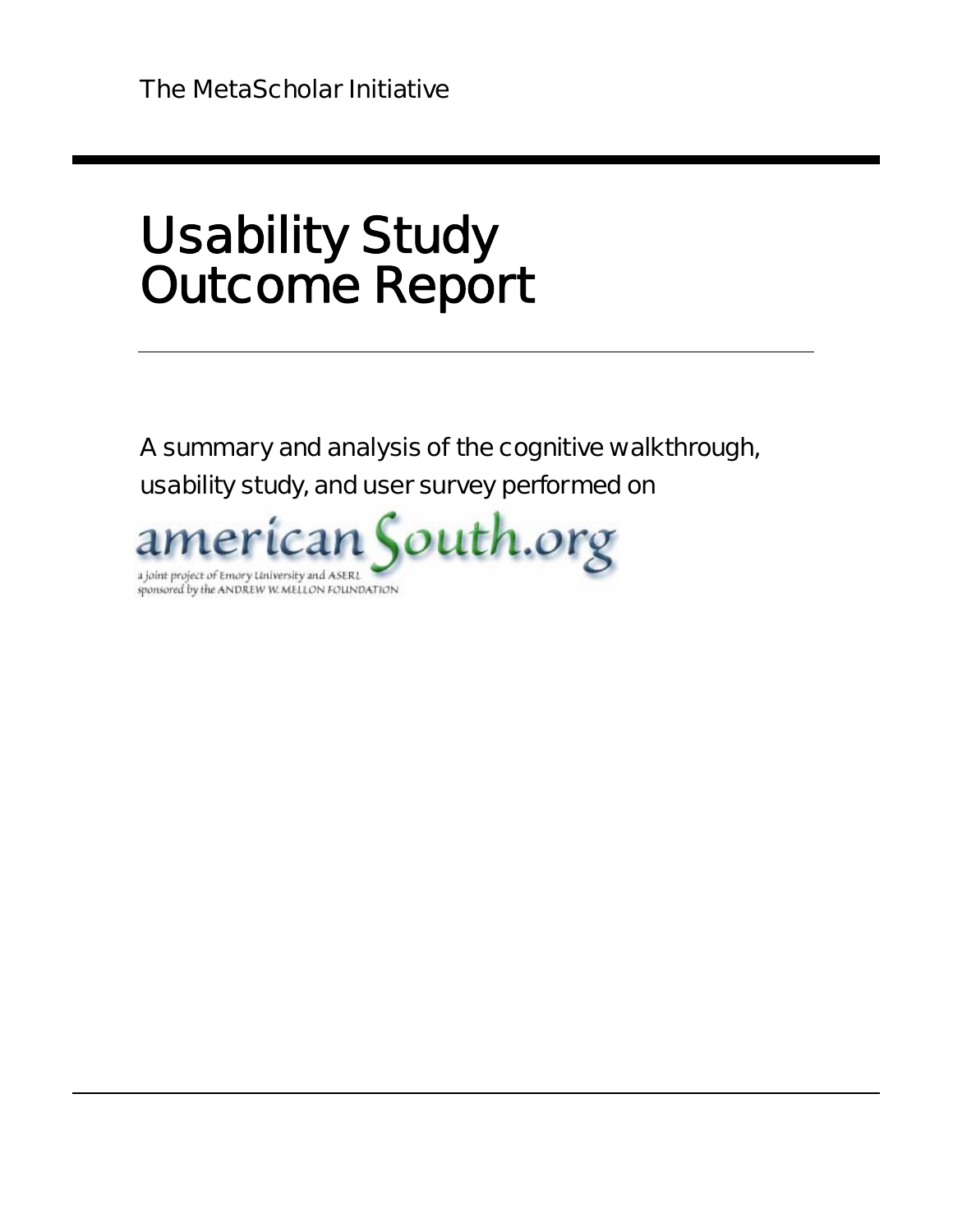# Testing Procedures

### The Purpose of the Study

In accordance with the grant proposal submitted to and approved by the Andrew W. Mellon Foundation, the project staff at AmericanSouth.org is to "coordinate specific evaluations of AmericanSouth.org from the perspectives of … scholars and other users." (page 11) The types of testing to be conducted were specified as including "evaluation and usability studies." (8) An additional projected outcome was that the project staff would illicit "scholar recommendations for developments to support teaching, research, and communication." (6)

The usability study and accompanying survey, the results of which are contained in this report, were, however, much more than the fulfillment of the MetaScholar Initiative's obligations to a primary funding agency. They were in addition a means of evaluating the Technical Design Team's progress in producing an efficient and user-friendly site. Moreover, they afforded an opportunity to observe users who represent the target audience in the process of interacting with the AmericanSouth.org portal. **The primary goal of the MetaScholar Central Project Staff was to determine whether users possessing varying degrees of technical skill and disciplinary expertise would be able to find information and contribute to the site without assistance and with minimal difficulty.** 

### Study Objectives

On November 21, 2002, the Central Project Staff met to discuss which design issues could be resolved and which functions evaluated through the proposed usability studies. It was agreed that we should test as many of the following aspects of the site as possible:

- ♦ **Registration** Creating a user account
- Annotations Adding metadata to a specific archival record
- ♦ **Comments** Adding comments about an AmericanSouth.org article
- **Bookbags/ exports** Adding chosen archival records to an individualized compilation and then viewing that compilation
- **Weblinks** Locating and following links to related sites
- **User bios** Discovering information about others who have contributed to the site
- **Getting to a digital surrogate** Locating and following links to a digitized copy of a document for which metadata is available on AmericanSouth.org
- **Searching** Conducting a simple search of the archival records
- **Browsing** Viewing the entirety of the records within an archival collection
- **Pop-up windows** Using buttons and boxes in pop-up windows to refine a search or add records to a bookbag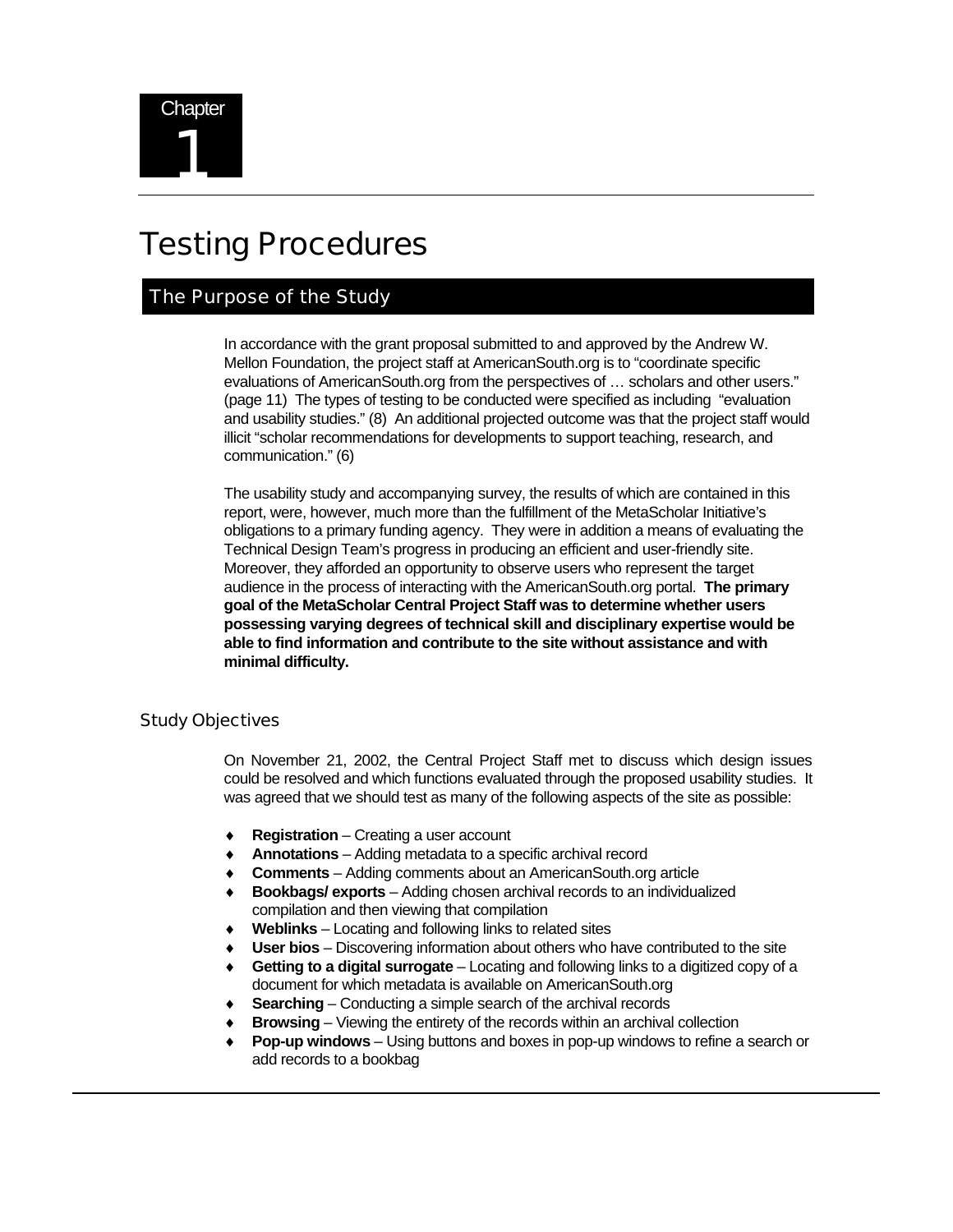- Advanced searching Combining search criteria in order to limit search results
- **Posting articles** Adding scholarly content to the site

By the time of testing, certain decisions by the Scholarly Design Team and Central Project Staff had altered the ways in which potential users could interact with the site. Thus, advanced searching was eliminated, because it was found that nothing could be achieved with an advanced search that could not be achieved by conducting a specific search within a single collection. Likewise, the use of pop-up windows was no longer necessary for site use. The Scholarly Design Team came to the conclusion that in order to preserve the rigor and trustworthiness of AmericanSouth.org's content, the submission of articles would be restricted to the SDT and to invited scholars. Therefore, the Technical Design Team is able to work personally with the limited number of people who would be posting articles, and would not need to test this feature. In the interest of the brevity of the study, we opted not to test the user biographies.

### Survey Objectives

The availability of volunteers for site testing created a valuable opportunity to survey user reactions to AmericanSouth.org. We wished to keep the survey as general as possible, understanding that the participants would be evaluating a version of the site that will be greatly improved and expanded by the time of its release. The survey also provided the opportunity to gather additional information about the computer usage of our volunteers. In designing the survey, we had the following broad questions in mind:

- What was the participant's general impression of the site?
- To what degree is the participant comfortable with and dependent on the internet?
- In the participant's opinion, how useful is each of the primary functions of the site?

In addition, we wanted to solicit any positive or negative feedback the volunteers wished to offer, having had the opportunity to use the site under both structured and unstructured circumstances. In particular, we were interested to know the opinions of those archivists and scholars who currently work or have worked in the field of Southern Studies.

### Study Preparation

In the weeks leading up to the study, approximately sixty individuals were contacted requesting their participation. Additionally, a general request was posted to the staff listserv of the Emory Libraries. Potential participants were informed that the test would take no more than one hour, and that refreshments would be provided. Each was assigned a one-hour individual testing time to take place on Thursday, March  $20<sup>th</sup>$ ; Friday March 21<sup>st</sup>; Thursday, March 27<sup>th</sup>; Friday, March 28<sup>th</sup>; and Tuesday, April 1<sup>st</sup>, 2003. Four to six tests were scheduled on each day between 9:00 a.m. and 4:00p.m. There were a total of twenty-two participants scheduled with twenty-one attending.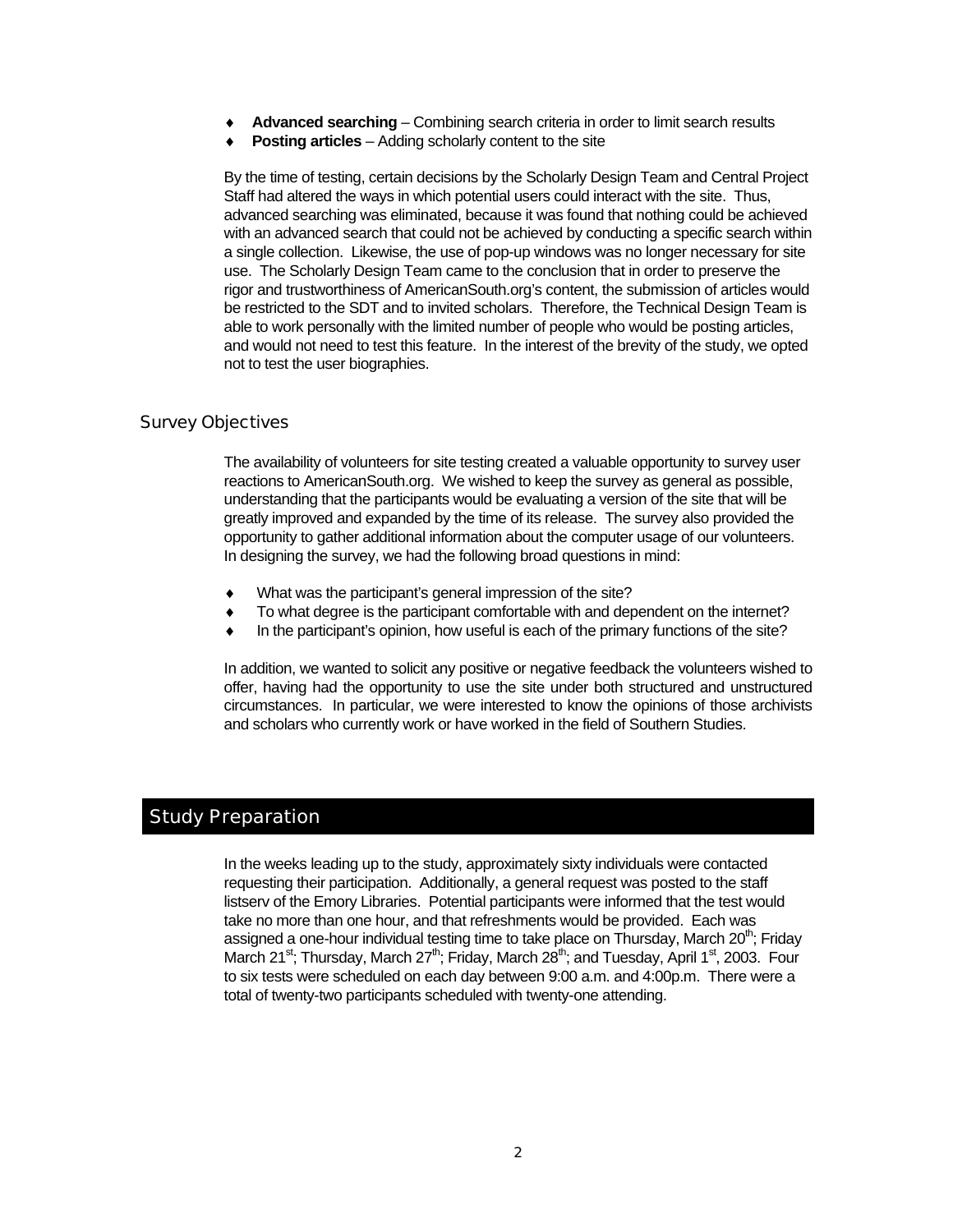### The Cognitive Walkthrough

An initial list of sample questions was composed, which the Central Project Staff used in order to perform a cognitive walkthrough of AmericanSouth.org. Based on the walkthrough and subsequent staff recommendations, substantial improvements were made to the site:

- 1. The menu earlier labeled as "Topics" was revised to read "Article Topics," so that it would be easier for users to understand that this would enable them to investigate original site content. Previously, it was not apparent where a user would go to locate original articles.
- 2. As mentioned above, the advanced searching function was deleted due to its limited utility. While it is true that it enabled users to specify which archival collections they wished to search, the same end could be met by performing a simple search and then selecting the results of a particular archive. Other than that, there were search criteria that would be of no use to the typical user, but would rather frustrate the user. For example, the box marked "date" might give the researcher the false impression that s/he could search by the period or publication date of a document, when in fact the box was for searching by the precise date on which an item's record was added to the site. Furthermore, because Dublin Core records allow archivists the flexibility to determine each element in the broadest sense, the "author" of a document could be its actual composer, or the source of the document, or the person in whose collected papers the document is contained. Thus, rather than confuse the user, it was decided to eliminate advanced searching.
- 3. When a record was opened, the link listed under "Source Archive" opened a new window, but went nowhere. Although the tasks of the walkthrough did not require opening these links, the Central Project Staff was concerned that participants of the usability study might attempt to open the links and become confused. The problem was corrected.
- 4. Clicking on the author link at the end of a summary description of an article on the homepage resulted in an error message. However, clicking on the link at the beginning of the summary description worked correctly. The problem was corrected, although, as no contributors to the site have provided biographical information about themselves, and since it was of critical importance that the usability study not be too lengthy, it was decided that there need not be a question testing user biographies.
- 5. Clicking on the graphic for a topic like "Geography" next to an article resulted in an error message. The programmers corrected the problem.
- 6. There was no link or window on the home page allowing the user to browse the archives. In order to browse, the user had to first attempt a search. Therefore a "Browse the Archives" link was added to the main menu on the home page.
- 7. There were missing links to the digital surrogates of the Ralph McGill Collection, the Sam Nunn Collection, and the Southern Changes articles (all administered by Emory), as well as the Virginia Tech University ImageBase. This seemed to be a temporary problem of the host institution's servers. Nonetheless, it alerted the Central Project Staff that links might fail or system failures might occur during testing.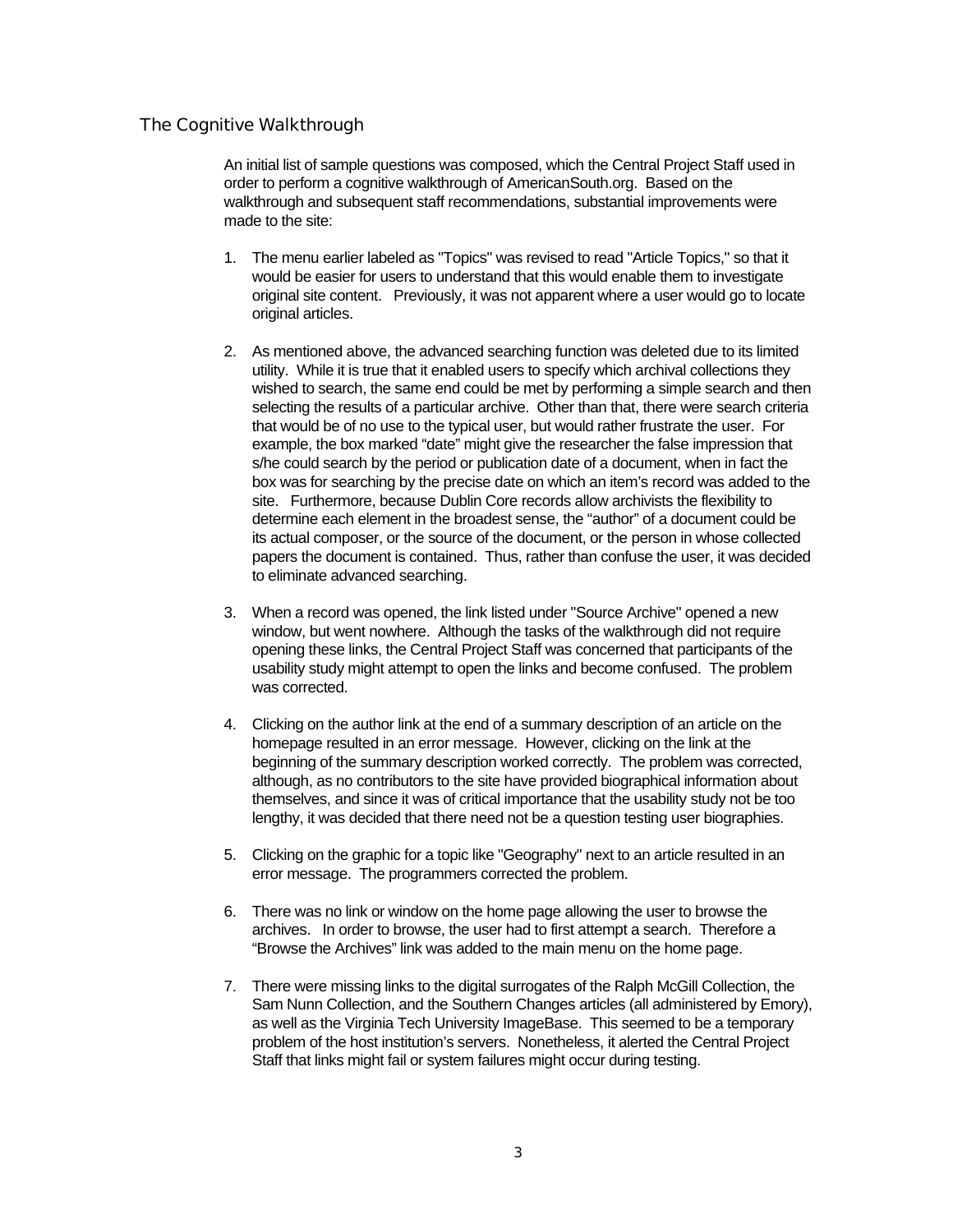The sample study questions themselves were also discovered to be sometimes ambiguous or misleading. Additionally, the sample questions were formulated based on the on-line version of AmericanSouth.org, whereas a much more developed version of the site on an internal server was available for testing. Therefore, certain questions were rephrased, while others were entirely rewritten in accordance with changes to the site itself. The order of the questions was also rearranged by the Central Project Staff.

### Preliminary Testing

The revised usability test questions were then administered to a volunteer from the library staff under simulated test conditions. During the test, certain remaining technical problems surfaced, and in addition, the volunteer found the phrasing of several of the test questions to be confusing or misleading. As a result, she became frustrated and embarrassed about her performance. Website problems were quickly repaired, and the questions were once again revised. Moreover, the volunteer expressed that she would have felt less "on the spot," if she had had an opportunity to explore AmericanSouth.org before being asked to perform tasks on it. She explained that when she uses a website, she first tries to get a general feel for its content and capabilities.

As soon as changes were made, we performed a second trial run on another library volunteer. He was administered a revised test and was allotted time to explore the site at the beginning. This time, the usability test went much more smoothly, and the participant had a positive attitude about the experience. Any remaining problems that surfaced in the site or the phrasing of the questions were again corrected. In these first two attempts at testing, programmer Sharon Kennedy and project coordinator Kristina Watkins Mormino each took a turn acting as proctor and recorder. A consensus was reached about the testing procedures and practices to be observed. Lastly, all testing forms were finalized. Because the survey form did not require revision, and because the survey concerns the user's perception of the site *concept*, surveys filled out by the two trial participants are included in the overall survey results. Their usability tests could not be included in the general analysis, because they were working prototypes.

### Procedures and Practices

The usability testing methods for AmericanSouth.org were gleaned from several internet resources. James Hom's website, *The Usability Methods Toolbox* (©1996, James Hom), found at http://jthom.best.vwh.net/usability/usable.htm, gives a thorough grounding in dozens of usability testing techniques and testing styles, providing bibliographies and links on each. General methodology was adapted from *Usability Testing and Library Web Site Redesign at Roger Williams University* by Information Resources Librarian Susan McMullen, at http://gamma.rwu.edu/users/smcmullen/usable.html. Guidelines for usability test staffers was adapted from those used by The University of Arizona Library, published under the title *Testing for Usability in the Design of a New Information Gateway*  at http://dizzy.library.arizona.edu/library/teams/access9798/usability\_studies/guide.htm. The most valuable source in terms of form design and general test structure was the documentation of the usability testing conducted in 1999 and 2001 by the Massachusetts Institute of Technology which may be respectively found at http://macfadden.mit.edu:9500/webgroup/usability/results/index.html and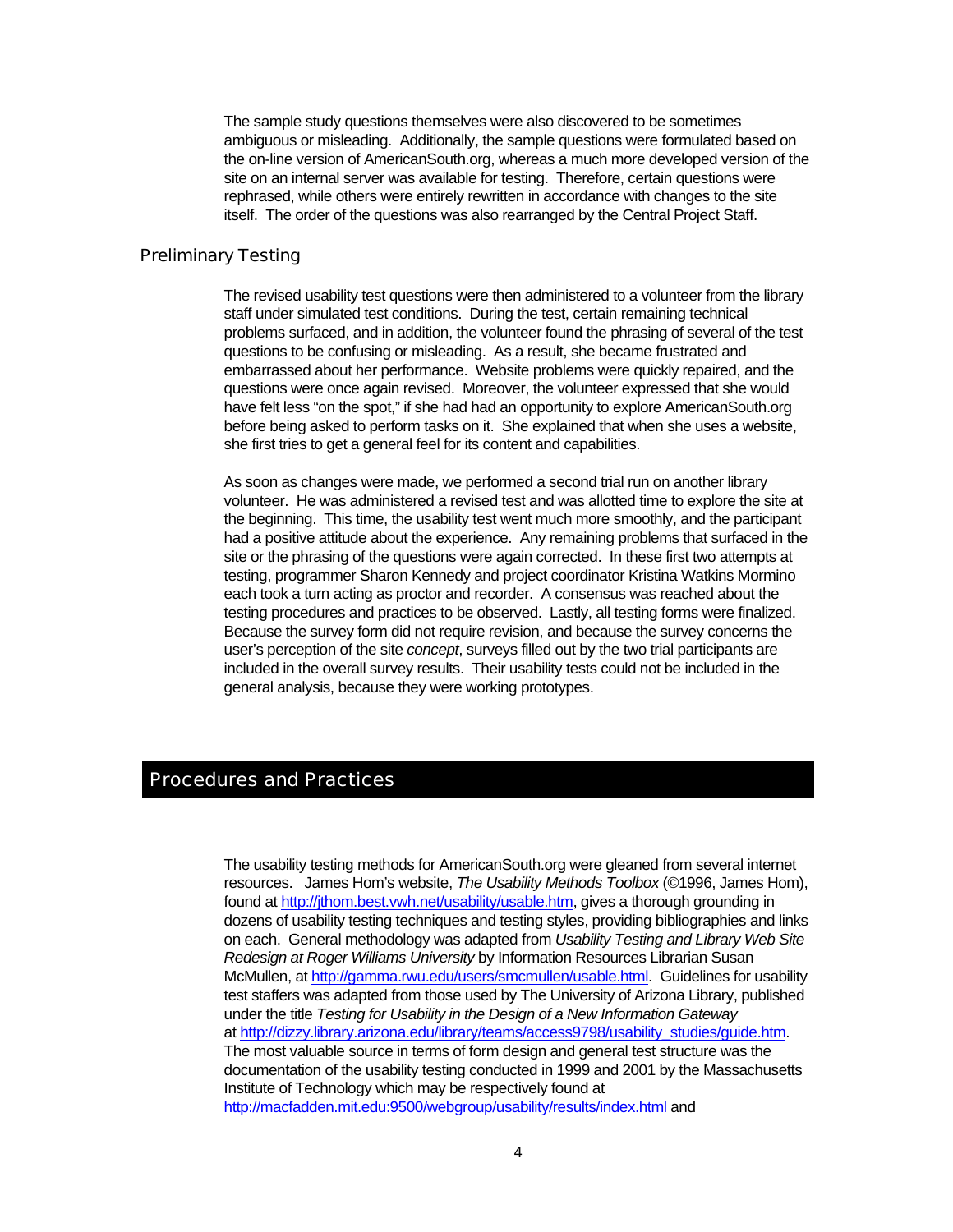### Study Roles

For the purposes of clarity, the following roles should be understood:

- 1. The **user** is the person who has volunteered to participate in the usability study and fill out a survey. The users of our study were not paid, but were offered refreshments and a complimentary MetaScholar pen, which bears the addresses of both MetaScholar Initiative websites. The user may also be referred to as the **volunteer** or **participant.**
- 2. The **proctor** is the person who administers the test and controls the pacing. Before the test, the proctor gathers information about the user. The proctor signals that the test has begun by inviting the user to be seated in front of the computer and reading a prepared statement. The proctor reads each study question aloud and then times the user as s/he attempts the requested task, stopping the user if s/he exceeds the time allotted and moving on to the next question. The proctor notes the amount of time taken for each task and whether the task was completed. After the first week of testing, it was also decided that the proctor should arbitrarily assign a difficulty score for each task during each test. The proctor also addresses user questions and gives limited assistance during testing (described below). When the test is completed, the proctor administers the survey.
- 3. The **recorder** is the person who takes notes during testing. The recorder also sees that the videotape recorder is running at the appropriate times. Specifically, the recorder notes the steps taken by the user in his/her attempt to perform each task, marking when the search tool is used and what terms are entered. The recorder also makes general observations about the user's apparent state of mind and the difficulties encountered and takes note of important user comments and technical anomalies. Like the proctor, the recorder addresses user questions and provides limited assistance during testing.

Programmers Sharon Kennedy and Jason White and project coordinator Kristina Watkins Mormino took turns in the proctor and recorder roles. These three also arranged and provided refreshments. During a few of the tests, an additional person was present to observe or to assist with technical problems. Thus, during each session, there were two to three members of the Central Project Staff in attendance. The presence of a programmer at all times was necessary (1) to reset the site, clearing out any information keyed in by the user before the next volunteer's test and (2) to deal with any technical difficulties that might arise.

### Facilities and Equipment

The tests were scheduled in small conference rooms containing p.c.'s. In order to obtain the most complete understanding possible of the user's actions and thought processes, it was determined that the tests should be recorded on video tape. During the first trial test, we discovered that a laptop computer gives a much clearer image on film due to the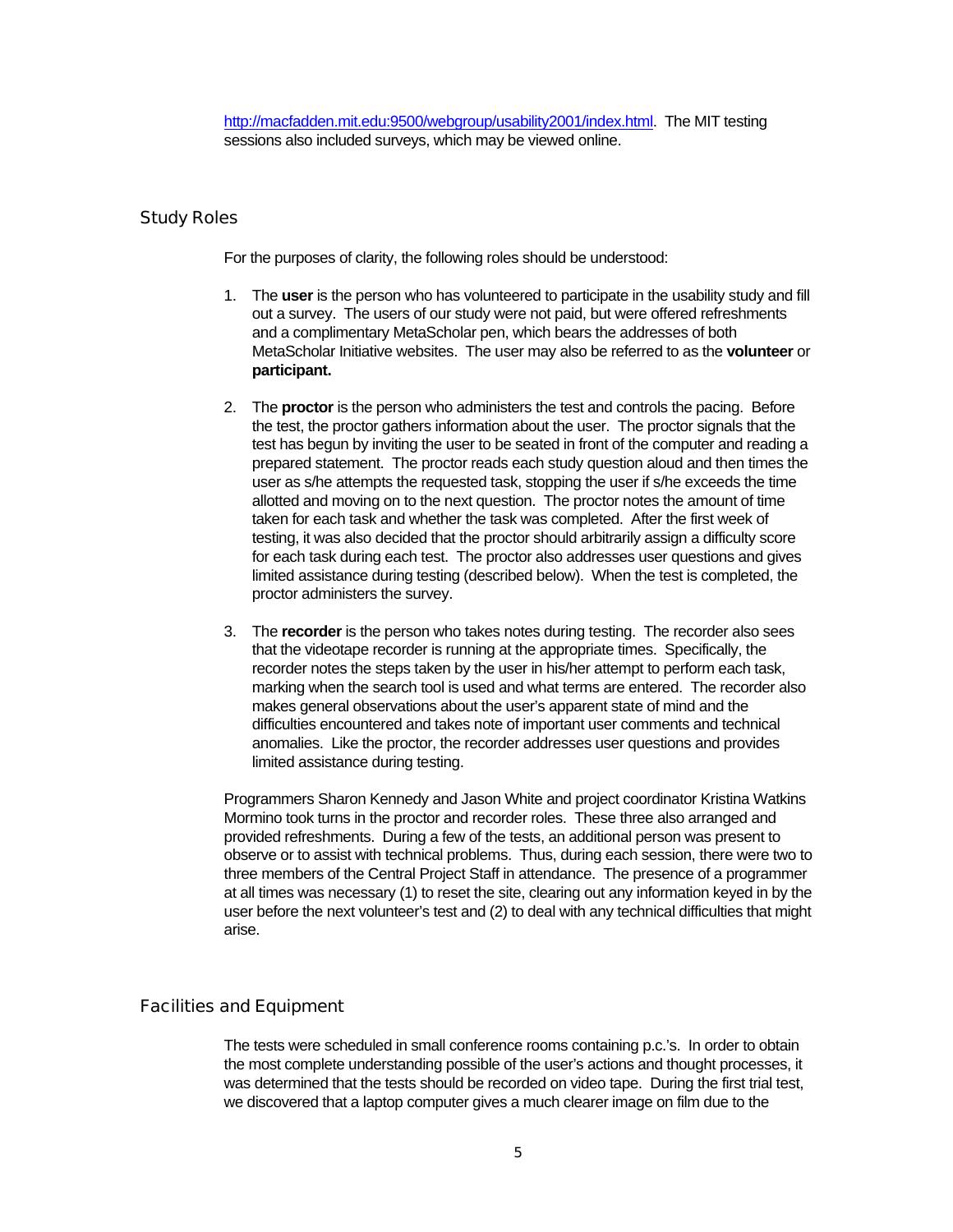difference in the refresh rate causing less distortion. Therefore, despite concerns that the smaller keyboard and screen of a laptop might contribute to user frustration, all tests except one were performed using a laptop. (Only one user expressed dismay at having to use a laptop. The others, in fact, did not seem the least bit bothered by it.) A mouse was added to the laptop for ease of use. The set-up of the laptop and camera and the accompanying apparatuses often evoked participant comments that the test seemed very official, serious, elaborate, or professional. As a result, users seemed to take the testing and the overall project more seriously, but by the same token, it may have contributed to the stress and inhibitions of some participants. In addition to the above equipment, the proctor timed the test using a stopwatch.

On March  $27<sup>th</sup>$ , we began experiencing technical difficulties in one of the first-floor conference rooms, resulting in our having to re-schedule one user and perform one of the tests using the desk computer of another volunteer (who happened to be library staff). It was determined that the difficulties were due to a poor internet connection. Therefore, all subsequent testing was moved to a larger conference room on the main floor of the library.

#### Basic Testing Procedure

The user, if library staff, would come directly to the test site, and if not, would meet the proctor or recorder at a predetermined spot in the library. S/he would be invited to have some refreshments while being casually questioned about his/her research interests and background. S/he would be assured that the camera was there to record the screen and not the user, and that it would be turned off if the user felt too uncomfortable with the idea (which did not occur). Once the user was ready and seated in front of the laptop, the proctor read and paraphrased the following statement:

*This study is designed to test a new scholarly web portal called AmericanSouth.org. As the name indicates, AmericanSouth.org examines Southern history and culture. It will allow users to see information about materials in selected library and museum archives dealing with the South. It will also feature articles and guides to conducting research written or selected by noted experts in Southern Studies. Additionally, AmericanSouth.org will provide links to other scholarly websites of interest to researchers on the South. The site will be officially launched at the beginning of the Fall semester.* 

*With the input of volunteers like yourself, we hope that AmericanSouth.org will become a trustworthy, interesting, and user-friendly resource. Today, we are testing to see how users navigate through the site and whether the site presents any difficulties to the typical user. Remember that we are testing the effectiveness of the site design, and not your skills as a user. Difficulties you may encounter signal a fault in our system or the server and not any problem on your part.* 

#### *Before we begin the study, we would like you to take about three minutes to examine the site on your own. Please do so now.*

In fact, the amount of time allotted for unstructured exploration was dependent on the discretion of the user. However, if a user took a very long time and began to ask a lot of questions, s/he was advised that the time had arrived to begin testing, because there was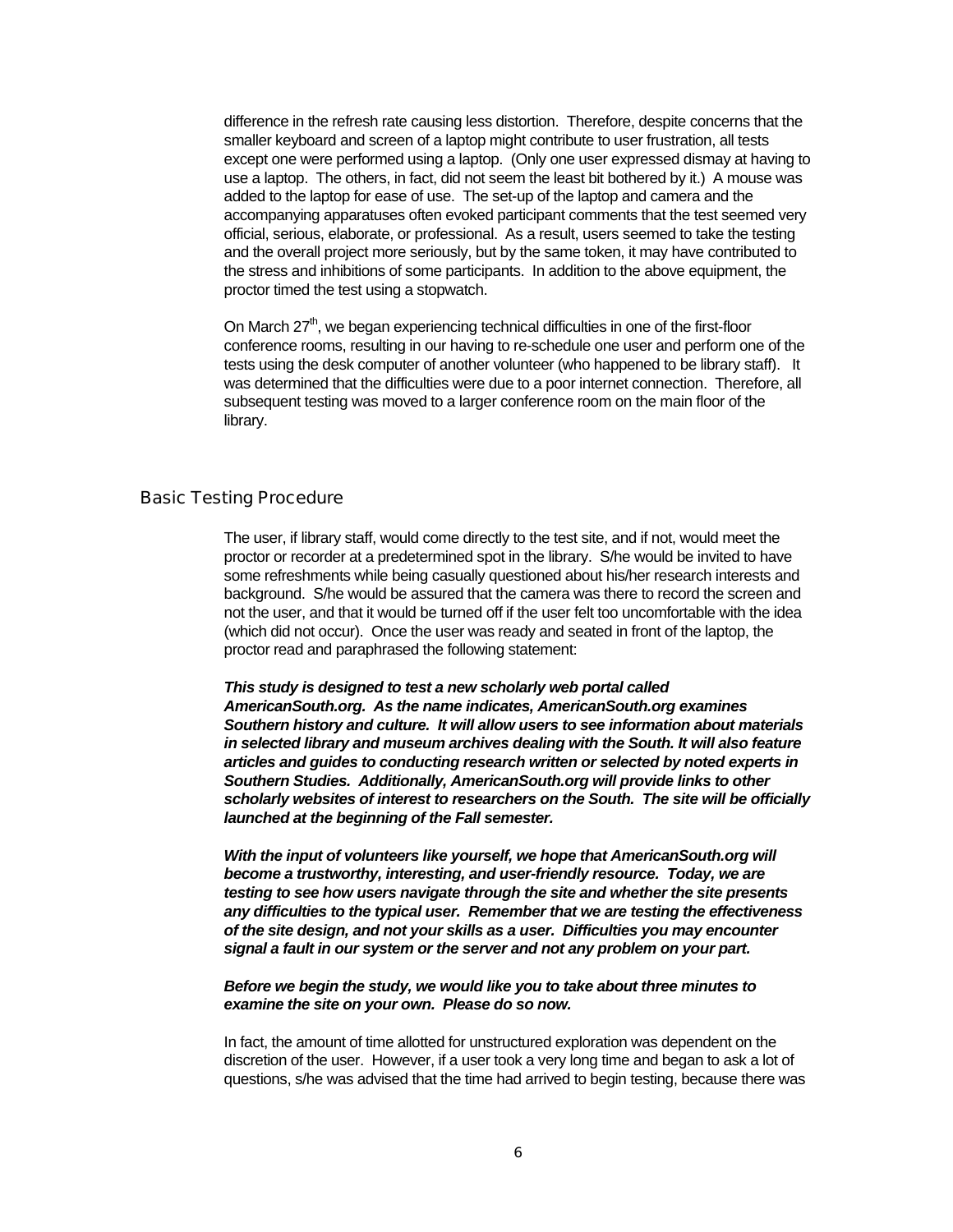very little the staff could say about the site without affecting the test results. At the end of the exploration time, the proctor would hand the user the list of questions, saying:

### *I will ask you to answer questions and perform various tasks using AmericanSouth.org. You do not have to write down the answers. I would like you to share your thoughts out loud as you use the site, and (the recorder) will be taking notes. Three minutes will be allotted to answer each question, and the entire test should take no more than thirty minutes. Do you have any questions?*

The proctor would explain that the user was free to ask questions, but that the proctor and recorder might be unable to answer them during the test. Moreover, if the user was unclear as to what was expected for a particular question, the proctor or recorder would be happy to rephrase the question. The proctor would then read the first item and begin the timer as soon as s/he finished reading the question or as soon as it was apparent the user had already started to undertake the task. The recorder would note the oral comments of the user, the path taken in pursuit of the answer, and any difficulties encountered. When the user completed the task, the time limit had been exceeded, or the user simply gave up, the proctor would note the time taken and whether, or not the task had been accomplished, and in some cases, what the apparent level of difficulty was. As soon as the recorder was ready to continue to the next question, the proctor would go on to question two, and so on in this manner until the test was completed.

The following are the questions/tasks asked of the user:

- 1. **Login to AmericanSouth.org with the user name test\_user and the password test.**
- 2. **2.a. Find an archival record in University of North Carolina, Chapel Hill's Southern Homefront collection about a catechism to be taught orally.** (Answer: A Catechism to Be Taught Orally To Those Who Cannot Read; Designed Especially for the Instruction of the Slaves )  **2.b. Add the record to your bookbag.**
- 3. **3.a. Browse the Sam Nunn Collection. How many records are there in total? Who does Senator Nunn interview in the third record?** (Answers: 697; Frank G. Zarb)  **3.b. Add the record to your bookbag.**
- 4. **View the records in your bookbag.**
- 5. **Follow the link to the text of the digitized online version of the catechism record found in your bookbag. Return to your bookbag.**
- 6. **Add the following note to the Sam Nunn record in your bookbag: "They discussed the Alaskan pipeline."**
- 7. **Find a literature article on the AmericanSouth.org site. What genre is it about? Who wrote it?** (Answers: Local Color; Lucinda MacKethan)
- 8. **Add the following commentary to the literature article: "This genre has influenced Toni Morrison's work."**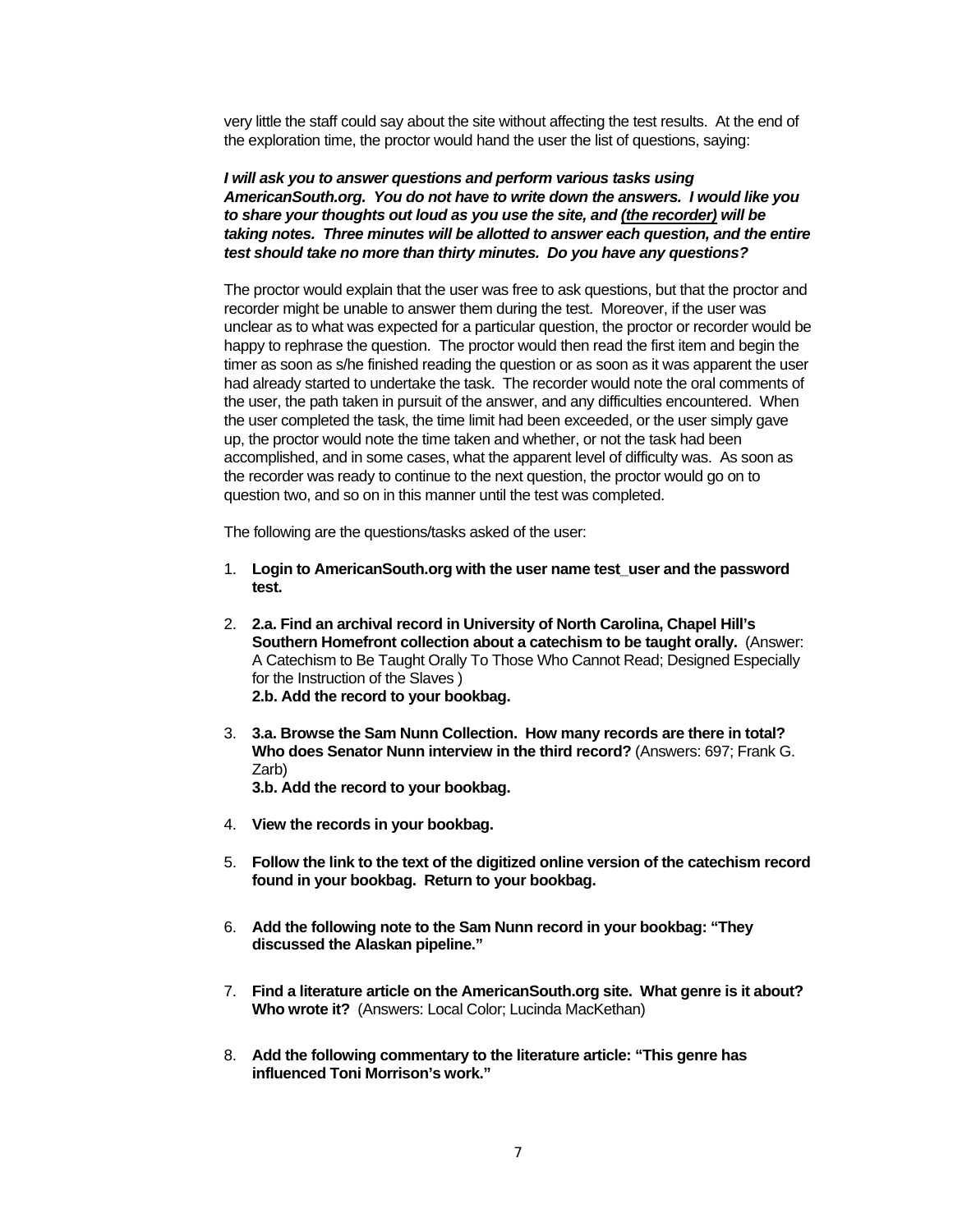9. **Find a link from the AmericanSouth.org site to a website about farming in Colonial Williamsburg. What is its url (website address)?** (Answer: http://www.history.org/history/)

#### 10. **Return to AmericanSouth.org and give your feedback about the Colonial Williamsburg site. Say, "It has great pictures!"**

Notably, some of the items are questions with a specific answer, but many are tasks that the user must complete. This is because the real-life users of AmericanSouth.org are expected to use the site in order to find information, but also to interact with the site. Therefore, the test had to address both types of activities. Indeed, in question #9, the actual url was of no interest to us; we simply wished to see whether the user could find and follow a link. Therefore, as soon as the user went to the Colonial Williamsburg site, we considered the task accomplished. On the other hand, for question #3a, the users might have had the number of records on the screen in front of them, but if they failed to see it or understand that it as the answer they were seeking, the task was not accomplished. Question #6 could result in a partial success. That is, the user might have succeeded in annotating the record, but may not have chosen an element to annotate. If the annotation was entered under the default annotation, the task would be considered accomplished, but a note would be made by the proctor.

At the conclusion of the ten tasks, the proctor would ask the user to fill out a survey. During and after the survey, the user could refer to the site and ask questions freely, but the recorder and proctor would make a point of busying themselves or leaving the room, so that the volunteer would feel not feel as if s/he was being observed. If the user was planning on teaching a relevant course in the 2003-2004 school year, s/he would then be asked whether s/he would consider using this tool for instructional purposes, and if so, how. The proctor or recorder would make a note of the response, thank the user for participating, and offer more refreshments and a MetaScholar pen, finally concluding the test. The proctor would also make a note of how long the test took overall. The average approximate test time was twenty-five minutes.

### Study Forms

Actual test forms may be found in the appendix. These include the Recorder Comment Form, the Proctor Comment Form (final form with a space added for the difficulty score), and the user's copy of the study questions. The survey is also included in the appendix.

### User Difficulties

Each task was given a three minute time limit, because it was thought that in an actual internet use situation, if a user could not accomplish a task within a very few minutes, s/he would simply give up and leave the site. Indeed, test participants who could not find answers right away often would shrug, shake their heads, and say, "I don't know," indicating that they no longer wished to continue a question. In these cases, the proctor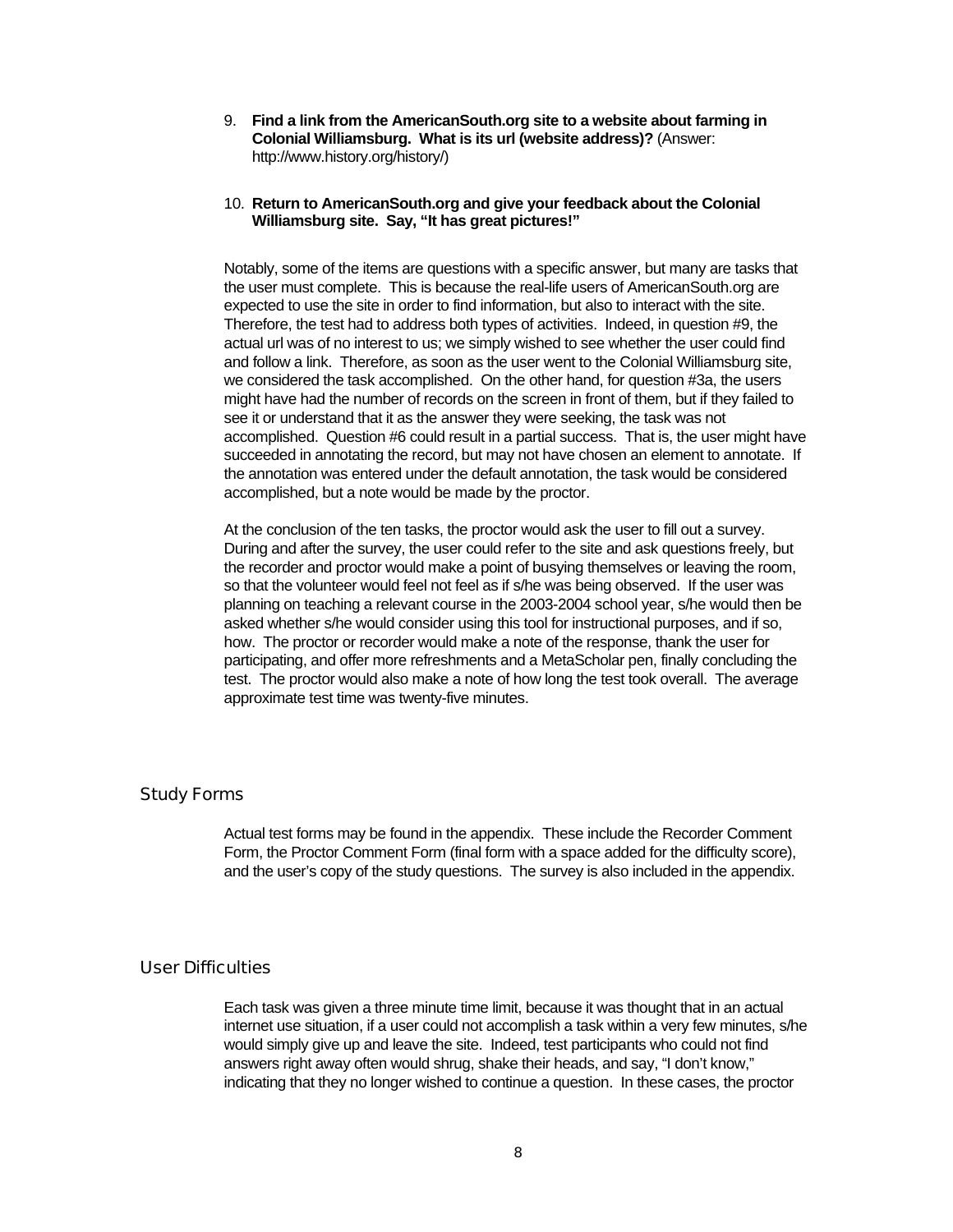would respect the user's wish to give up and stop the timer, rather than frustrate the user by compelling him/her to continue, unless the user seemed very close to success.

At times, a user would think s/he had arrived at the solution when s/he had not. The proctor or recorder would direct the user to try again. If a user exceeded the time limit on a question or gave up without arriving at the solution, the proctor or recorder would then direct the user in how the task could have been accomplished. This undoubtedly had an impact on the results of the remainder of the test. For example, if a user failed to find the record requested in question #2, s/he would be shown how to search the archives for the specific term, "catechism" and/or how to select the Southern Homefront Collection from the archive box. Then, in answering the third question, the user would know to consult the archive box or the field that displays in which archive the user is searching. S/he would also know that the archives box lists collections alphabetically. Therefore, with the assistance given, the user would have an easier time answering question #3. Conversely, had we not assisted the users, the growing frustration level would have influenced performance on the remainder of the test, anyway. In any case, since some tasks built on others, each needed to be completed. In addition, since a majority of the participants were either Southernists or the colleagues or teachers of Southernists, it was important for public relations purposes that they got some sense of the capabilities of the site. Whenever a user was given this sort of assistance, feedback was solicited as to what would have made the solution more apparent. In this way, the user was encouraged to feel that s/he was contributing to solving a problem, rather than s/he had personally failed.

There were also occasional technical problems. As mentioned above, the afternoon sessions on the  $27<sup>th</sup>$  had to be moved or rescheduled due to a poor connection. The sessions that morning were adversely affected because the network was functioning unusually slowly. Participants were advised that this was not normal, but the amount of time required to accomplish each task took longer, and this must be taken into account when considering the test outcomes. Other problems included occasional error messages which were quickly dealt with. At times, the site would not have been properly cleared between users, so that a user would attempt to login, but would already be logged in. The time would be adjusted accordingly. Twice it happened that rather than removing the previous user's comment about a website, the programmer had inadvertantly removed the link. If in trying to answer question #9, the user was unable to find the link because it was not there, they were directed to select another link under the topic "agriculture," and the question was marked as successful. The user would then use that site to accomplish item #10.

The chief user difficulty on the affective level was getting the users to understand that they were not being tested. Because so many participants were academics, this problem was particularly acute. This difficulty persisted, even though the proctors consistently stressed at the beginning, sometimes elaborating in his or her own words, that only the system was being tested. When users began to show signs of frustration or embarassment, the project staff would hasten to let them know that other users experienced similar problems, or would focus in on the nature of the problem in the site design or functioning. The proctor or recorder would make comments such as, "Thank you. You're really helping us spot problems we need to address. This helps a lot." Such a reaction seemed to make users relax and encouraged them to be more open in critiquing the site. Still, some users made self-deprecating remarks about their skills, seemingly very conscious of being observed. A few were very timid in navigating through the site, sometimes hesitating with the cursor over a button and then deciding not to press it, rather than simply pressing it and seeing what would happen. Many were cautious about their typing in the comment and annotation fields, although told that it did not matter.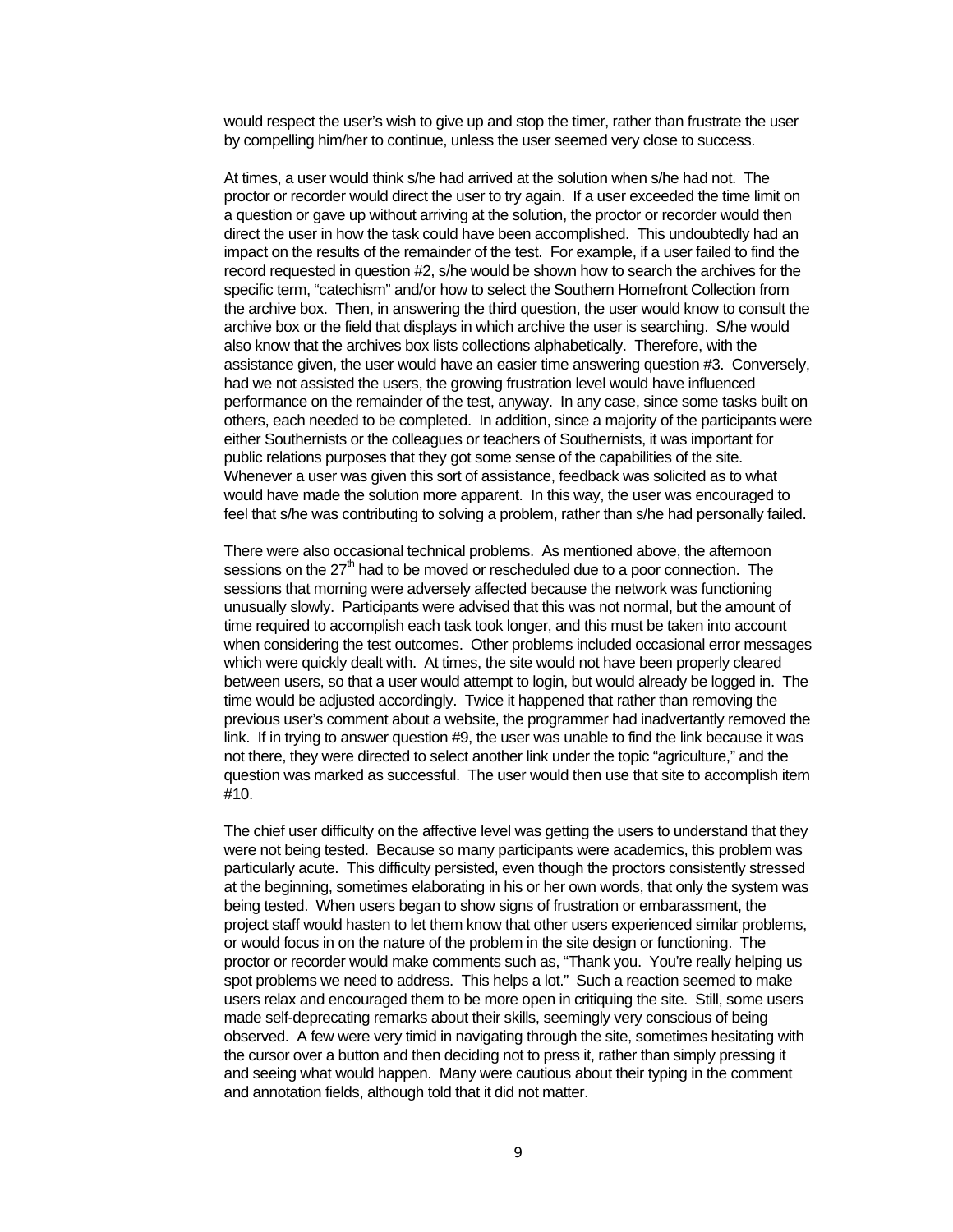Other interesting behavioral patterns were also observed. For instance, some users, in attempting to accomplish item #10, either did not wish to give the Colonial Williamsburg site a numerical rating, or would deliberate on the rating. Teaching academics tended to assign it a seven or an eight, even though they were told to provide an enthusiastically positive comment, and the rating obviously would not count. Two expressed that they did not like having to decide, and a third hesitated to assign a numerical rating, because he was not specifically instructed to do so. Although these behaviors may distort the outcome of the study, it should be noted that the target audience for AmericanSouth.org is professional and student researchers, and so, scholarly idiosyncrasies should be taken into account in the site design. One user, though, presented a peculiar problem as a test participant, because, very accustomed to system design and testing, she persistently acted from the premise that she was to pretend to be a researcher, second-guessing both the test and the website. Her comments, however, were very helpful, and so her test has not been discounted.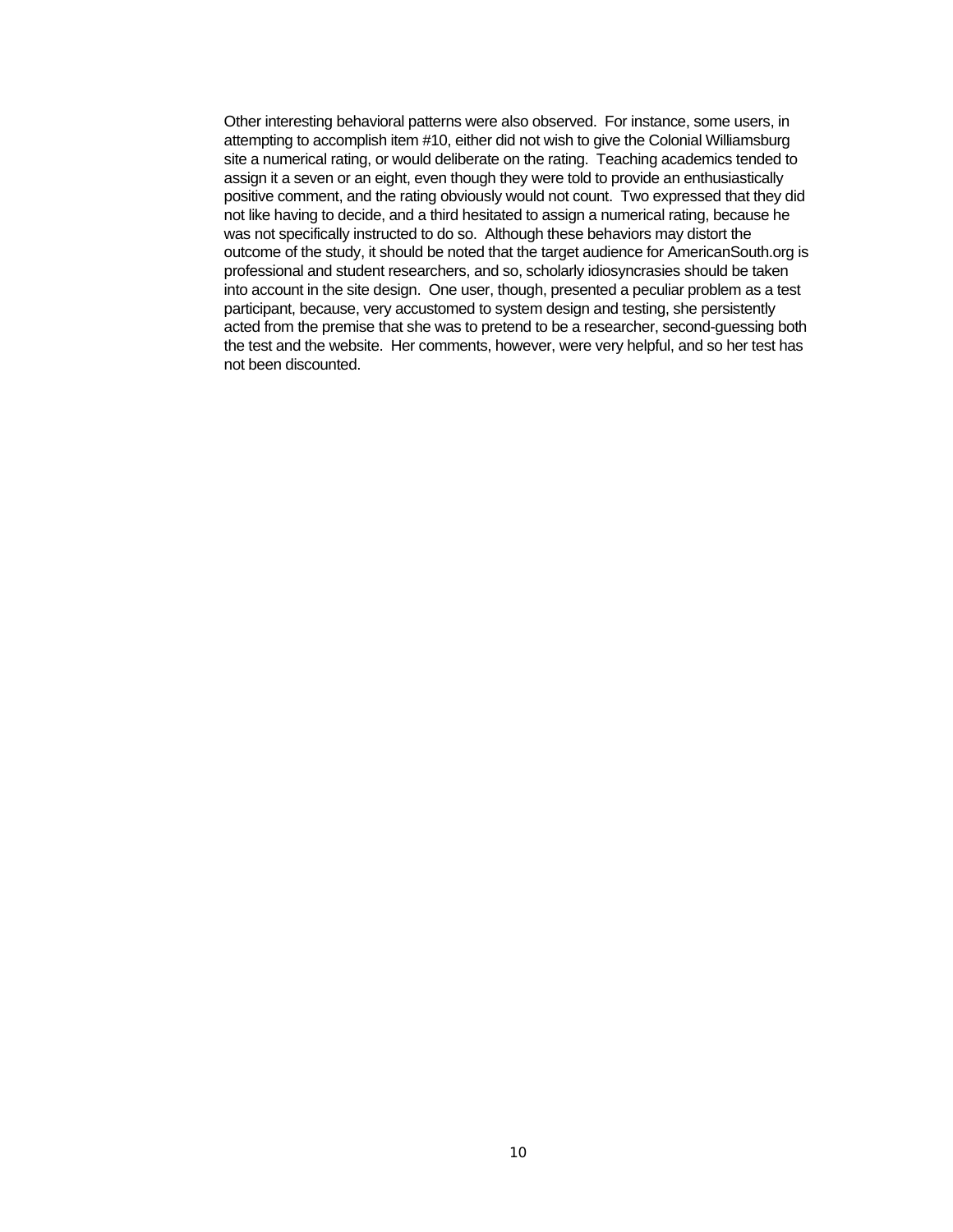

# Usability Study and Survey Data

### Study Demographics

AmericanSouth.org will primarily target a university audience of professors, graduate students, undergraduates, and research librarians. However, the portal should also be of use to high school teachers and students, genealogists, non-academic professional researchers, and life-long learners with an interest in Southern Studies. In order to reflect these audiences, the majority of people invited to participate in the study were professors and graduate students of Emory University. Invitations were targeted to departments whose faculty and graduate student body would most likely make use of AmericanSouth.org.

Moreover, Emory library staff were also invited to participate, since several library employees have an interest in the usability study process. The librarians, archivists, and technologists who participated gave a good sense of how effective the site design is for users who may not have formal training in Southern Studies. In addition, their participation allowed the MetaScholar staff to determine whether there are any idiosyncrasies in the internet usage of professional scholars versus an educated audience working outside academic departments.

### Usability Study Participants by Category

#### Graduate Students and Their Departments

| Molly McGehee       | <b>Institute for Liberal Arts</b> |
|---------------------|-----------------------------------|
| <b>Ellen Spears</b> | Institute for Liberal Arts        |
| <b>Robin Conner</b> | History                           |
| Rohit Chopra        | Institute for Liberal Arts        |
| Fay Yarbrough       | History                           |
| <b>Terry Easton</b> | <b>Institute for Liberal Arts</b> |
| Amira Jarmakani     | Institute for Liberal Arts        |
| Paul Thompson       | History                           |
|                     |                                   |

Professors and Their Departments

Sally Wolff-King<sup>1</sup> Edward Gamarra<sup>2</sup>

Amy Wood **Institute for Liberal Arts** Valerie Loichot French & Italian and Comparative Literature Beth Reingold Political Science and Women's Studies English Institute for Liberal Arts

 <sup>1</sup> Sally Wolff-King is also an Associate Dean of Emory College.

<sup>2</sup> Edward Gamarra also works for the Emory University General Libraries as collections manager for film and theatre.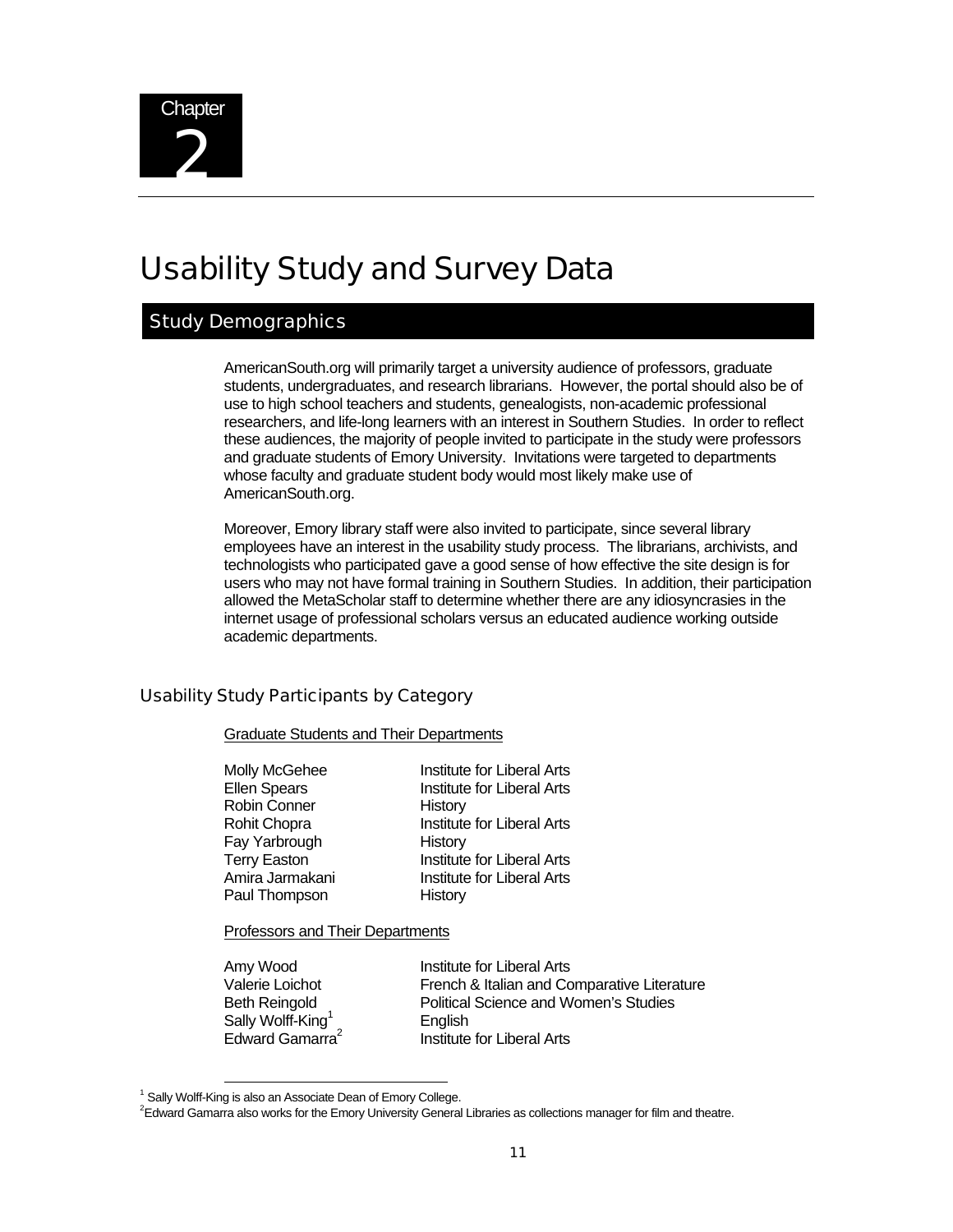Library Staff and Their Departments or Job Titles

| Naomi Nelson            | <b>Special Collections</b>                             |
|-------------------------|--------------------------------------------------------|
| <b>Grady Harris</b>     | <b>Public Health Library</b>                           |
| <b>Emily Almond</b>     | <b>Euclid implementation Specialist</b>                |
| Raquel Von Cogell       | Research Services, Collections Management, Instruction |
| Kristan Majors Chilcoat | Math and Science Center                                |
| Laura Akerman           | Database Quality Management                            |
| Julia Young             | Director of Development                                |
| <b>Randall Burkett</b>  | <b>Curator of African-American Collections</b>         |

In addition, there were the two participants who participated in the pretests: Francine Thurston, Desktop Support Team Leader, and Ross Singer, General Libraries Systems Development Team, both of whom are library staff. As mentioned in the previous chapter, neither of their tests is included in the usability study analysis, but their surveys are counted in the survey results.

### Demographic Totals and Percentages:

### Usability Study:

| Subcategory                               | <b>Total Number</b> | Percentage |
|-------------------------------------------|---------------------|------------|
| Female                                    | 15                  | 71%        |
| Male                                      | 6                   | 29%        |
| <b>Graduate Students</b>                  | ช                   | 38%        |
| Professors                                | 5                   | 24%        |
| <b>Library Staff</b>                      | 9                   | 43%        |
| Technologists/ Web Designers <sup>3</sup> |                     | 38%        |
| Teachers <sup>4</sup>                     | 14                  | 67%        |
| Southernists <sup>5</sup>                 | 13                  | 62%        |

Total Number of Participants: 21

#### Survey:

| Subcategory                  | <b>Total Number</b> | Percentage |
|------------------------------|---------------------|------------|
| Female                       | 16                  | 70%        |
| Male                         |                     | 30%        |
| <b>Graduate Students</b>     | 8                   | 35%        |
| Professors                   | 5                   | 22%        |
| Library Staff                | 11                  | 48%        |
| Technologists/ Web Designers | 10                  | 43%        |
| Teachers                     | 14                  | 61%        |
| Southernists                 | 13                  | 57%        |

Total Number of Participants: 23

 <sup>3</sup> Participants whose professional work requires a high degree of specialization in computer technology, or who have significantly contributed to the design of a professional or scholarly website. 4

<sup>&</sup>lt;sup>4</sup> Participants who have professionally taught in the past or who are currently teaching. This included one graduate who has taught at the middle school/ junior high level and a library staff member who has taught at the high school and collegiate levels. Both have done extensive teaching in history.

<sup>&</sup>lt;sup>5</sup> Participants who have conducted research or professional work focusing on some facet of Southern history and/or culture. Percentages represent some overlap.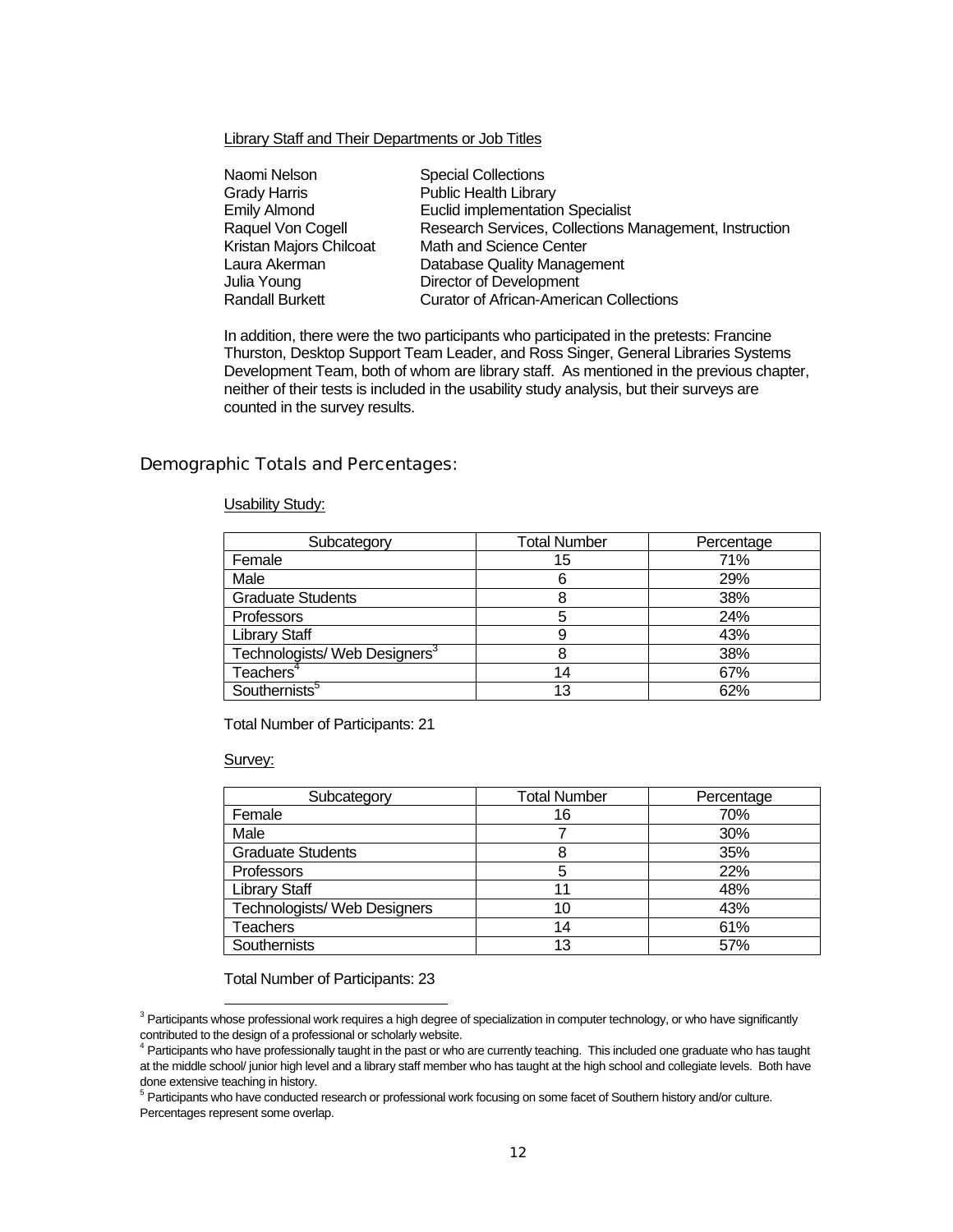### Study Results

Each question of the study will be examined under the label of the function it was designed to test. Detailed below each question is a summary of the average time taken for completion, the median time taken for completion, and the standard deviation in time taken. Note that only the times for participants who completed the task are included in these figures, under which the percentage of times the task was actually completed is provided. There is also a bar graph grouping the results in thirty-second increments, with an indication of the number of failed attempts marked on the far right. Because in some cases a given task could not be performed on an individual test due to technical or administrative problems, the total number of results indicated to the right of the bar graph may be fewer than twenty-one. A line graph charts the exact times taken in successful attempts only.

Also included for each question is an average difficulty score. During the first week of testing, the MetaArchive programmers suggested that they would be able to immediately begin to improve the site, if they could receive preliminary feedback prior to the completion of this report. In order to determine the areas most in need of improvement, the Proctor Comment Form was amended to include difficulty scoring. For each of the tasks, the proctor subjectively assigned a score between one and five, with "1" indicating absolute ease in accomplishing the task and "5" indicating extreme difficulty. Because difficulty scoring was not introduced until the third day of testing, it was only used in 11 (52%) of the studies.

Following the hard data is more precise information about the users' responses and reactions. This information is drawn from the testing comment forms, and sometimes includes direct quotes from volunteers. Beside each listed user action or comment, a number is given indicating how many users had that reaction or one very similar. The steps under "user paths" are provided roughly in the order that they would have been taken. For example, in the second item, a user would have to attempt a search or a browse before reaching the screen where s/he could select an archival collection. Thus, this last step is listed after the steps that would likely have been taken earlier. Steps taken that would not lead the user to perform the task correctly are listed afterwards in no particular order. After the user's steps, notes are provided specifically about whether volunteers used the search function, and if so, what key words were entered. Finally, any difficulties or noteworthy issues are listed.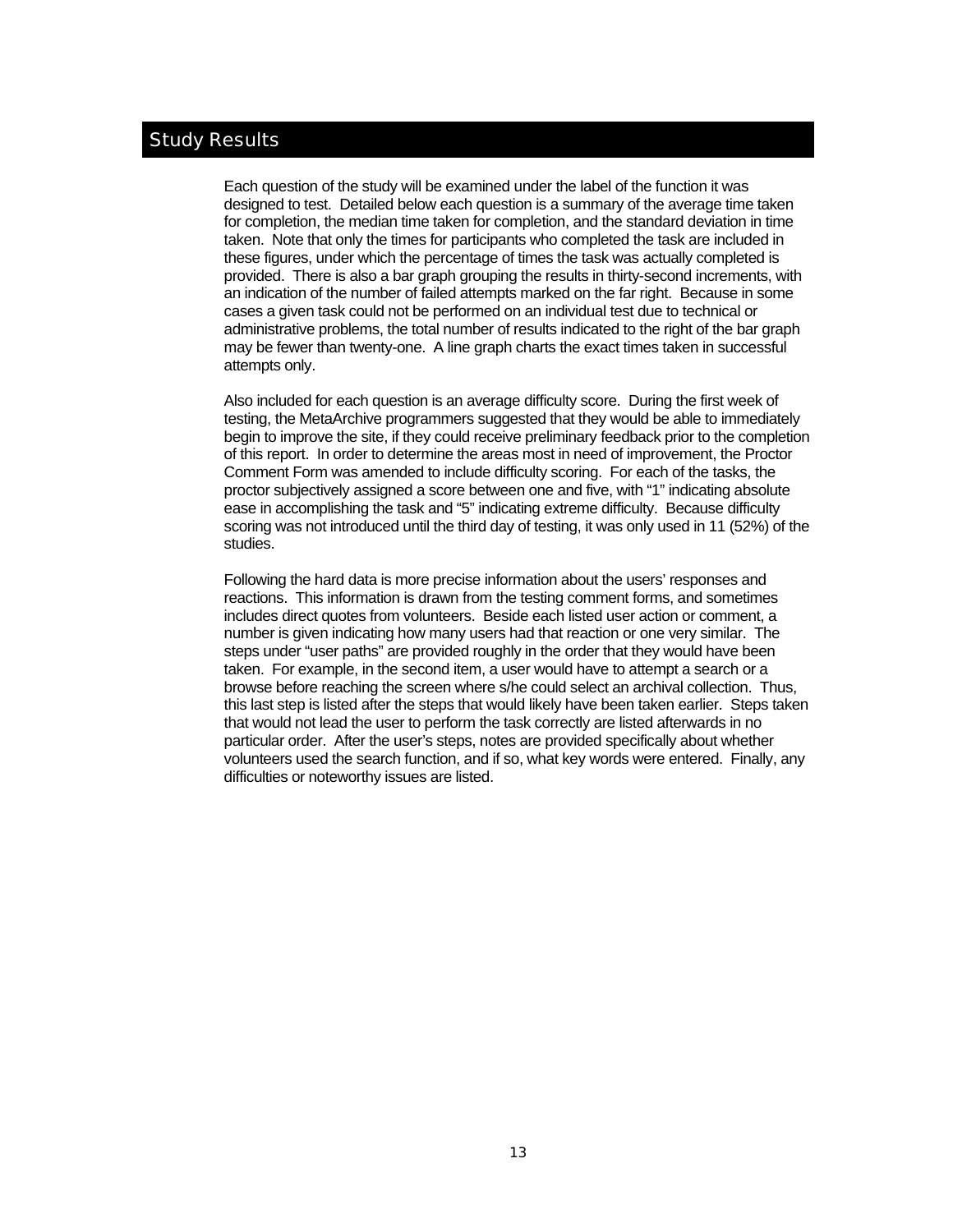### Logging in

**1.** Login to AmericanSouth.org with the user name **test\_user** and the password **test**.

| Average time:                  | 0:32        |
|--------------------------------|-------------|
| <b>Median time:</b>            | 0:27        |
| <b>Standard Deviation:</b>     | 15.68       |
| Average difficulty score:      | 1.9         |
| Percentage of times completed: | <b>100%</b> |



### **User Paths:**

| Chose "login" from the main menu and "login" on the next page | 20 |
|---------------------------------------------------------------|----|
| Started to create account                                     |    |

### **The search tool was not used.**

### **Issues/ Problems:**

| Wasn't sure whether the computer should remember the login    |  |
|---------------------------------------------------------------|--|
| "Why do I have to click login, then login again?":            |  |
| Thrown slightly by underscore in the login name <sup>6</sup>  |  |
| Didn't think that the login page was very clear (took awhile) |  |
| Had difficulty locating the login button                      |  |

 6 This user was of foreign origin and may have been thrown off by having had to type a relatively rare symbol on an American keyboard.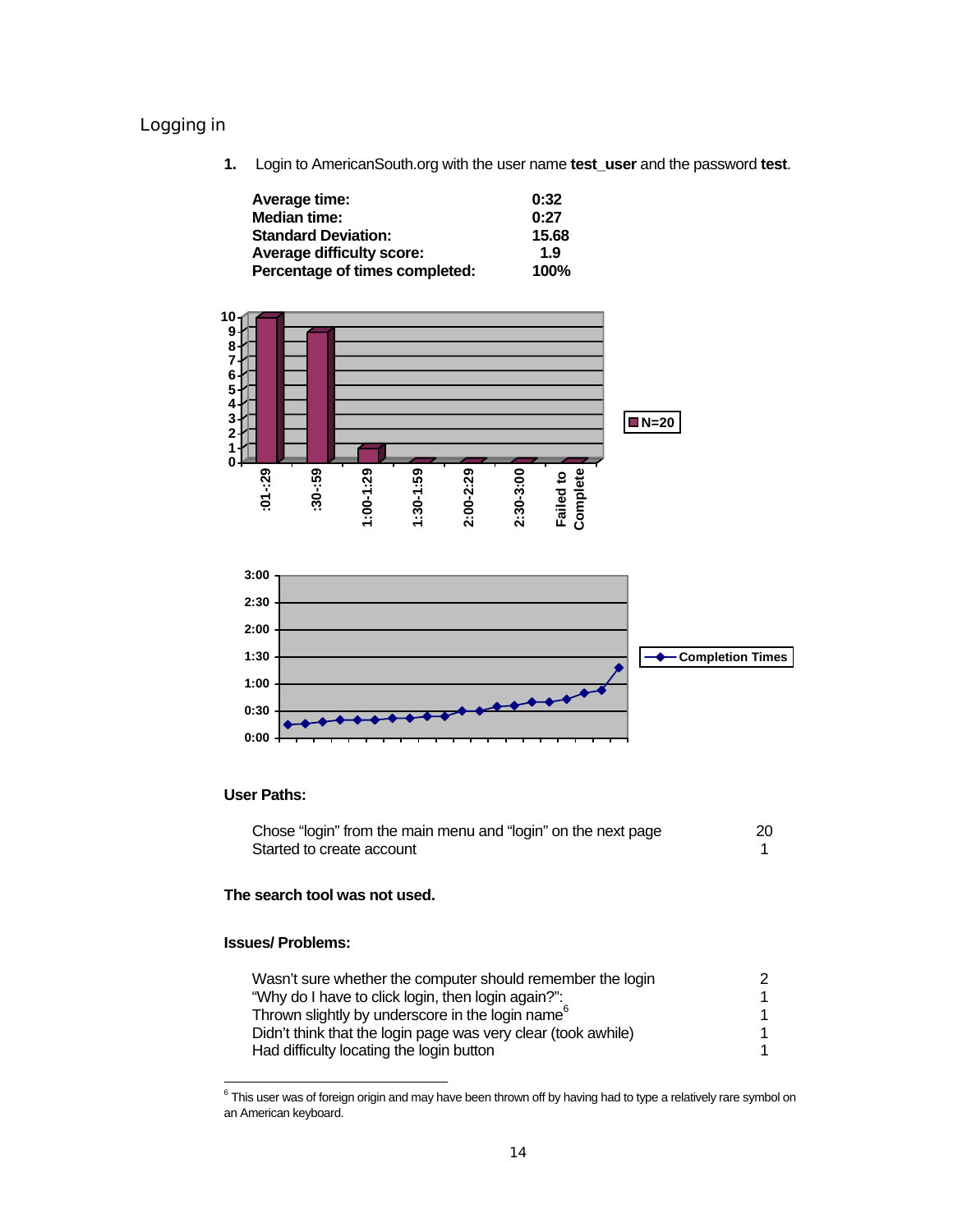### Searching/Adding Records to the Bookbag

**2.a.** Find an archival record in University of North Carolina, Chapel Hill's Southern Homefront collection about a catechism to be taught orally.

| Average time:                    | 1:10                               |
|----------------------------------|------------------------------------|
| Median time:                     | 0:43                               |
| <b>Standard Deviation:</b>       | 60.43                              |
| <b>Average difficulty score:</b> | 4.1                                |
| Percentage of times completed:   | 43% (Nine out of twenty-one users) |

**2.b.** Add the record to your bookbag.

This was not timed separately. Once the users found the above record or were led to it, they all successfully added it to their bookbag in seconds with minimal difficulty. The charts below reflect the times and success rates for 2.a. only.



#### **User Paths:**

| Used the search archives box                                 | 12 |
|--------------------------------------------------------------|----|
| Selected "search site" from main menu and searched the site  | 5  |
| Selected "browse archives" from the main menu                | 12 |
| Scanned browse results                                       | 2  |
| Scrolled through and selected archives from the archives box | 13 |
| Consulted weblinks                                           | 2  |
| Viewed records in an incorrect archive                       | 5  |
| Viewed a digital surrogate                                   |    |
| Clicked on help                                              |    |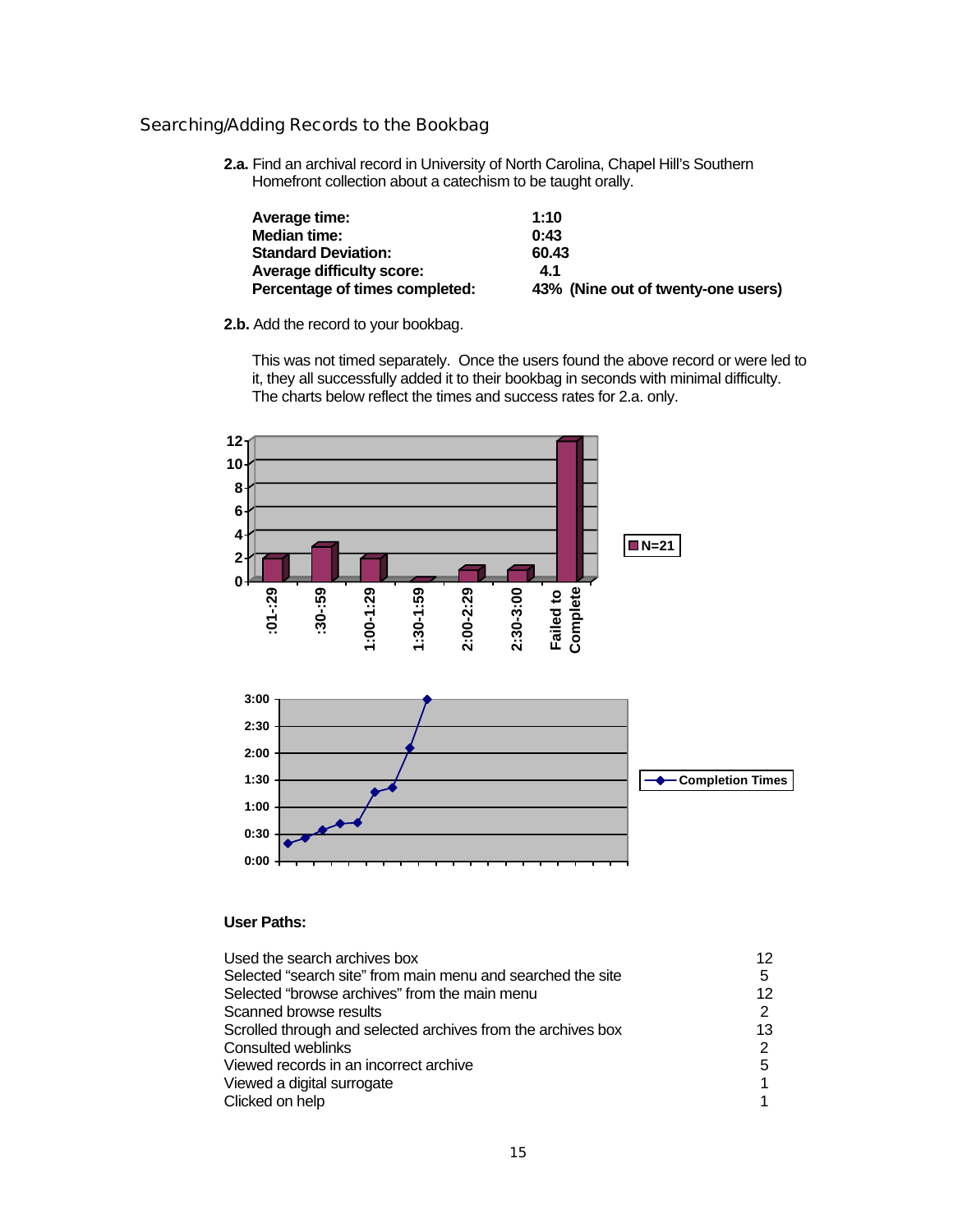### **Search Tool:**

Seventeen (80%) of the participants used the search tool, although five searched the site (as opposed to the archives), and eleven (52%) tried to browse first. The combinations of terms entered in the search included:

| Catechism                                                                     | 5 |
|-------------------------------------------------------------------------------|---|
| Southern homefront chapel hill oral catechism                                 |   |
| Southern homefront; catechism                                                 |   |
| Cathecism; catechism                                                          |   |
| Southern Homefront; Chapel Hill                                               |   |
| Southern Homefront Collection                                                 |   |
| Catecism; Southern Homefront Collection; UNC Chapel Hill; Southern Historical |   |
| Southern AND homefront AND catechism AND oral; southern homefront;            |   |
| southern                                                                      |   |
| University of North Carolina; Southern Homefront; Chapel Hill Southern        |   |
| <b>Homefront</b>                                                              |   |
| University of North Carolina                                                  |   |

### **Issues/ Problems:**

### With the Search:

| Felt that the search box should be longer                                                          |   |
|----------------------------------------------------------------------------------------------------|---|
| Missed that the results were displayed by archive                                                  | 2 |
| Failed to see the search archives box                                                              |   |
| "How is the site organized?"                                                                       |   |
| Wondered whether clicking on "article topics" would help                                           |   |
| Wasn't able to find Southern Homefront                                                             |   |
| Too many abbreviations in the archive box                                                          |   |
| Felt that the user should be able to view more than three results at a time or have                |   |
| the option to view a short form or a long form                                                     |   |
| Felt confused, frustrated, or dumb                                                                 | 3 |
| Felt that search categories would be helpful, allowing people to search by                         |   |
| archive, name, etc                                                                                 |   |
| Didn't realize he was at the list of records in Southern Homefront                                 |   |
| Didn't know she'd found the answer                                                                 |   |
| With the Bookbag:                                                                                  |   |
| No problem adding to bookbag, but thrown by the pop-up screen, which<br>disappeared within seconds |   |

| No problem adding to bookbag, but wasn't sure when done                      |  |
|------------------------------------------------------------------------------|--|
| Did not know what bookbag was                                                |  |
| Thought the bookbag might be akin to the "shopping carts" used on commercial |  |
| sites                                                                        |  |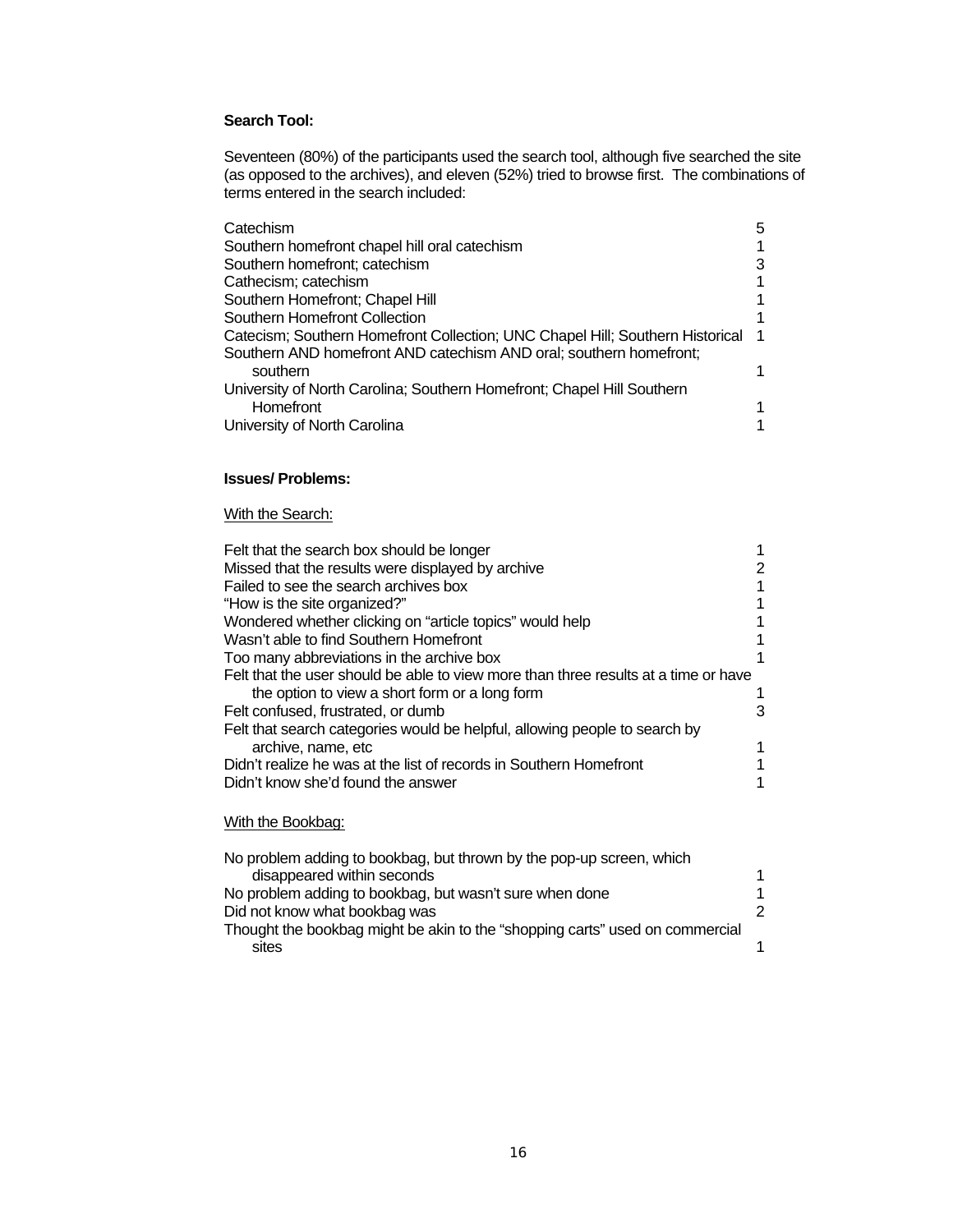### Browsing/Adding Records to the Bookbag

**3.a.** Browse the Sam Nunn Collection. How many records are there in total? Who does Senator Nunn interview in the third record?

| Average time:                    | 0:48                               |
|----------------------------------|------------------------------------|
| Median time:                     | 0:40                               |
| <b>Standard Deviation:</b>       | 28.38                              |
| <b>Average difficulty score:</b> | 2.2                                |
| Percentage of times completed:   | 95% (Nineteen out of twenty users) |

**3.b.** Add the record to your bookbag.

Again, the use of the bookbag function was not measured separately. Because users were familiar with this tool from the previous questions, there were able to use it immediately. Browsing results only are reflected in the following graphs.



### **User Paths:**

| Went to browse archive under main menu                                  | 10  |
|-------------------------------------------------------------------------|-----|
| Searched archives                                                       |     |
| Went to "search site" under the main menu                               |     |
| Selected the Sam Nunn collection from the archive box                   | 10. |
| Identified the number in the archive box as the total number of records | 20. |
| Looked for Sam Nunn in other archives                                   |     |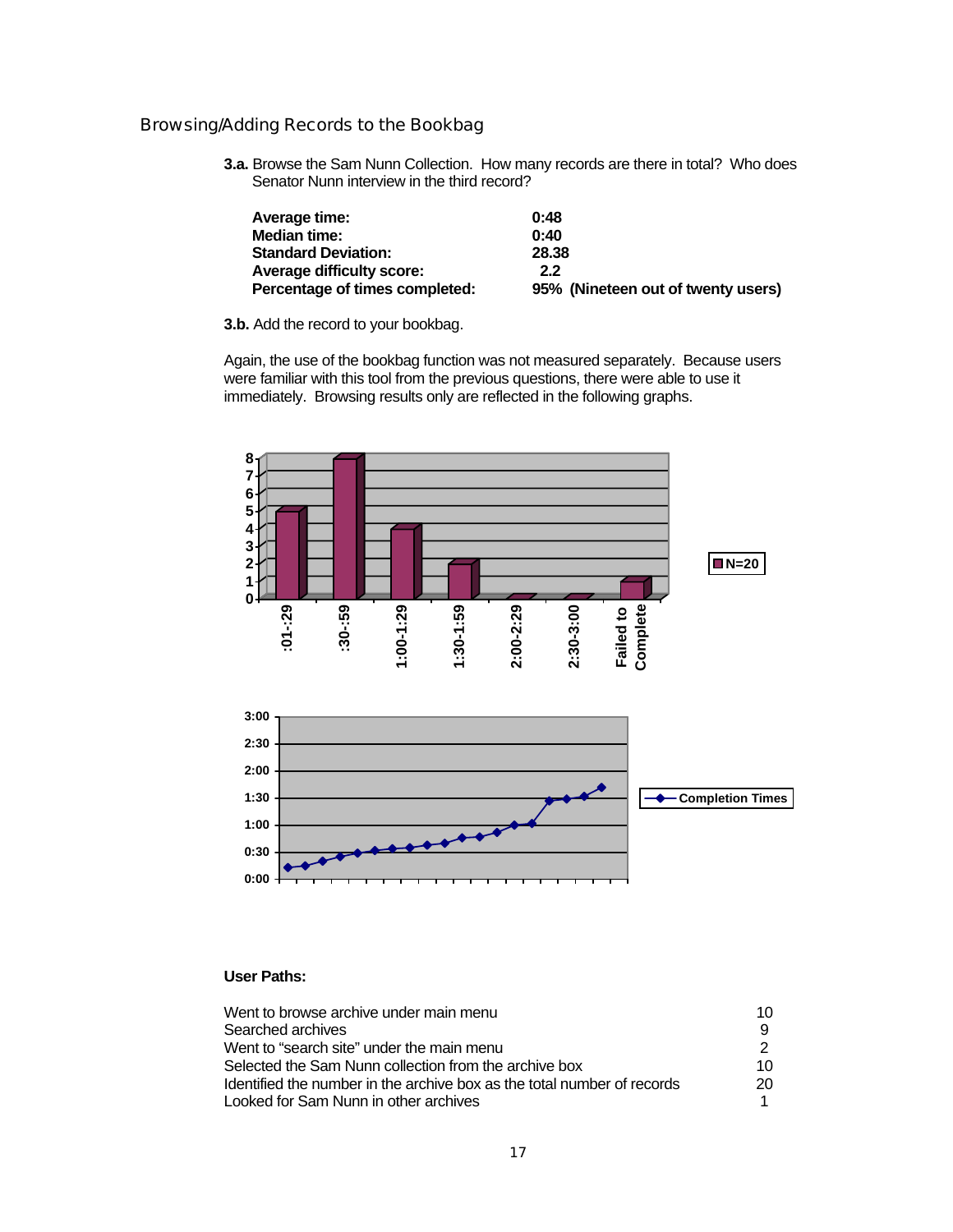Tried to judge the total number of records by counting how many were on the page of browse results looking to see how many pages of results there were (presumably to arrive at an estimate by multiplying) 1

#### **Search Tools:**

This task could be accomplished either by starting with browsing from the outset or by conducting a search on the name of the collection and then choosing the Sam Nunn Collection from the archive box. Just under half the participants (48%) opted to use the search tool. The combinations of terms entered in the search included:

| Sam Nunn            | 5 |
|---------------------|---|
| Sam Nunn Collection | 3 |
| Nunn                | 2 |
|                     |   |

### **Issues/ Problems:**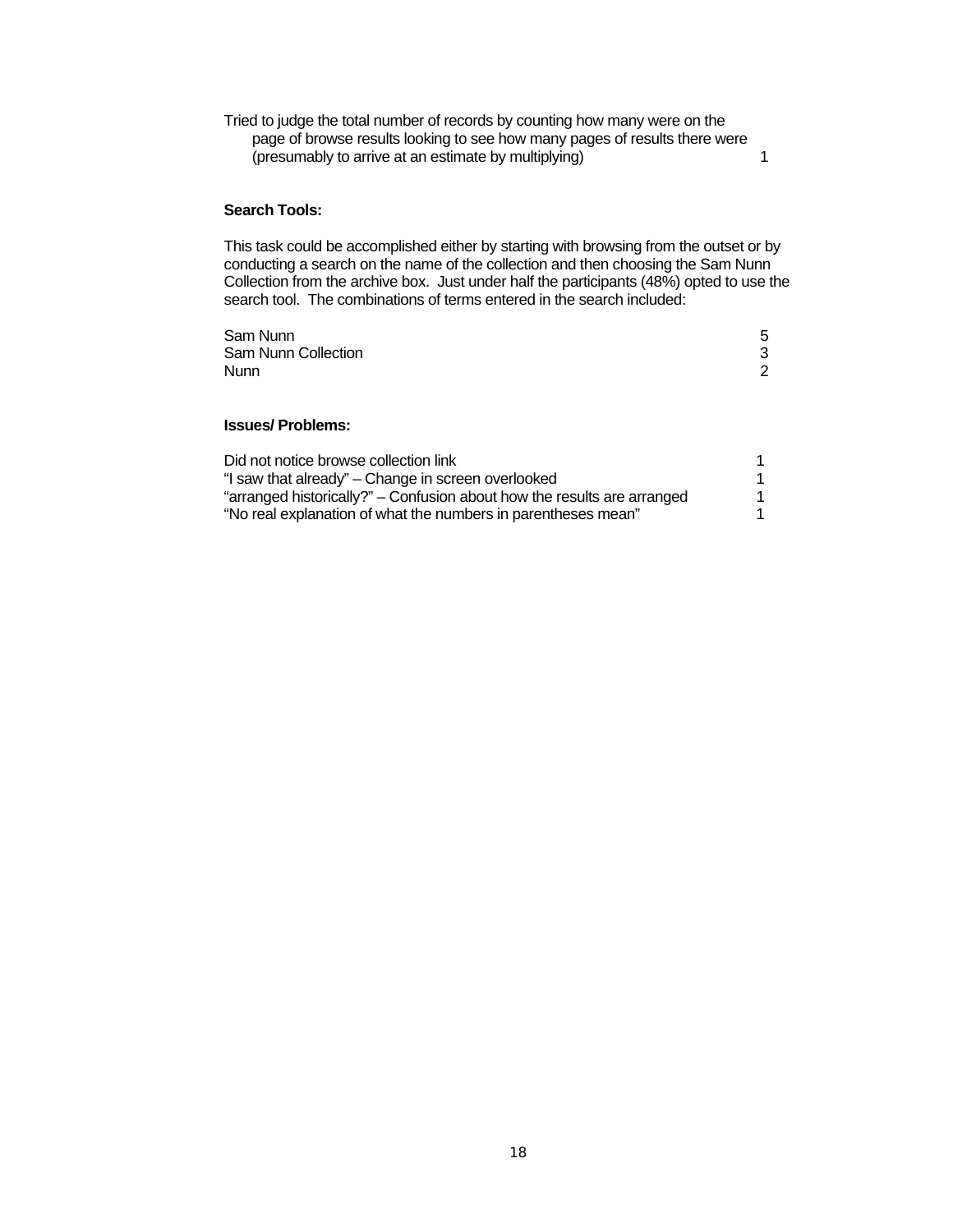### Accessing Records in the Bookbag

**4.** View the records in your bookbag.

| Average time:                    | 0:07 |
|----------------------------------|------|
| <b>Median time:</b>              | 0:05 |
| <b>Standard Deviation:</b>       | 9.07 |
| <b>Average difficulty score:</b> | 1.5  |
| Percentage of times completed:   | 100% |



### **User Paths:**

| Clicked on "my bookbag" on the main menu                                     | 19 |
|------------------------------------------------------------------------------|----|
| Clicked to open the bookbag from the pop-up screen while entering the record |    |
| from question #3                                                             |    |

### **Search Tools:**

Five users started to use the search tool before noticing the bookbag heading under the main menu. No one got as far as entering search terms.

### **Issues/ Problems:**

| Took a moment to find the bookbag in the main menu      |  |
|---------------------------------------------------------|--|
| Went to view archive through pop up                     |  |
| Thrown off by how quickly the pop-up window diasppeared |  |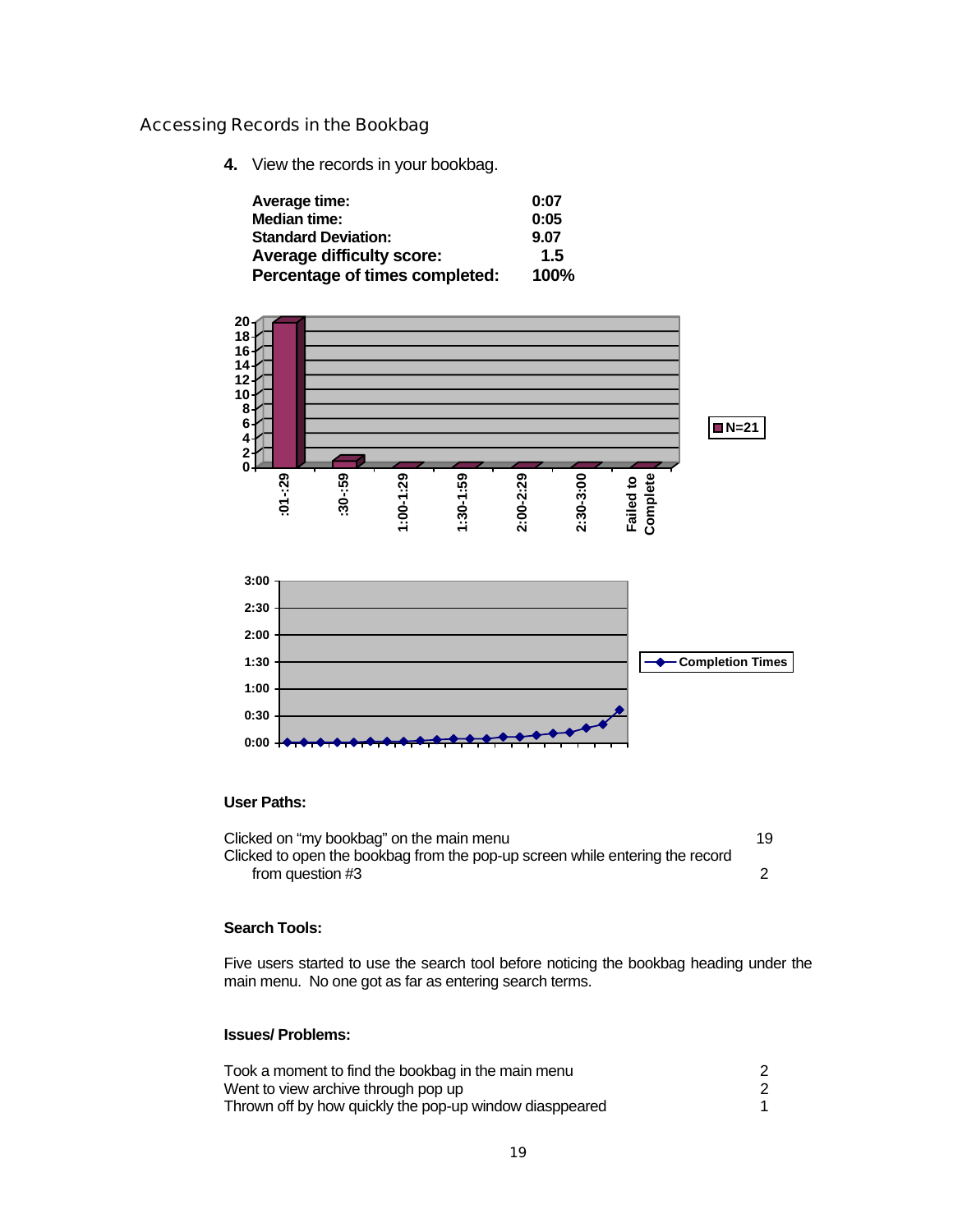### Accessing a Digital Surrogate

**5.** Follow the link to the text of the digitized online version of the catechism record found in your bookbag. Return to your bookbag.

| Average time:                    | 0:20        |
|----------------------------------|-------------|
| <b>Median time:</b>              | 0:08        |
| <b>Standard Variation:</b>       | 30.85       |
| <b>Average difficulty score:</b> | 1.8         |
| Percentage of times completed:   | <b>100%</b> |



### **User Paths:**

| Reopened bookbag                                            |     |
|-------------------------------------------------------------|-----|
| Clicked on catechism record/link                            | -21 |
| Clicked on the link to the digitized text                   | -21 |
| Scrolled down record looking for link                       |     |
| Searched through next and previous records looking for link |     |

#### **The search tool was not used.**

### **Issues/ Problems:**

Accidentally removed catechism record; no problems performing the task after it was restored and the set of the set of the set of the set of the set of the set of the set of the set of the set of the set of the set of the set of the set of the set of the set of the set of the set of the set of the set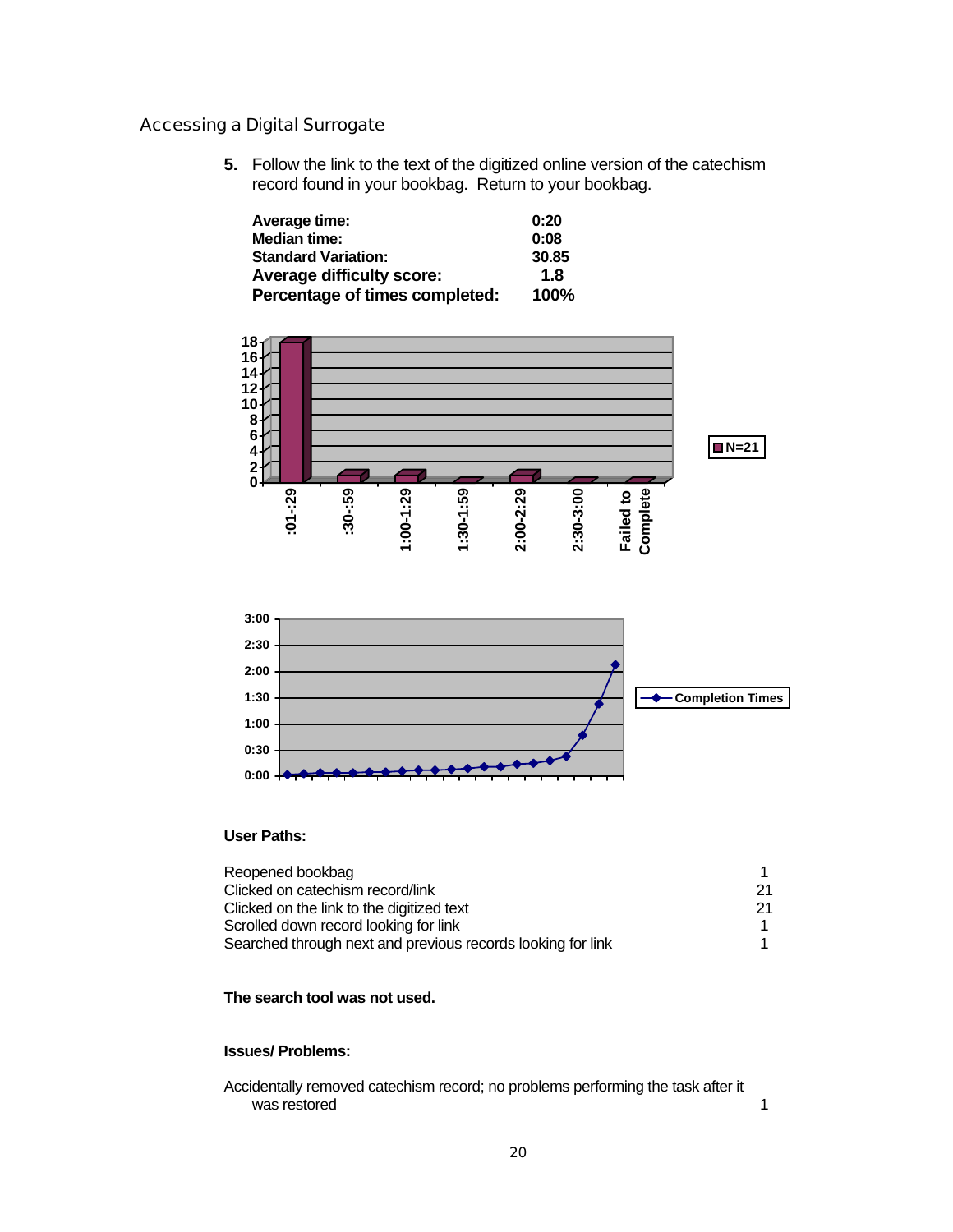| "It is weird that the full text is hidden under identifier." |  |
|--------------------------------------------------------------|--|
| "Cool, awesome, this'll save so many archival trips!"        |  |
| Didn't understand the question at first                      |  |

### Annotating a Dublin Core Record

**6.** Add the following note to the Sam Nunn record in your bookbag: "They discussed the Alaskan pipeline."

 **Standard Deviation: 26.96**

| Average time:                    | 1:01  |
|----------------------------------|-------|
| <b>Median time:</b>              | 0:53  |
| <b>Standard Deviation:</b>       | 26.96 |
| <b>Average difficulty score:</b> | 2.9   |
| Percentage of times completed:   | 84%   |
|                                  |       |

84% (Sixteen out of nineteen users, but **only seven -- 35%-- entered the annotation with an acceptable element)** 





### **User Paths:**

| Reopened the bookbag                                                     |    |
|--------------------------------------------------------------------------|----|
| Clicked on the Sam Nunn record in the bookbag                            | 17 |
| Scrolled up an down the record looking for where to enter the annotation |    |
| Clicked "annotate this item"                                             | 17 |
| Typed the note in the annotation field                                   | 17 |
| Looked at the pull-down element menu, but did not choose an element      |    |
|                                                                          |    |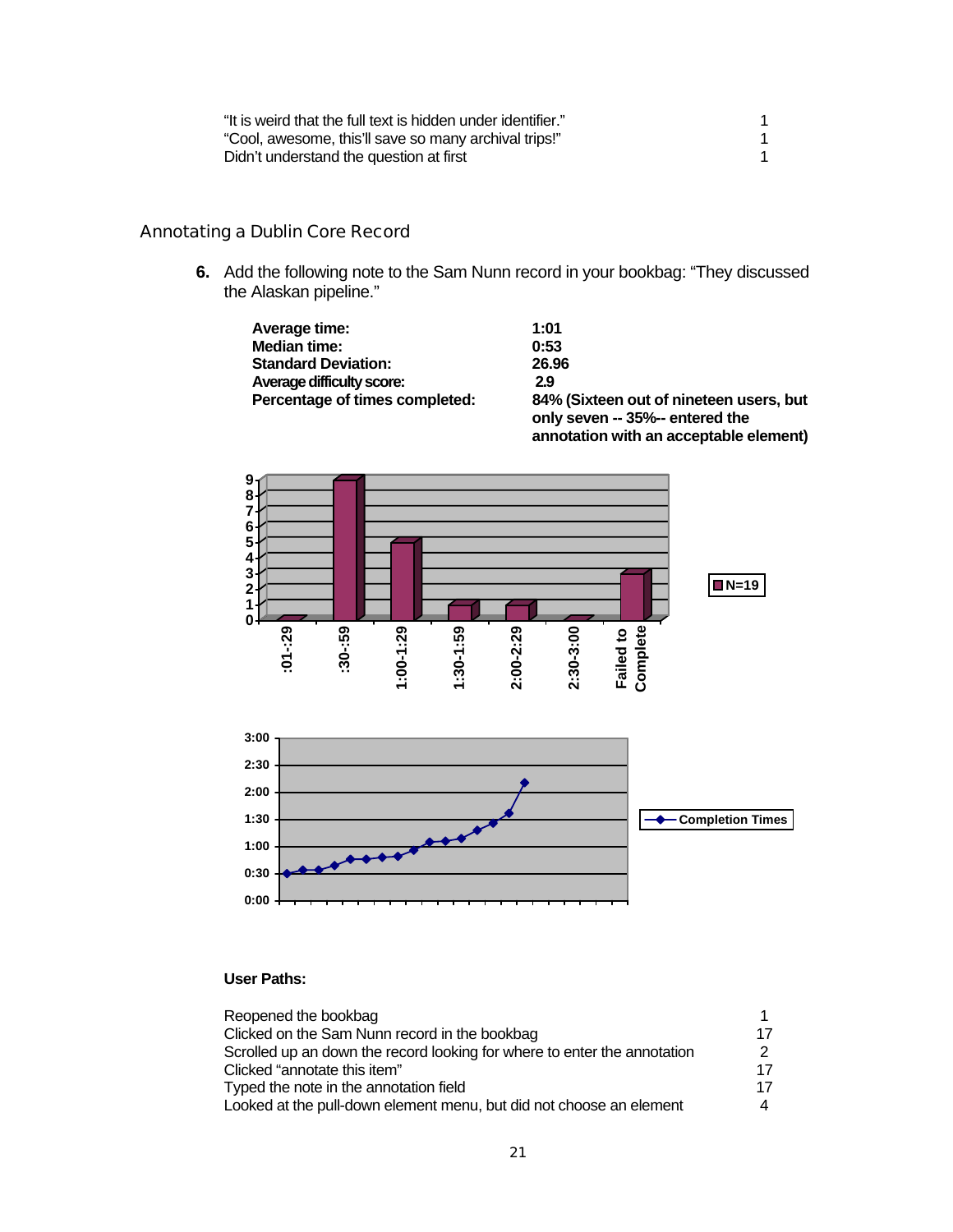| Looked at the pull-down element menu, and chose the element "title"                |     |
|------------------------------------------------------------------------------------|-----|
| Looked at the pull-down element menu, and chose the element "description"          | っ   |
| Looked at the pull-down element menu, and chose the element "subject"              |     |
| Returned to the record, copied the information from the title field, and pasted it |     |
| under the note in the annotation field                                             |     |
| Clicked preview                                                                    | 17  |
| Scrolled down and clicked continue                                                 | 16. |
| Attempted to go back and look at a previous screen                                 |     |

### **The search tool was not used.**

### **Issues/ Problems:**

| Difficulty finding the "annotate this item" button             |    |
|----------------------------------------------------------------|----|
| Didn't see the element field                                   | 10 |
| Uncertain about the purpose of the element menu                |    |
| Uncertain about how to enter the annotation once it was typed  |    |
| Could not find the annotation on the preview screen            |    |
| Unsure about whether the annotation had been correctly entered |    |
| Confused or irritated about having to preview and continue     |    |
| Thought the annotation function was for storing personal notes |    |
| Began getting frustrated, embarrassed at his skill level       |    |
| <b>Technical bug</b>                                           |    |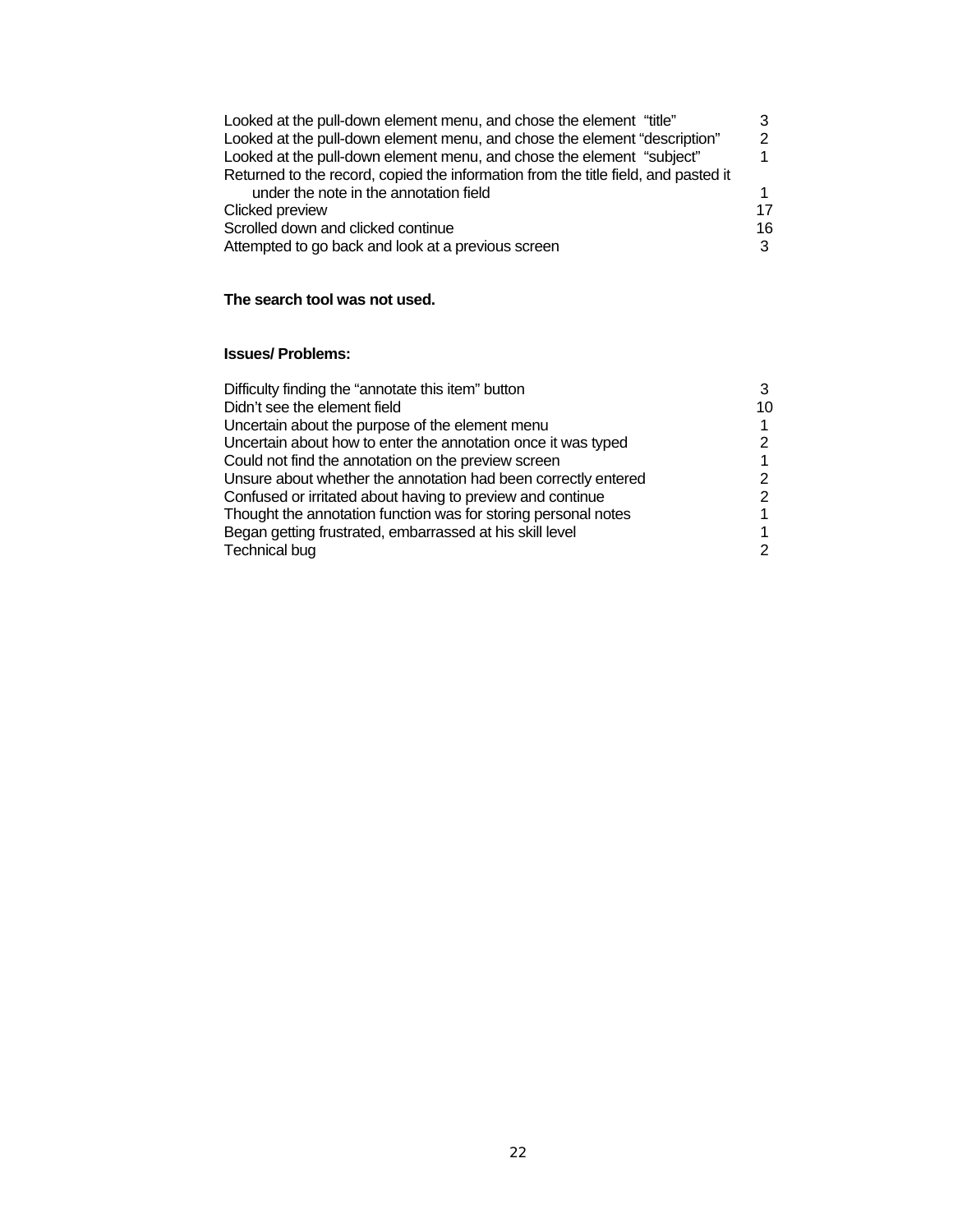### Viewing an Article in Context

**7.** Find a literature article on the AmericanSouth.org site. What genre is it about? Who wrote it?

| Average time:                    | 1:03                                   |
|----------------------------------|----------------------------------------|
| Median time:                     | 0:45                                   |
| <b>Standard Deviation:</b>       | 37.10                                  |
| <b>Average difficulty score:</b> | 3.1                                    |
| Percentage of times completed:   | 86% (Eighteen out of twenty-one users) |



### **User Paths:**

| Chose "article topics" from the main menu             |    |
|-------------------------------------------------------|----|
| Found articles on the home page                       | 8  |
| Clicked on the literature icon                        | 10 |
| Scrolled down to find the author                      |    |
| Opened the full text Local Color article              |    |
| Clicked on weblinks in the main menu                  |    |
| Searched the weblinks                                 |    |
| Clicked on "art and literature" in the weblink topics |    |
| Browsed the archives                                  |    |
| Scrolled through the archives box                     |    |
| Searched the archives                                 |    |
| Searched the site                                     |    |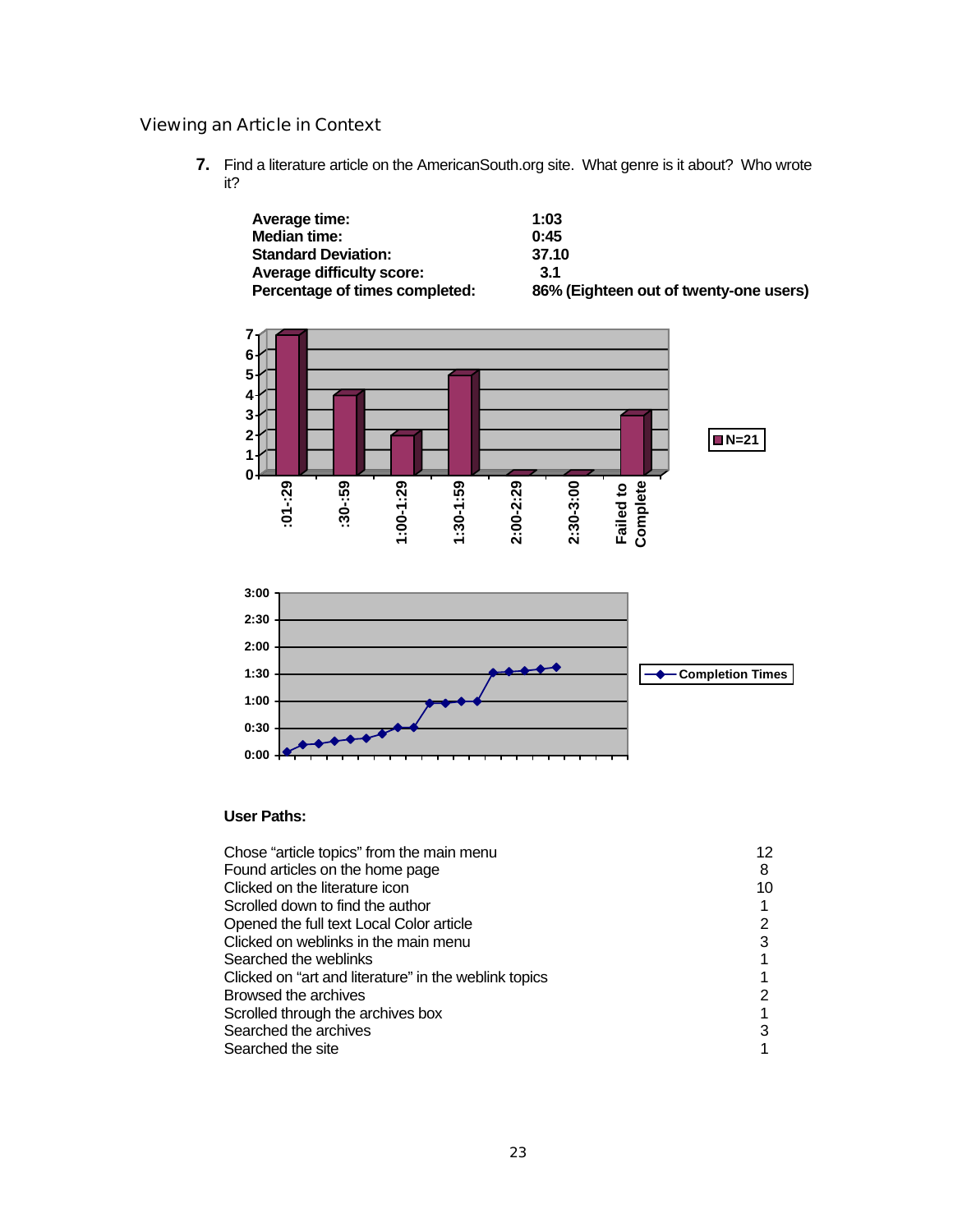### **Search Tools:**

Three (14%) of the participants used the search tool, two conducting multiple searches. The search terms used were:

| AmericanSouth.org |   |
|-------------------|---|
| folklore          |   |
| literature        | 3 |
| Faulkner          | 2 |
| Welty             |   |

### **Issues/ Problems:**

| Wondered if she was seeing all of the literature articles                          |  |
|------------------------------------------------------------------------------------|--|
| Looked for a list of article categories                                            |  |
| Didn't choose "article topics" because she thought she had to have a topic to type |  |
| ın                                                                                 |  |
| Confused by the question (different understanding of the word "genre")             |  |
| Confused about what the abstract was                                               |  |
| Seemed very unsure, even when the answer was on the screen                         |  |
| Did not realize search archives was only for archives                              |  |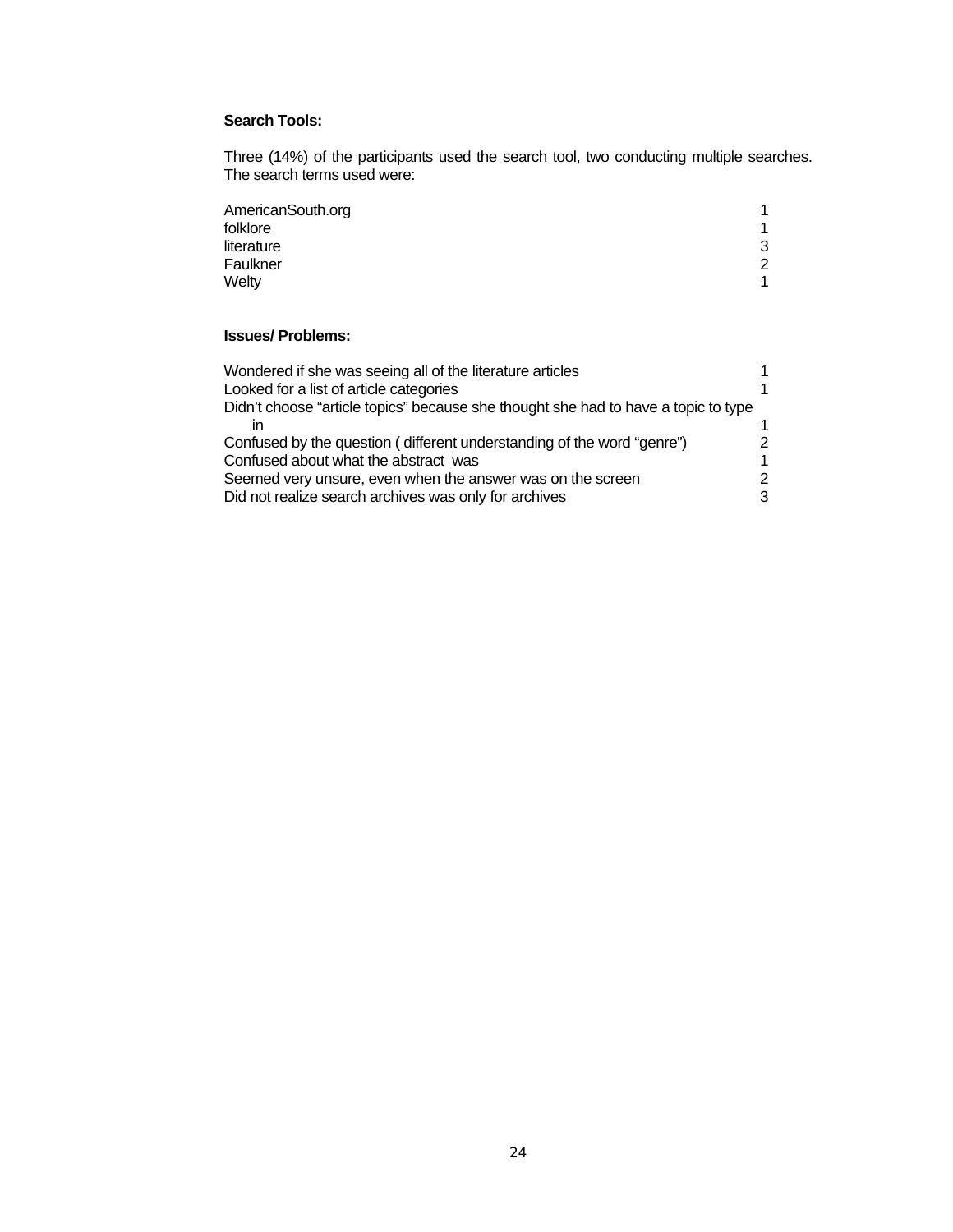### Adding Commentary About an Article

**8.** Add the following commentary to the literature article: "This genre has influenced Toni Morrison's work."

| Average time:                    | 1:16  |
|----------------------------------|-------|
| Median time:                     | 1:06  |
| <b>Standard Variation:</b>       | 34.79 |
| <b>Average difficulty score:</b> | 2.1   |
| Percentage of times completed:   | 95%   |



### **User Paths:**

| Clicked on the literature icon                       |    |
|------------------------------------------------------|----|
| Opened the article                                   | 20 |
| Clicked on "comments"                                | 20 |
| Clicked on "post comment"                            | 20 |
| Typed in comment                                     | 20 |
| Clicked "preview"                                    | 6  |
| Clicked "ok"                                         | 20 |
| Scrolled up and down looking for appropriate buttons |    |
| Looked for the comment button in the main menu       |    |
| Clicked on the article author ("Lucinda Mackethan")  |    |
| Explored FAQ/ask a question                          |    |

### **The search tool was not used.**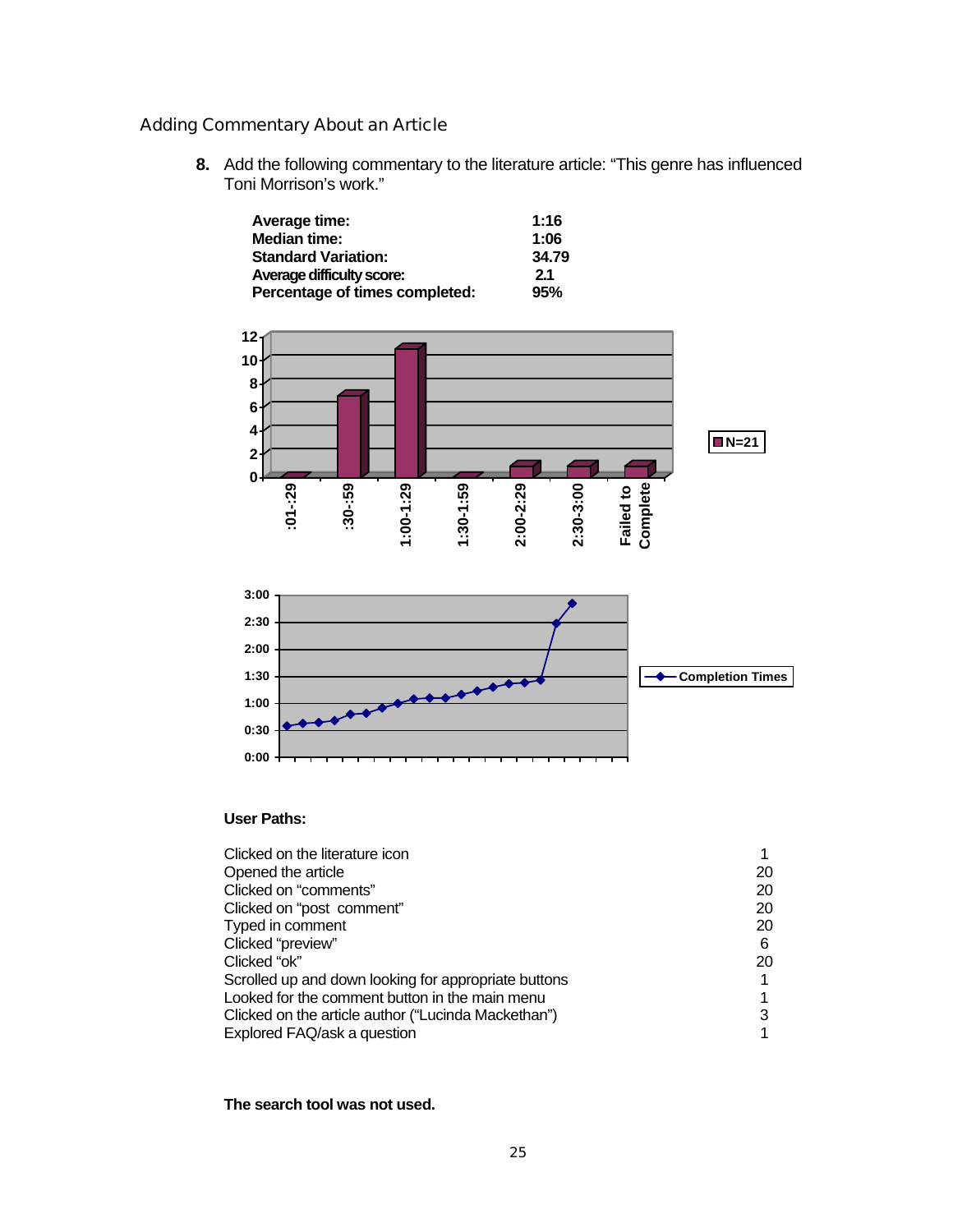### **Issues/ Problems:**

| Confused by having to scroll down                                          | 2 |
|----------------------------------------------------------------------------|---|
| Looked for the word "commentary" (found in the question)                   |   |
| Expected to see the comments box on next page after clicking "comments"    |   |
| Surprised not to see the typed comment at the top of the next page         |   |
| Surprised that the comment was not posted when the user did not click "ok" |   |
| Unsure how to "solidify" the post                                          |   |
| Felt the need to read the article before posting the comment               |   |
| Didn't understand the preview option                                       |   |
| Looked on the main menu for a way to post a comment                        |   |
| Expected the same process and semantics as for annotating a record         |   |
| Generally confused about the process                                       |   |
| Thought she wasn't logged in                                               |   |
| Surprised that the article was much longer than the abstract               |   |

### Finding Weblinks

**9.** Find a link from the AmericanSouth.org site to a **website** about farming in Colonial Williamsburg. What is its url (website address)?

| Average time:                    | 0:46  |
|----------------------------------|-------|
| <b>Median time:</b>              | 0:29  |
| <b>Standard Variation:</b>       | 38.84 |
| <b>Average difficulty score:</b> | 2.1   |
| Percentage of times completed:   | 94%   |

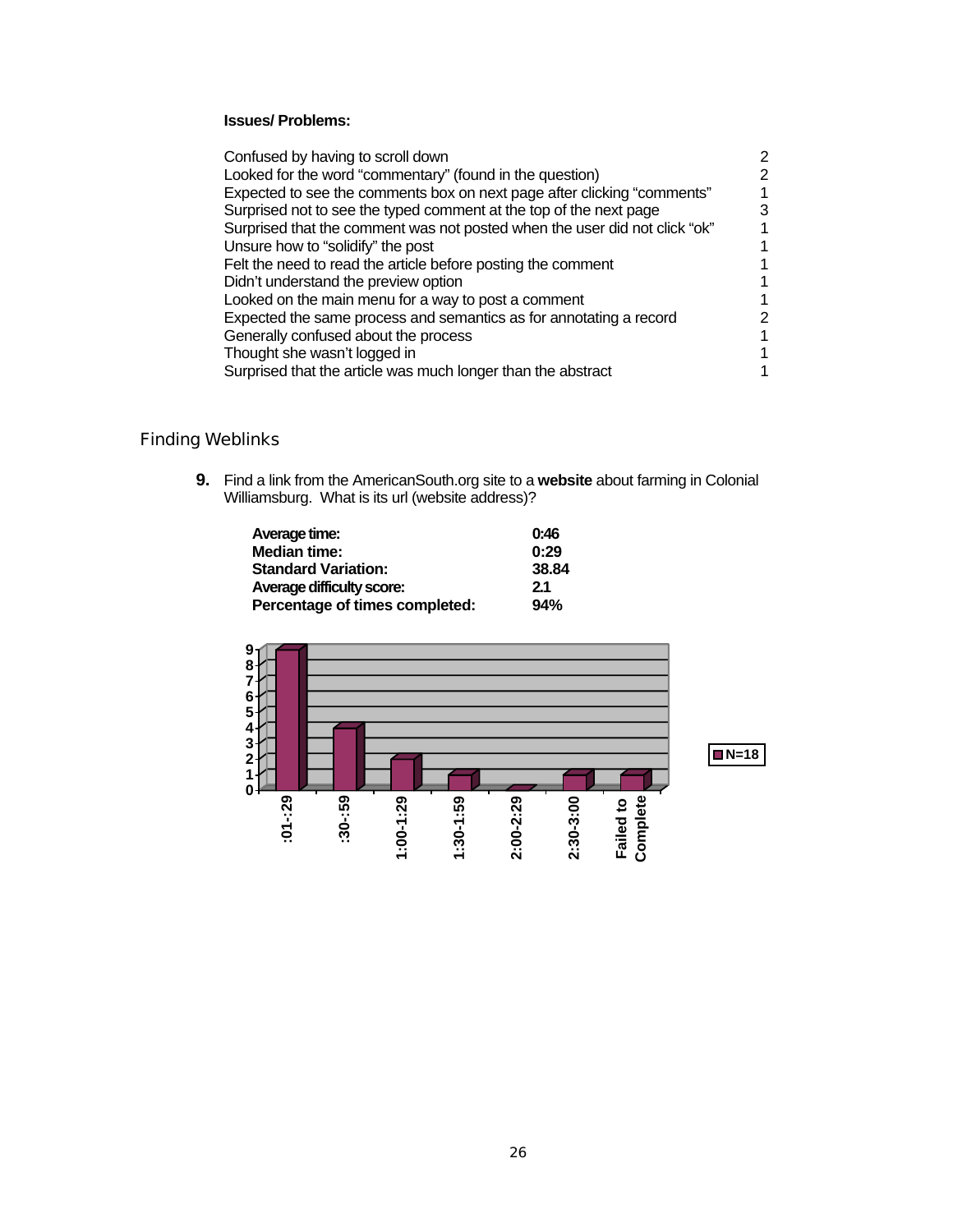

### **User Paths:**

| Returned to the homepage                                      |    |
|---------------------------------------------------------------|----|
| Clicked on "weblinks" from the main menu                      | 18 |
| Clicked "agriculture"                                         | 13 |
| Searched the weblinks                                         | 5  |
| Searched the site                                             |    |
| Looked in the popular/top rated sites                         |    |
| Clicked on the Colonial Williamsburg link                     | 17 |
| Scrolled past the Williamsburg link twice without choosing it |    |
| Chose "articles topics" on the home page; chose "agriculture" |    |
| Looked in the archives                                        |    |

### **Search Tools:**

A third of the participants used the search tool. It was entirely possible to find the link through the search, although it was not at all necessary. However, the search would only be successful if the term entered named Colonial Williamsburg in some way. The search terms used included:

| Williamsburg                     |  |
|----------------------------------|--|
| Colonial Williamsburg            |  |
| Farming                          |  |
| Farming in colonial Williamsburg |  |

### **Issues/ Problems:**

| Slight trouble with the question                                               |  |
|--------------------------------------------------------------------------------|--|
| Had trouble discerning from the description whether the site was about farming |  |
| Would not go to agriculture but to another topic                               |  |
| Searching the site seemed the same as searching the archives                   |  |
| Wanted to find the site through Google                                         |  |
| The link was not apparent as such                                              |  |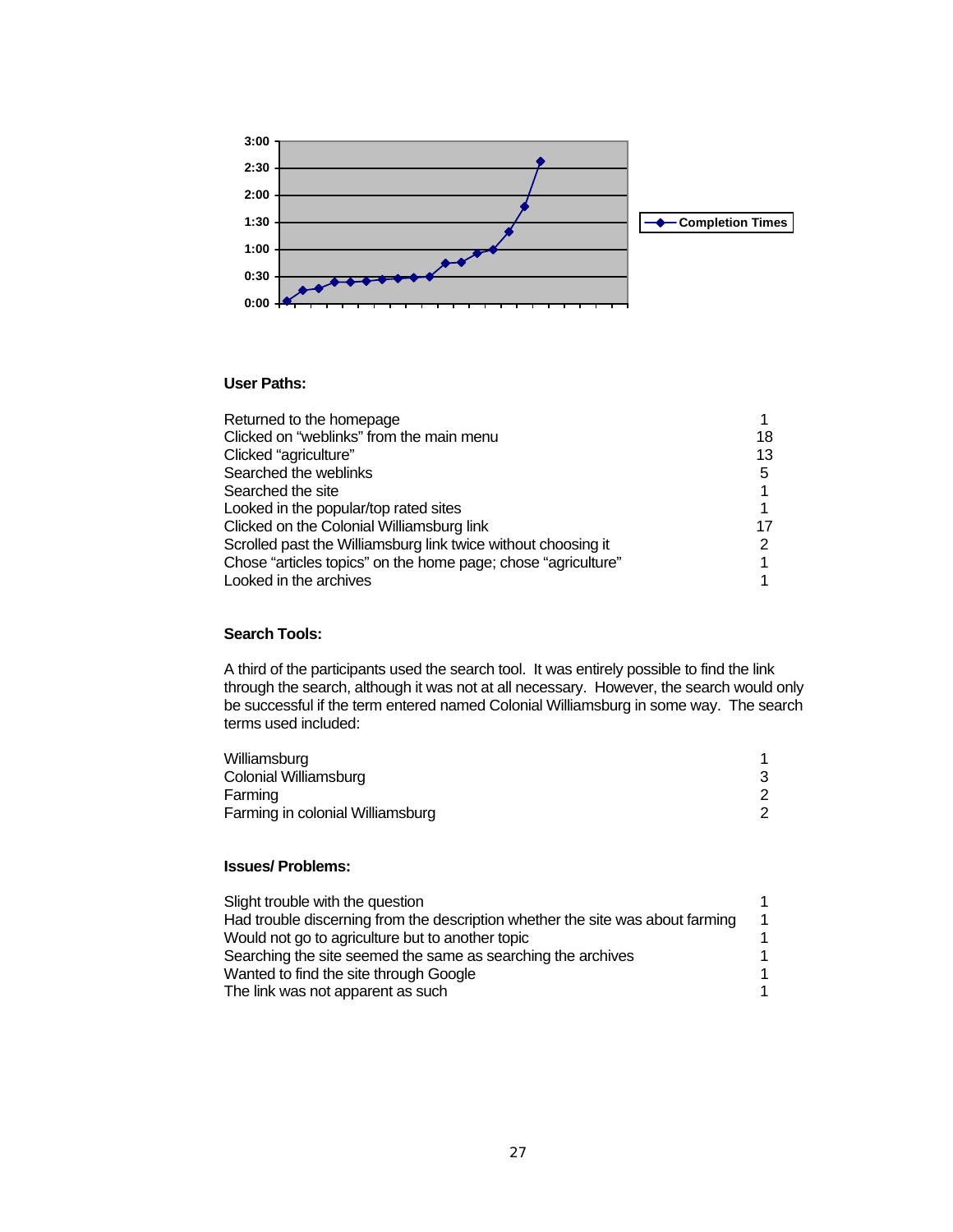### Adding Commentary About a Weblink

**10.** Return to AmericanSouth.org and give your feedback about the Colonial Williamsburg site. Say, "It has great pictures!"

| Average time:                    | 1:03  |
|----------------------------------|-------|
| <b>Median time:</b>              | 0:58  |
| <b>Standard Variation:</b>       | 37.48 |
| <b>Average difficulty score:</b> | 2.9   |
| Percentage of times completed:   | 62%   |



### **User Paths:**

| Clicked the link again                                 |    |
|--------------------------------------------------------|----|
| Clicked "rate this site"                               | 13 |
| Typed the comment                                      | 15 |
| Assigned a numerical rating from the pulldown          | 5  |
| Clicked the pulldown, but opted not to choose a number |    |
| Clicked "rate this resource"                           | 5  |
| Clicked "recommend us"                                 | 6  |
| Completed the "recommend us" form                      |    |
| Went to the homepage                                   | 2  |
| Chose "weblinks" from the main menu                    | 3  |
| Chose "my account" from the main menu                  | 2  |
| Viewed a previously posted comment                     | 2  |
| Clicked on search the site, but did not search         |    |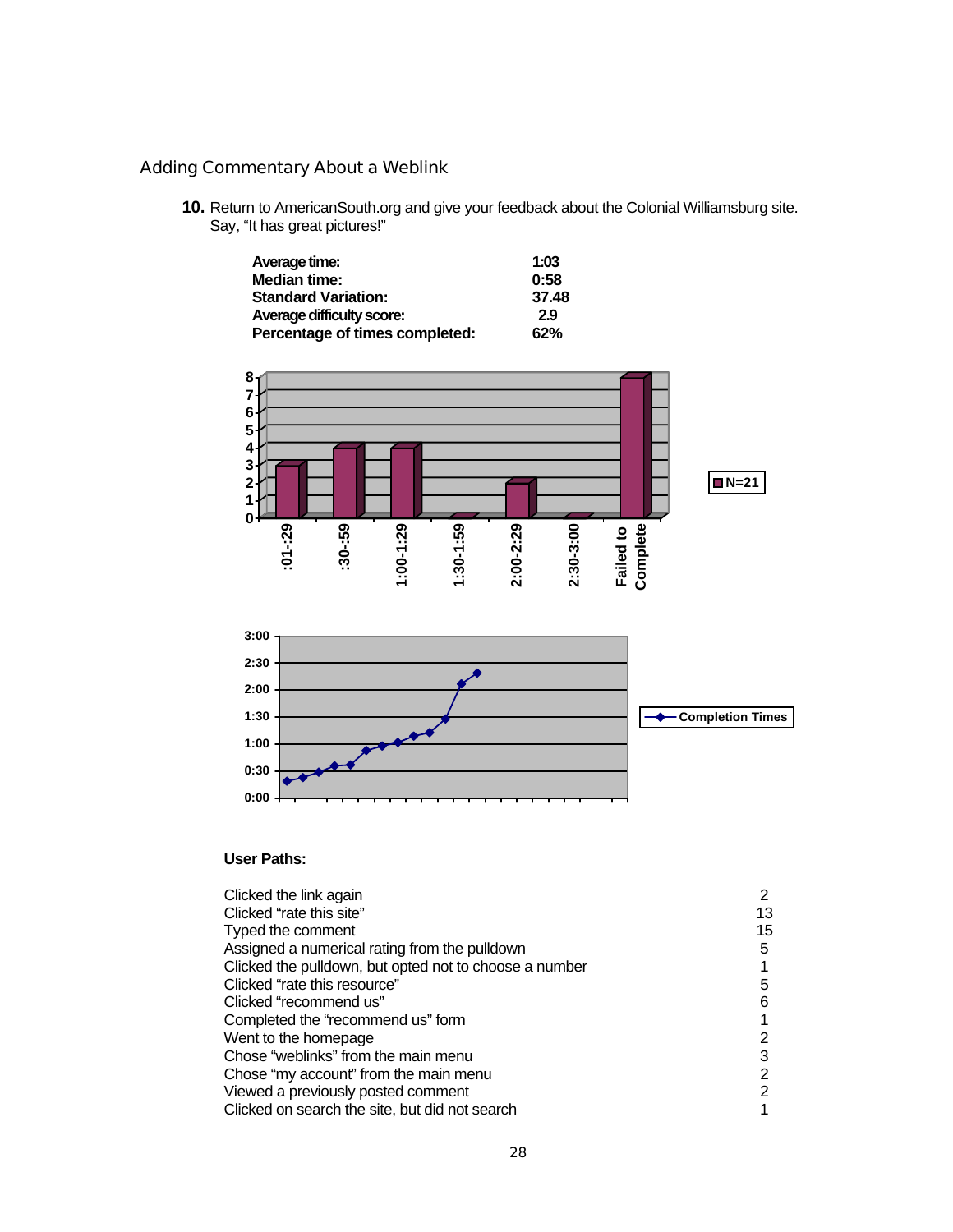| Looked in article comments, display mode, threshold comments |  |
|--------------------------------------------------------------|--|
| Went through all of the links                                |  |

#### **The search tool was not used.**

#### **Issues/ Problems:**

| Couldn't figure out how to enter the comment                                   |   |
|--------------------------------------------------------------------------------|---|
| Did not understand that a numerical rating was required                        | 2 |
| Difficulty locating the "rate this site" button                                | 3 |
| Wanted to know if it was necessary to assign a numerical rating                | 2 |
| Missed the numerical pulldown                                                  |   |
| Failed to select a numerical rating                                            |   |
| Confused by question because it didn't specify to rate the site                |   |
| Confused when comments link didn't change the screen                           |   |
| Confused about the process generally                                           |   |
| Ability to rate site only available if the site was found through the weblinks |   |
| topics, not through the search                                                 | 6 |
| Thought he should be adding the comment to the actual site, not to the         |   |
| description of the link                                                        |   |
| Probably would not ever rate a site                                            |   |
| Not clear whether her rating was recorded                                      |   |

### Summary of Study Results

#### **Easiest Tasks:**

The following tasks were all performed by 100% of the participants. They are ranked in order of ease of execution, as reflected in the difficulty scores and average times for completion:

- 1. **#4** Accessing records in the bookbag,
- 2. **#5** Accessing a digital surrogate, and
- 3. **#1** Logging in.

### **Most Difficult Tasks and Most Common Problems That Occurred in Their Execution:**

1. **#2 – Searching** 

(57% failure rate, consistently high difficulty)

*Problems encountered***:** General confusion about what constitutes an article versus an archival record versus a collection and how to search for each; failure to recognize what was being presented on the screen (especially the search archives box) and when the screen had changed to show new results; attempts to browse rather than to search; searching in the first collection bearing the name of the institution in question (UNC –CH); failure to understand that results are displayed by archive.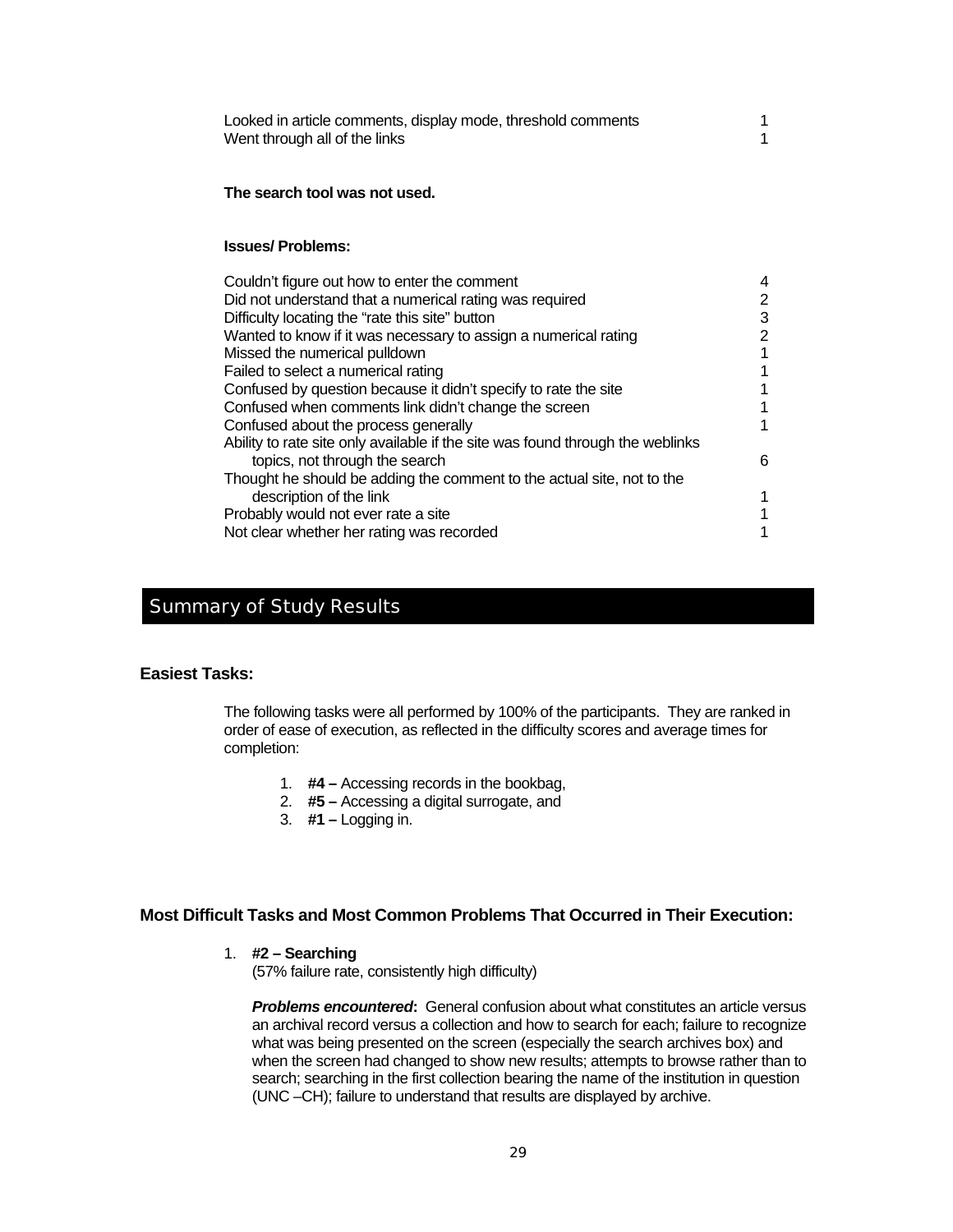#### 2. **#6 – Annotating a Dublin Core record**

(16% failure rate with regards to entering an annotation, 65% failure rate with regards to choosing which element to annotate, variable difficulty)

*Problems encountered:* Confusion regarding the "Preview" and "Continue" buttons (unclear how to enter the annotation); expectation to see the annotation field and annotation preview at the top of the page and not at the end of the record; failure to notice the element box or declining to choose an element; confusion as to which element to choose; confusion as to whether s/he should in some way use the information in the record's field for the default element; surprise at seeing the annotation in the field of the default element; uncertainty as to when the process is completed. (Some hesitation in clicking the "Preview" and "Continue" buttons seemed to stem from nervousness about potentially making a mistake in a testing situation, causing some volunteers to click timidly.)

#### 3. **#10 – Adding commentary about a weblink**

(43% failure rate, variable difficulty)

**Problems encountered:** Failure to numerically rate the site when entering a comment (either through choice or because s/he did not see the pull-down); difficulty finding the button to enter the feedback; attempts to rate the link on the external site (either a misunderstanding of the question or a failure to understand that s/he was no longer on AmericanSouth.org); uncertainty as to how to get back to AmericanSouth.org; attempts to fulfill the task by clicking on "Recommend link"; failure to spot the "Rate this site" button or to understand that that is where one goes to gives feedback; uncertainty as to whether the rating and comment were successfully entered; confusion as to why there was no preview button here as there is when one annotates a record.

### Survey Results

Again, there are twenty-three surveys considered in the results, as opposed to twenty-one tests. All sections of the surveys were filled out by each user, although there were times that users indicated a half-number, rather than a whole-number score on the one-to-five scale.

### **Section One**

The first section of the survey addressed the user's self-determined skill level and general impressions about AmericanSouth.org. The participants read the following statements and then assigned a score from one to five using the following guidelines:

- 5 = Strongly Agree
- $4 = \text{Agree}$
- 3 = Agree Slightly
- 2 = Disagree
- 1 = Strongly Disagree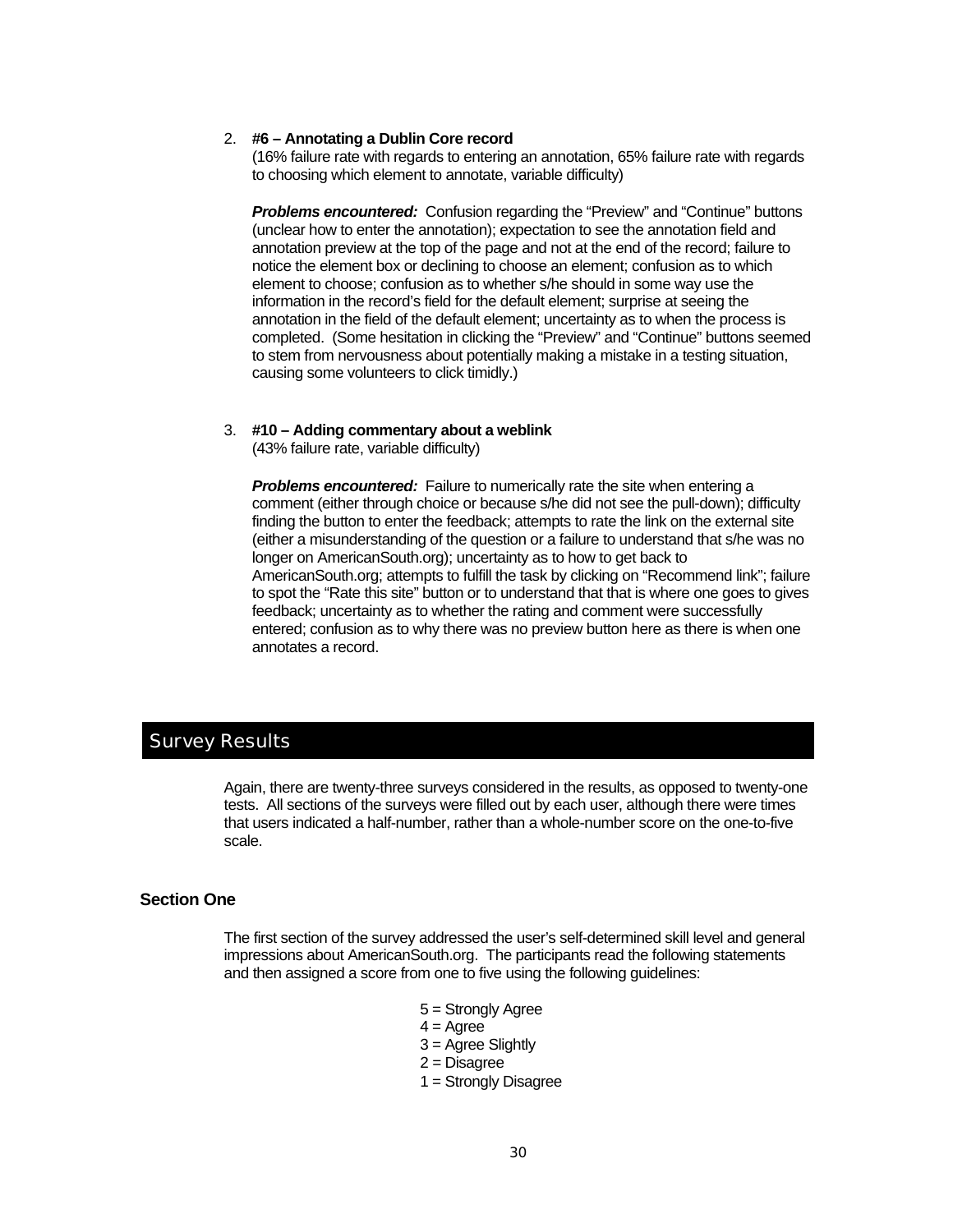The average results were as follows:

|     | Question                                                         | <b>Average Score</b> |
|-----|------------------------------------------------------------------|----------------------|
|     | I am very proficient at using the internet.                      | 3.78                 |
| -2. | I regularly use the internet when conducting research/fulfilling | 4 2 2                |
|     | the duties of my job.                                            |                      |
| 3.  | I found AmericanSouth.org easy to use.                           | 3.39                 |
| -4. | I am likely to use AmericanSouth.org once it has been            | 3.74                 |
|     | launched.                                                        |                      |

### **Section Two**

In this section, users were asked to rate the usefulness to researchers of several aspects of the site using the following scale:

- 5 = Very Useful
- $4 =$  Moderately Useful
- 3 = Slightly Useful
- 2 = Not Especially Useful
- $1 =$  Not Useful at All

| 5. | The archives                        |               |
|----|-------------------------------------|---------------|
|    | The articles                        |               |
|    | The weblinks                        | 4.5C          |
| 8. | The ability to add notes to records | $3.9^{\circ}$ |

### **Comments and Criticisms**

Following is a list of positive comments provided by the users. To the right is an indication of the number of users making that comment. Also incorporated in this list are comments made orally to the testing staff.

### **Positive Comments:**

| This site is off to a good start. Great work so far!             |   |
|------------------------------------------------------------------|---|
| The site is/ promises to be clear, manageable, and/or intuitive. |   |
| Great concept! Great resource!                                   | 3 |
| The articles will be a helpful resource.                         | 2 |
| The weblinks will be a helpful resource.                         | 2 |
| The links to digital surrogates and archival sites are great!    | 2 |
| Great design!                                                    |   |
| The site offers a better way to search for archival information. |   |
| There is a good breadth of information.                          |   |
| The text is clean and appears easy to read and print.            |   |
| The site should have widespread appeal.                          |   |
| The archival metadata will be a helpful resource.                |   |
| The organization of the site by themes and genres is helpful.    |   |
| The color is good on the weblinks page.                          |   |
| Great title font!                                                |   |
|                                                                  |   |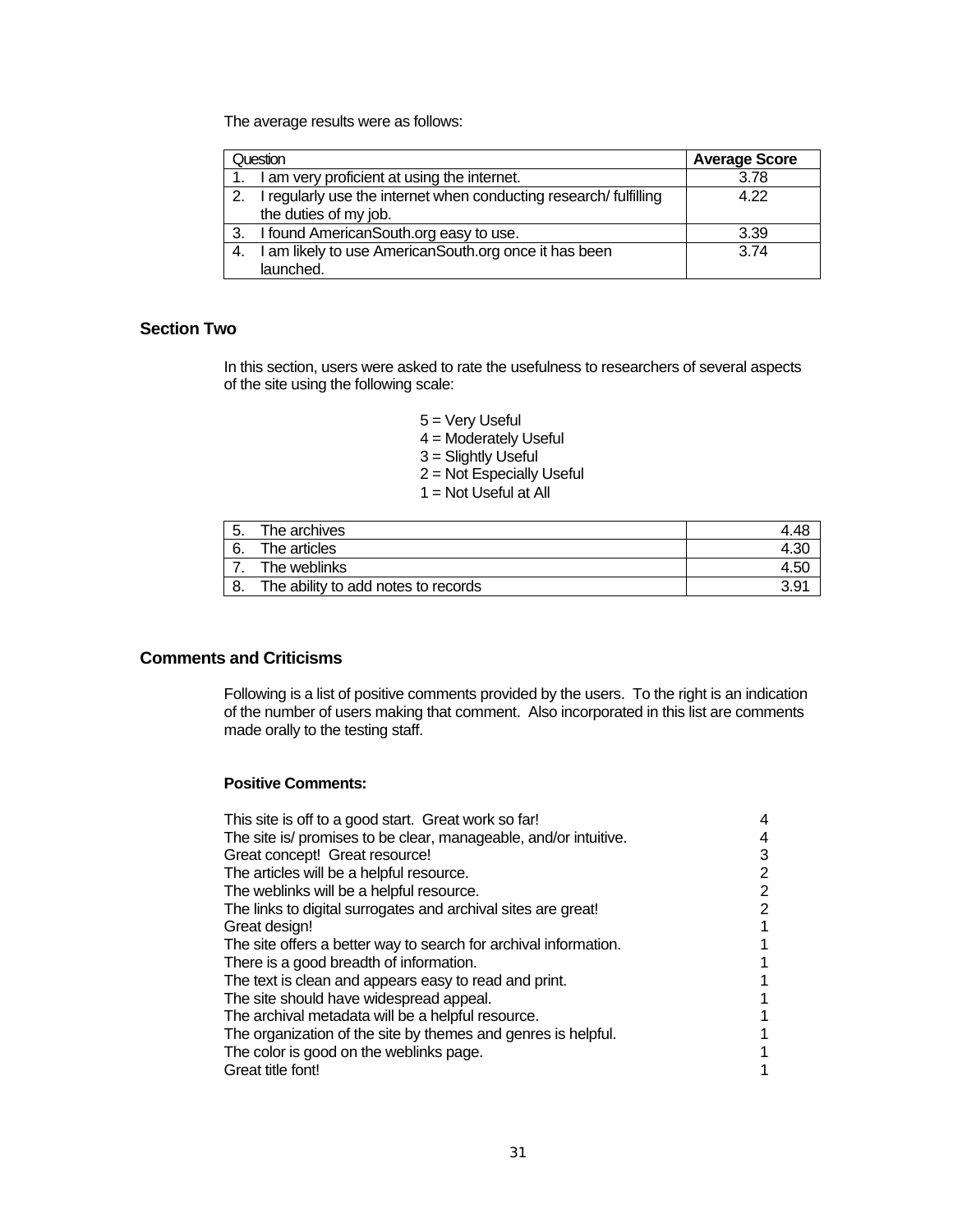### **Criticisms:**

| More content is needed. <sup>7</sup>                                                                   | 5 |
|--------------------------------------------------------------------------------------------------------|---|
| The site (and particularly the homepage) should be more colorful and visually                          |   |
| interesting. The font, buttons, and links should be bigger and bolder. The site                        |   |
| should incorporate graphic and sound media.                                                            | 5 |
| There should be a page/ help screen that explains how to use the site (tutorial).                      | 3 |
| The home page should offer a better introduction to the site.                                          | 3 |
| The content on the homepage is confusing.                                                              | 2 |
| The site is not intuitive.                                                                             |   |
| The site is too text-heavy on the front end.                                                           |   |
| The purpose of the bookbag is unclear.                                                                 |   |
| The terms used on the site and the ways of interacting with the site lack                              |   |
| consistency or clarity ("annotate" versus "post a comment", for example).                              |   |
| There should be more navigation tools (such as subject listings) up front.                             |   |
| The list of archives should be clearer and presented in a standardized way.                            |   |
| The annotation process should be simpler, not requiring a user to choose an                            |   |
| element.                                                                                               |   |
| The weblinks should allow string searching rather than "word" searching.                               |   |
| Wasn't clear on the distinction between weblinks and links to a digital surrogate or<br>archival site. |   |
| Unsure about the access to digital surrogates and archival sites.                                      |   |
|                                                                                                        |   |

#### **Suggestions:**

| The site should provide information on its ongoing status (what materials are |    |
|-------------------------------------------------------------------------------|----|
| included and what resources are in process).                                  | 2  |
| Offer an African American web portal with these features.                     | 1. |
| Make it so that users can access journal articles online.                     | 1. |
| The site should incorporate folk music and indigenous art.                    |    |
| It would be handy to have an expanded explanation of each menu item,          |    |
| appearing as a mouseover.                                                     | 1  |

#### **Informal Pedagogy Survey**

l

The survey was designed to be as general as possible, so that any participant, whether a professor, archivist, graduate student, or technologist, would be able to address all questions. However, from the beginning of the usability testing, it was apparent that it would be useful to know whether participants who teach would find AmericanSouth.org a useful pedagogical tool. Therefore, those who reported having taught in the past or preparing to teach in the coming academic year were asked whether and in what capacity they might use the web portal for instruction.

The percentage of participants intending to teach during the 2003-2004 academic year who would consider using the site for in-class instruction, curriculum development, or as a research aid to students was **77%**. One participant said that he would include it in a list of recommended sites to be distributed to his students. Another user said that her use of AmericanSouth.org as a teaching tool would depend on the technological capabilities of the classroom. A professor, who never

 $^7$  One user specified that more would be needed under the headings "Mythic South" and "Southern Gothic." Another stated that more articles and metadata would be necessary.

<sup>&</sup>lt;sup>8</sup> In fact, these are very distinct functions, but the user's failure to grasp this points to a problem in the conceptual presentation of the site.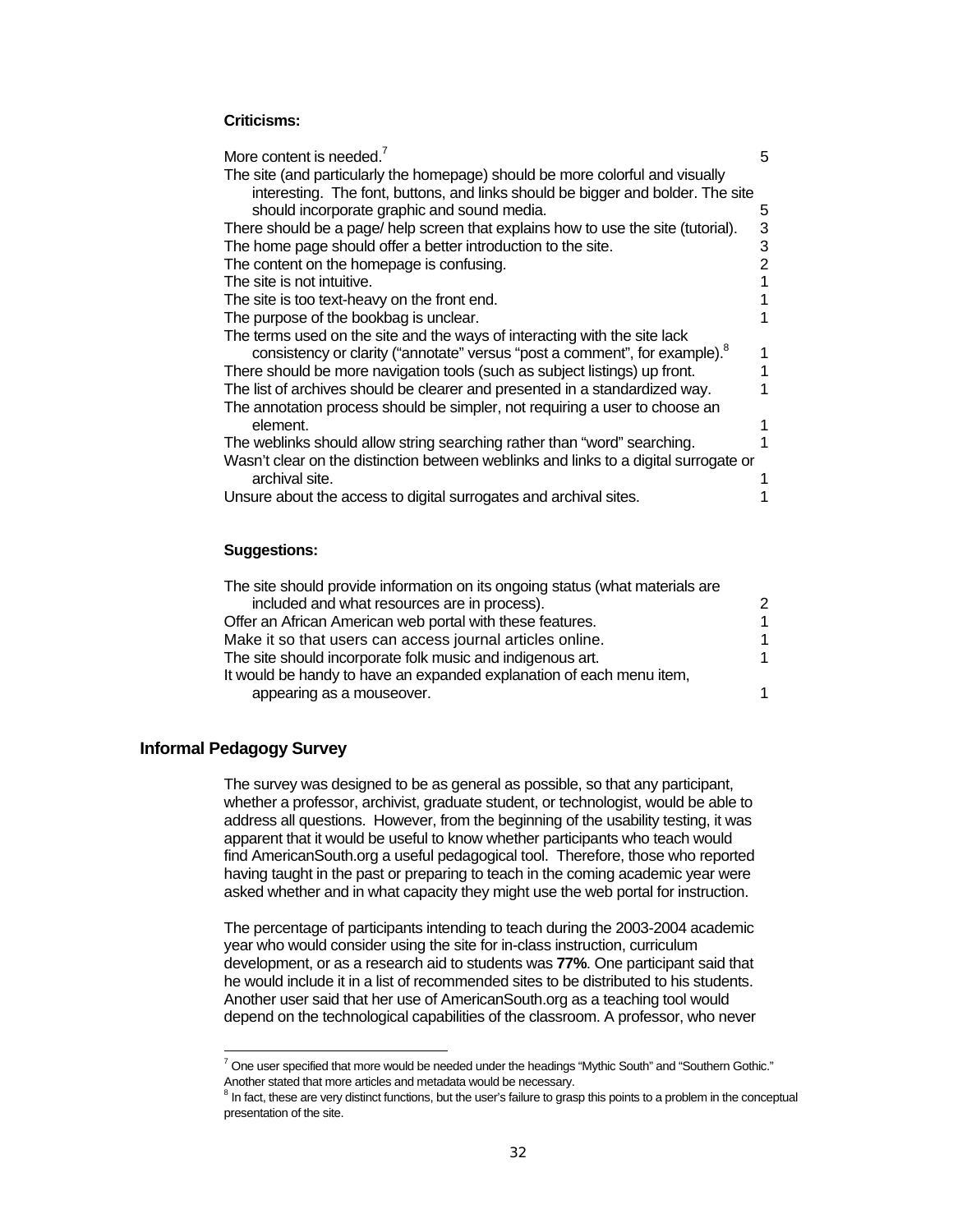

uses archival resources, responded that she would not direct students to the site



until there were more than just a few articles in each category, but that she would be willing to revisit the portal in the future. This position was later echoed by a graduate student assistant and former secondary school teacher, who does use archival resources in his work. Another volunteer stated that she would not use the site for pedagogical purposes, because the content is not relevant to her courses.

The responses about how educators would use the site also varied. One scholar explained that she would use the articles to assist her in building lectures, but not to assign as reading to students. Another said he might put selected weblinks on his syllabus. A third said that she would use the articles, and she found the links engaging, especially as resources for research projects. Yet another specified that she would not attempt a classroom use of AmericanSouth.org at all, but that she too would incorporate it in research assignments. One volunteer was particularly enthusiastic about the possibility of compiling selected weblinks and articles in the bookbag (a future capability of the function) and directing her students to those specific materials. She said that she might prefer the use of AmericanSouth.org to the Blackboard program, if it would enable her to collect materials in this way for pedagogical use.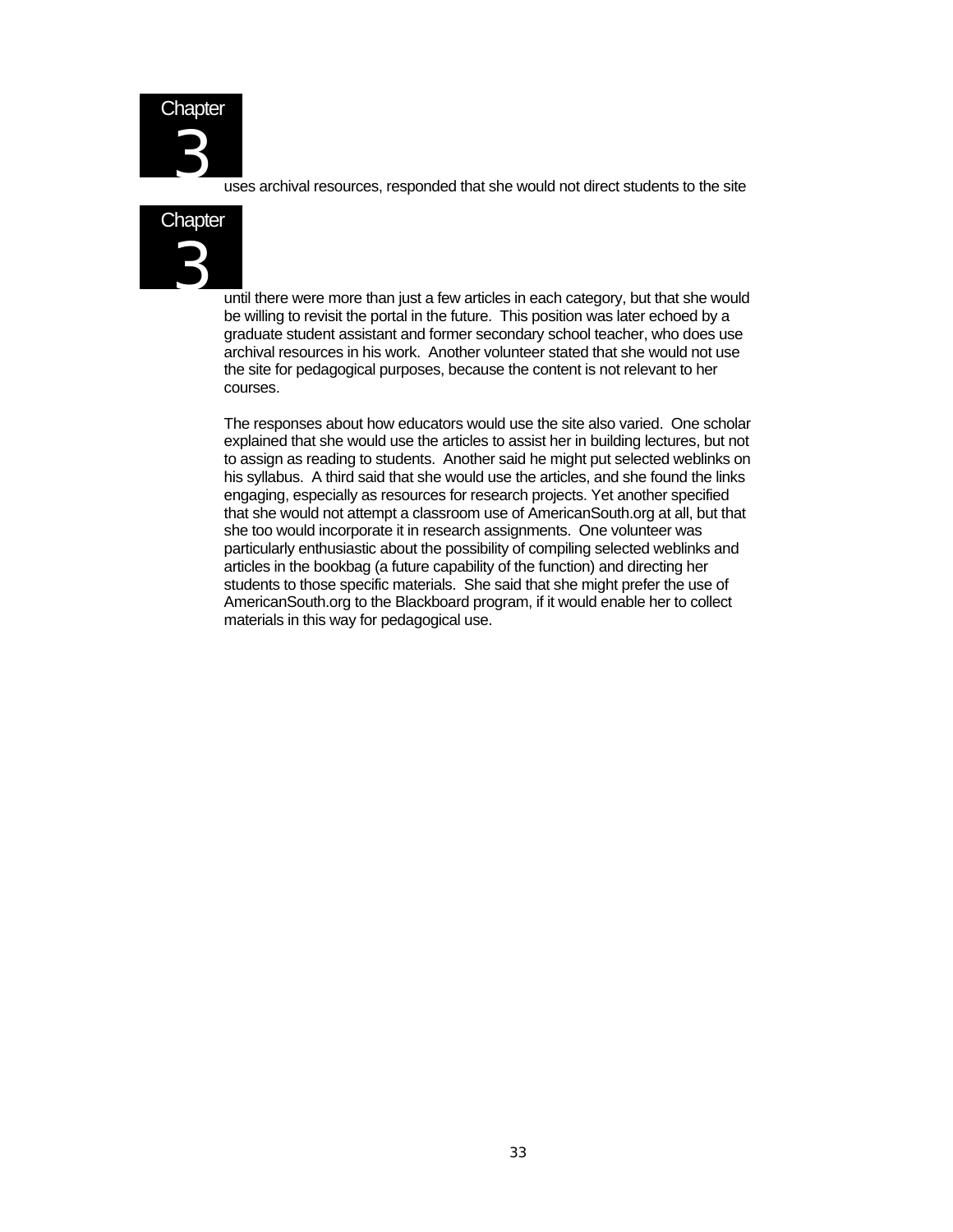

# Recommendations and Next Steps

### Interpretation of the Study Data and Recommendations

Based on the data and comments contained in the previous chapter, the MetaScholar Central Project Staff has decided to make significant adjustments to AmericanSouth.org. In fact, the staff has long been aware of potential problems in the site design and looked forward to the results of the test in order to determine the best way to proceed with improvements. Following each of the test items below, there is a summary of the findings and the team's ideas for addressing points of difficulty and confusion. For certain items, there was a lack of consensus on how best to proceed or uncertainty about what would be the best solution. Therefore, multiple approaches may be attempted to resolve some issues.

### Logging in

### *1. Login to AmericanSouth.org with the user name test\_user and the password test.*

Generally, logging in was not a problem for users, but that may have been because they noticed the location of the login button before testing began, when they had free time to poke around the site. Since our first pre-tester had difficulty locating the login, and since one or two users commented that it was difficult to see, the decision was made to make the login button more visible by making it a block in the upper left-hand corner of the homepage.

One user also commented that it was bothersome to click "login" and then have to choose "login" (versus "Register an account") a second time. Now the user may login directly from the homepage, because there are fields for the login and password above the button. The user may register by clicking where it says "first time users register here."

There was concern in the Central Project Staff about the "remember me" box under the login. However, no users found any real difficulty with this option, although some asked whether they should check the box, a question they would have answered for themselves if they had been using their own computers. Still, the programmers plan to write a cookie to remember the login, or add a mouseover to explain the login and remember me functions, or change the wording from remember me to something like "keep me logged in."

Finally, there were questions among the test users as to why someone would wish to login at all. Therefore, a "why login?" button will be added next to the login button, and a question will be added to the FAQ.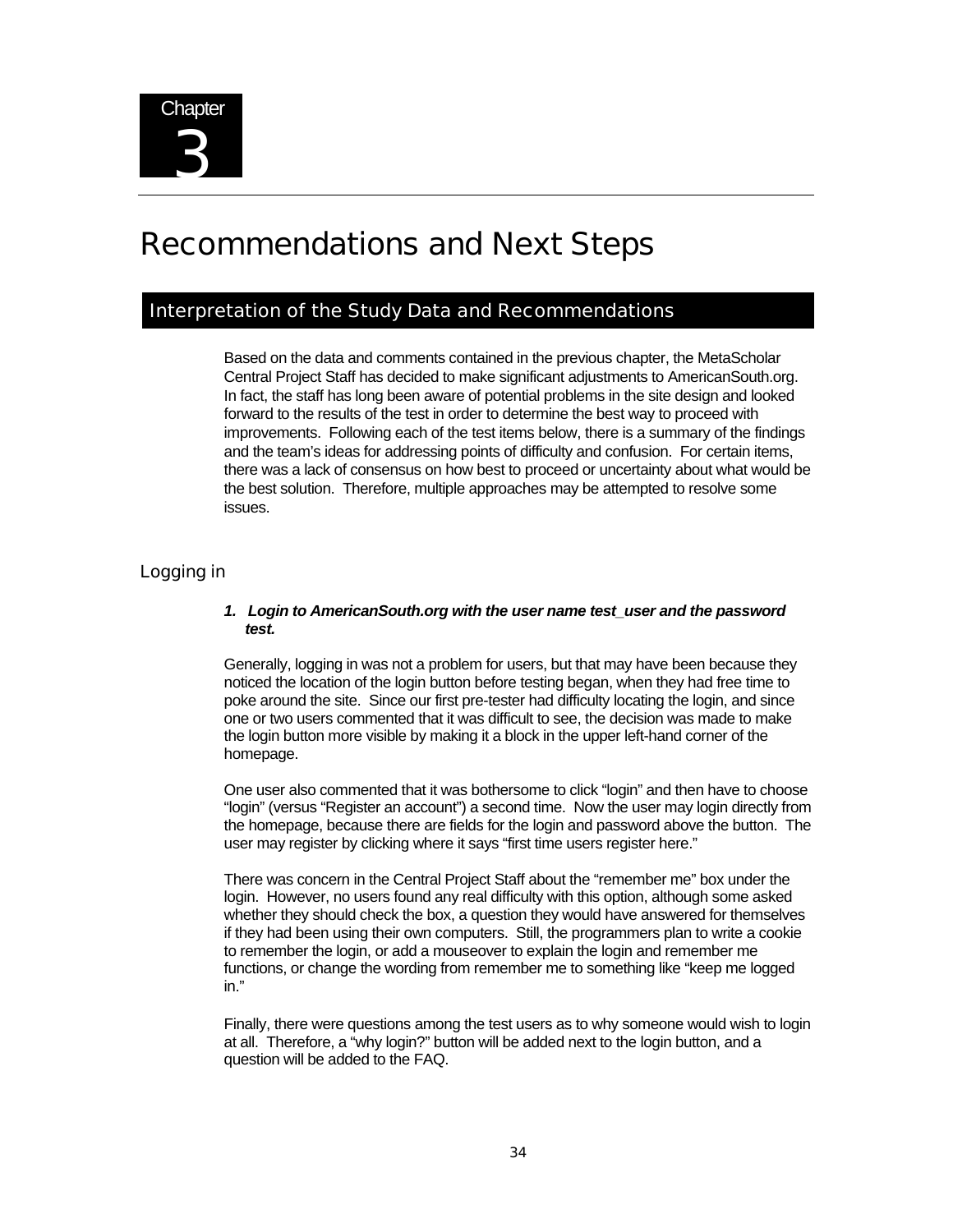### Searching/ Adding Records to the Bookbag

#### *2.a. Find an archival record in University of North Carolina, Chapel Hill's Southern Homefront collection about a catechism to be taught orally. 2.b. Add the record to your bookbag.*

This was without a doubt the most difficult item in the study. It also goes to the heart of the central function of AmericanSouth.org: the searching capability. The question required users to search the Dublin Core records and then select the appropriate institution and collection in order to find the answer. The users had several difficulties in fulfilling this task. For one thing, the search archives box was sometimes overlooked, and when it was spotted, the users typically did not know what it was. In general, there was a failure to understand that search results were grouped by archive. The users were expecting that results would be grouped by relevancy, as they are for Google™. Therefore, when they conducted a search, they expected the first results they saw to be the three best results for their search. Furthermore, four users chose the "search site" button rather than the "search archives" box.

Nine of the users (43%) searched terms naming the collection: "Southern Homefront," "Southern Homefront Collection," "Chapel Hill," "University of North Carolina," "UNC Chapel Hill," etc. This may indicate that certain users did not understand that they were being asked to locate metadata about a specific document (the catechism record) within a collection (Southern Homefront) housed at an institution (UNC, Chapel Hill). Because the question included all of these elements, a failure to perform the task could indicate at least one of three things:

- 1. The user was having difficulty with the interface.
- 2. The user preferred to search with the greatest number of terms possible, believing that s/he would get more precise search results.
- 3. The user did not understand how items are arranged into collections within archives. This idea is somewhat supported by the fact that three of the users who fulfilled the task relatively easily reported extensive use of archival materials in their work.

In general, the distinction between the Dublin Core records and the original AmericanSouth.org content (articles, descriptions of weblinks, etc.) seemed unclear. Therefore, it will be very important to differentiate these categories as distinctly as possible on the homepage. (In fact, quite a few users stated that there should be an introduction to the site on the homepage.) Moreover, users may have been confused by the term "archives," since in internet terminology, this word indicates old content that has been saved. Thus, the Central Project Staff has decided to replace it with the phrase "special collections," which is more likely to evoke the context of the library.

The interface, too, will have to be changed. For one thing, the "search archives" box will be replaced with a "search" box, to the right of which will be a drop-down menu from which the user may choose "all," "special collections," "weblinks," and "AmericanSouth articles." With this combined search feature, the user may get a cross-section of sources related to the topic (in which case the special collections section of the screen will take more or less space, depending on how many results are returned) or may proceed directly to the type of resource that s/he wishes.

The Central Project Staff was more divided on the issue of how the results ought to be presented. There were several conflicting suggestions: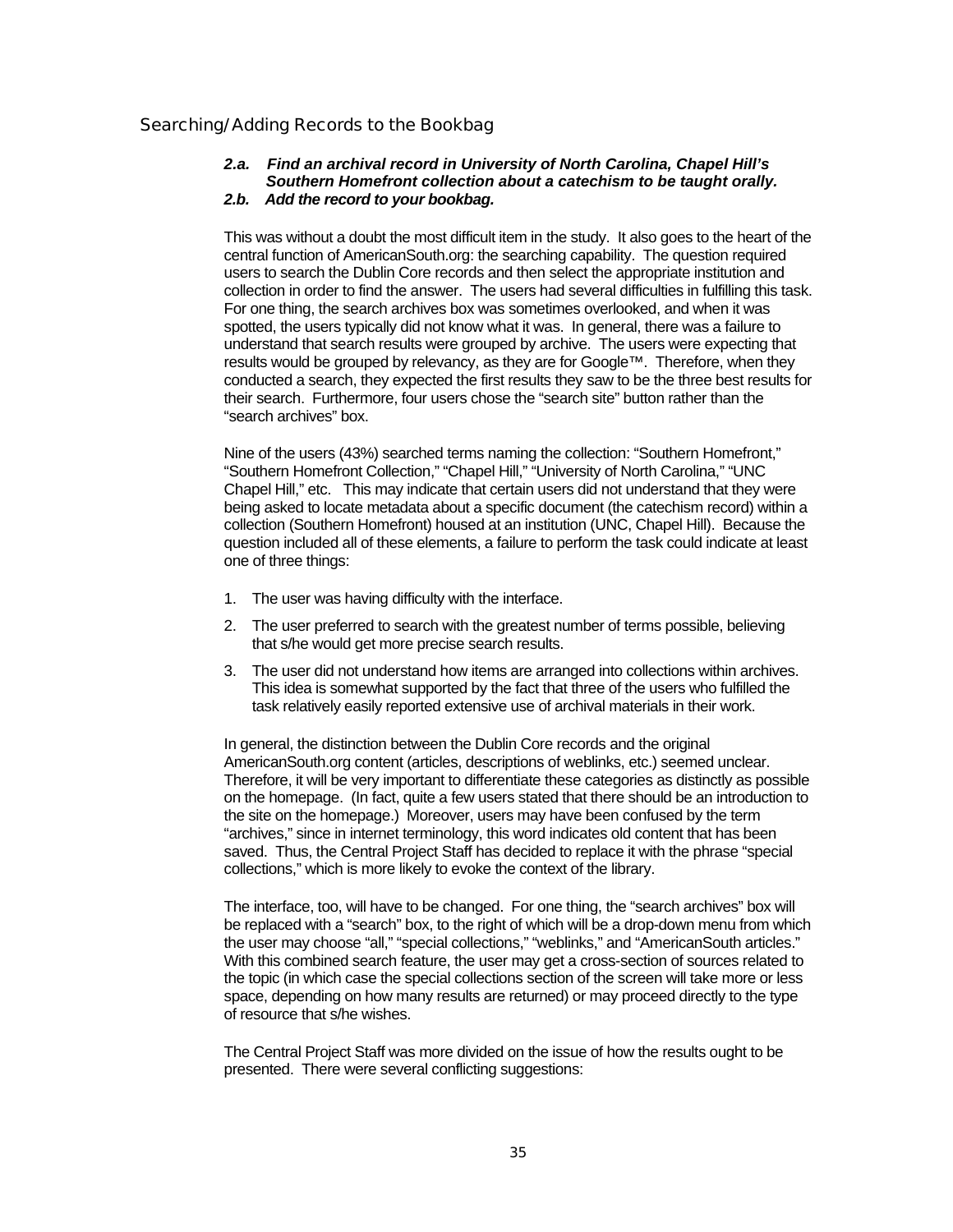- 1. The placement of the archives box should be switched so that it would appear to the right of the archives message. The message would be made bolder and would clearly state: "You are viewing results for the Collection. You may select a different collection in the box to the right."
- 2. The archives box should be gotten rid of altogether. Instead, the user should get a list of institutions along with the number of records in each. A message would read, "You have results for the following institutions." The user would then have to click on a specific institution to view its results. This solution may not be feasible in ARC, because it requires that records be grouped by collection, not institution. Additionally, it is important that the user not have too many click-throughs, as that will lead to tedium and irritation with the site.
- 3. The user should get a list of institutions. Next to each institution would be an expand button to see the collections for that institution. This solution would cause a problem with cross-browsing.
- 4. Collections should be removed from the organization of results. The user should get all results from the search, and next to each result, there should be an icon indicating the source. Otherwise the user could get mixed results, each followed by a button that says, "Get more from this collection." Alternately, the user could get a set of mixed results with a button that says, "Group by collection." One potential problem with this solution is that even the user who uses search terms judiciously may be overwhelmed with results that do not necessarily have an accurate relevancy ranking. This is essentially the problem with commercial search engines. Another problem is that the results of small collections might get lost in the flood of records from very large collections.

Because no clear solution could be determined in the meeting, it was decided that the Technical Design Team would create a few test sites using different options. They will also investigate borrowing searching ideas from Amazon.com. In the end, a combination of approaches will probably be necessary.

### Browsing/ Adding Records to the Bookbag

#### *3.a. Browse the Sam Nunn Collection. How many records are there in total? Who does Senator Nunn interview in the third record? 3.b. Add the record to your bookbag.*

The third task went much better than the second, largely because if a user was unable to find the solution to the searching task, the recorder or proctor explained it to him/her. Thus, by the time the user proceeded to the third question, s/he already understood the use of the archives box, knew to look for the archive message, and realized that all of the results were grouped by archive. A few users, however, voiced uncertainty as to what the numbers in parentheses meant and only guessed that it referred to the number of records. There was also confusion as to whether the records were arranged in any particular order.

One solution is to make the text that tells what collection the user is in much bigger and clearer. In the future, the search and browse screens will be treated separately, so that the changes needing to be made to the search function will not necessarily affect the display of the browsing results. It was also suggested that the "browse archives" button be relabeled "browse by collection."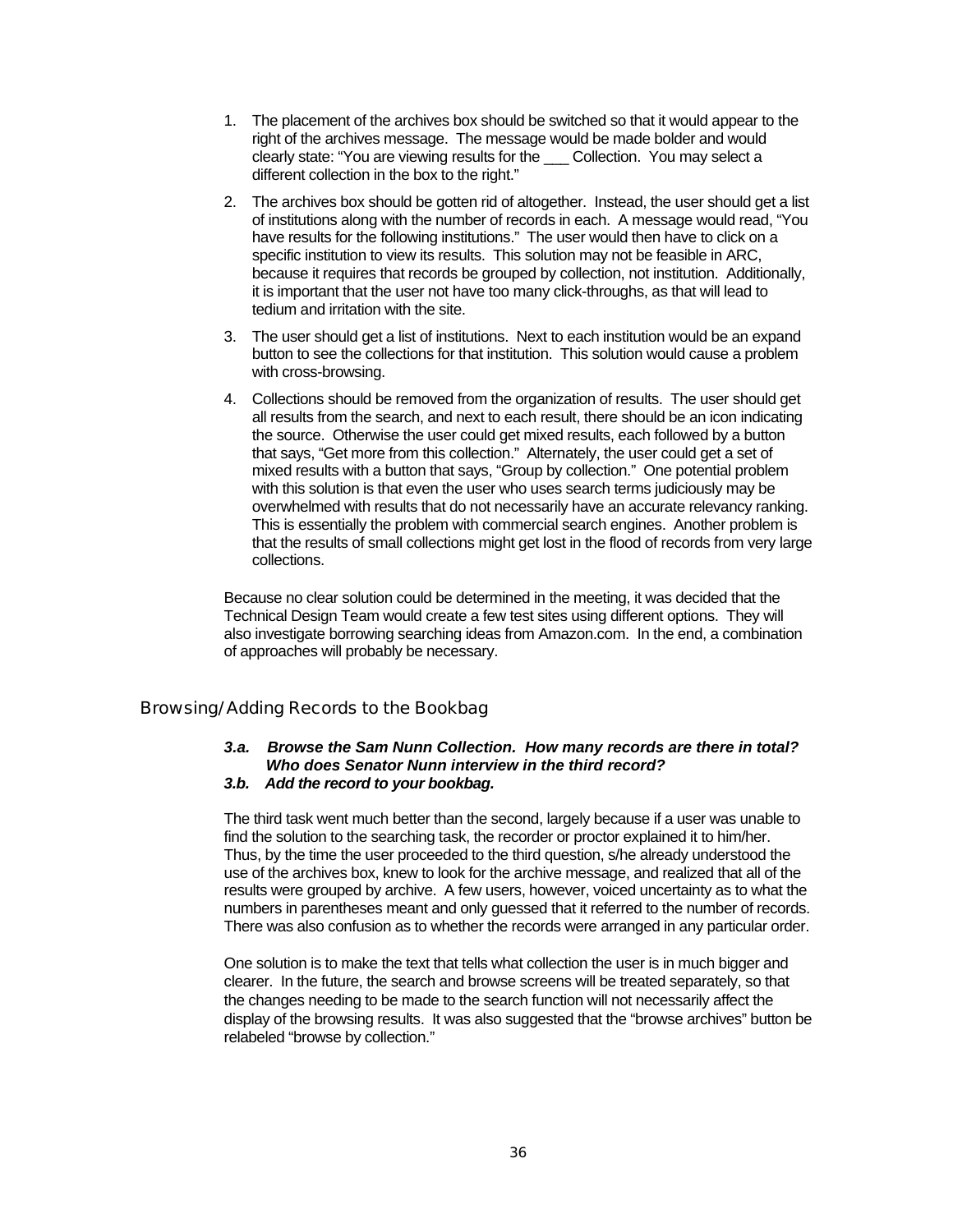Curiously, thirteen (62%) of the users who were directed to find a record about a specific subject attempted to browse at some point, and ten (48%) of the users who were plainly told to browse the Sam Nunn Collection tried to perform a search. This points in part to individual research habits, and should be addressed in the site design. The Central Project Staff should also take into account that since all of the volunteers were students, faculty, or staff of Emory University, they may have been influenced by Euclid, the General Libraries online catalogue, which allows the user to enter a search term and "browse" for that term or to "browse the shelves." Emory faculty and students may therefore be unclear about what is usually meant by the term "browse."

### Accessing Records in the Bookbag

#### *4. View the records in your bookbag.*

The name "bookbag" has always troubled the MetaScholar staff, because it might give the impression that users could purchase something or create a virtual library of texts. This misgiving was confirmed during testing. None of the users experienced any difficulty in using the feature (either adding a record to the bookbag or viewing the assembled records in the bookbag), but several questioned what exactly the bookbag is. The Central Project Staff has discussed renaming the feature, "My Collection," but the presence of the word "collection" in other contexts might lead to confusion. In point of fact, the word may refer to an entire institutional repository ("special collections"), a thematic body of related resources ("the African American Writers Collection"), or the compiled papers and effects of a particular family, individual, or organization ("the Zora Neale Hurston Collection") that may or may not occur within the larger thematic body. Although the well understood term "Special Collections" seems the most appropriate solution as a semantic for the archival records, the repetition of the word "collection" outside of the archival context risks confusing the user. Moreover, the possessive pronoun in "My Collection" would likely add to the misunderstanding that the user might use the function in order to make a purchase of some type. Thus, until a more adequate solution can be found, the feature is being labeled "Saved Items."

In future, if possible, the saved items function will be expanded to include *any* type of site content. This will make it a better teaching tool, as instructors would be able to mediate their students' interactions with the site through collected articles, weblinks, and/or Dublin Core records.

### Accessing a Digital Surrogate

### *5. Follow the link to the text of the digitized online version of the catechism record found in your bookbag. Return to your bookbag.*

All of the users were able to accomplish this task, although a few seemed confused as to what they were being asked to do, finding the link but failing to click on it without prompting. Others seemed to choose the link because it was the only item of the record that could be clicked on. Although the Dublin Core elements have their uses for archivists and librarians, some are meaningless to the typical user, such as "discovery," "source DL," and "identifier," the element that contains the link to the digital surrogate. In order to be useful, these should be relabeled.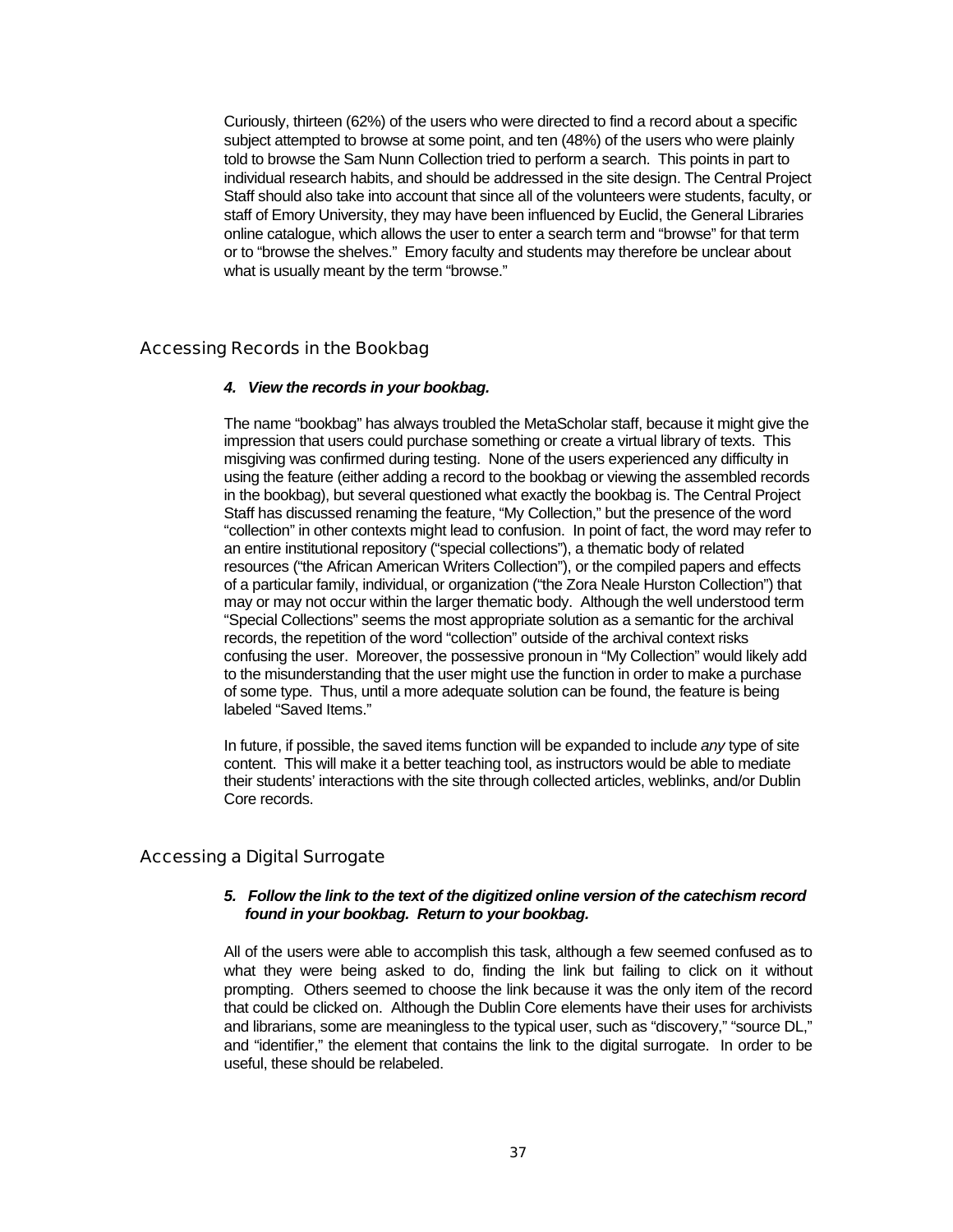Other suggestions for clarity were that the Dublin Core element labels be made hotlinks, and that the titles in the abridged records be highlighted in some way, so that it is clear to the user that s/he may click on them to see the full record. (As of now, the only way the user knows to click on them is by spotting the change in the cursor when s/he happens to mouse over a title.) Help topics and a help search will be added under help to further enlighten the user. Additionally, some buttons will have mouseovers or [?] icons that will offer further information about the features.

### Annotating a Dublin Core Record

#### *6. Add the following note to the Sam Nunn record in your bookbag: "They discussed the Alaskan pipeline."*

AmericanSouth.org absolutely needs to offer a good explanation of what annotating is. Annotation is an elaboration to a record contributed by an eyewitness of the actual item. When a user makes an annotation, the Dublin Core record is altered for the benefit of any who may subsequently view the record on the AmericanSouth site, but the record in the catalog of the host institution is not changed in any way. Many users seemed to equate the annotation of a record with providing comments on a weblink or article. Users who understood the distinction were usually impressed. Some users assumed that their annotation of a record would only be visible through their personal account. That the annotations are public will have to be made abundantly clear, so that scholarly users who may wish to keep their notes private do not inadvertently broadcast them.

Because the purpose of annotations is not clear, and because archivists have generally looked unfavorably on the prospect of the records being amended by the public, there was some debate as to whether the feature ought to be retained at all. It would make an excellent pedagogical tool, in that students conducting research for a paper could leave information that would assist other students. On the other hand, can undergraduate students be trusted to amend the record, and who would supervise them? It would be a great boon to researchers to have additional information on sometimes sparse records, since it could save them considerable time and expense in dealing with distant resources. Yet, many scholars will decline to annotate a record, either because they will not spare the time, or because they wish to keep their sources obscure until they publish their findings. In any case, AmericanSouth.org records contain links to online finding aids and record descriptions, and those that do not could in future, if the archivists are willing to write descriptions of the collections. Finally, it was decided that even if the feature will not be used very often, it is important to retain it because of its potential benefits to scholars.

The actual annotation task yielded mixed results. Over 4/5 of the participants were able to enter an annotation, but only just over a third placed the annotation in the correct element field. Finding the "annotate this item" button was not difficult. However, users typically overlooked the Dublin Core element menu. It was suggested that the users only annotate the description field, or at least that "description" be made the default. An alternate approach would be to add individual "annotate this field" buttons within each Dublin Core field, but this may present too many complications in actual use.

Many participants were confused by the "preview" and "continue" buttons. The suggestion was made that there be a dropdown menu allowing users to preview or post an annotation, but because of the importance of the annotation to a record, it was considered too risky to allow users to simply post without being very sure of the annotation. A solution may be to make all annotations moderated (as opposed to reviewed). If this occurs, the moderator could determine the appropriate Dublin Core field for the annotation.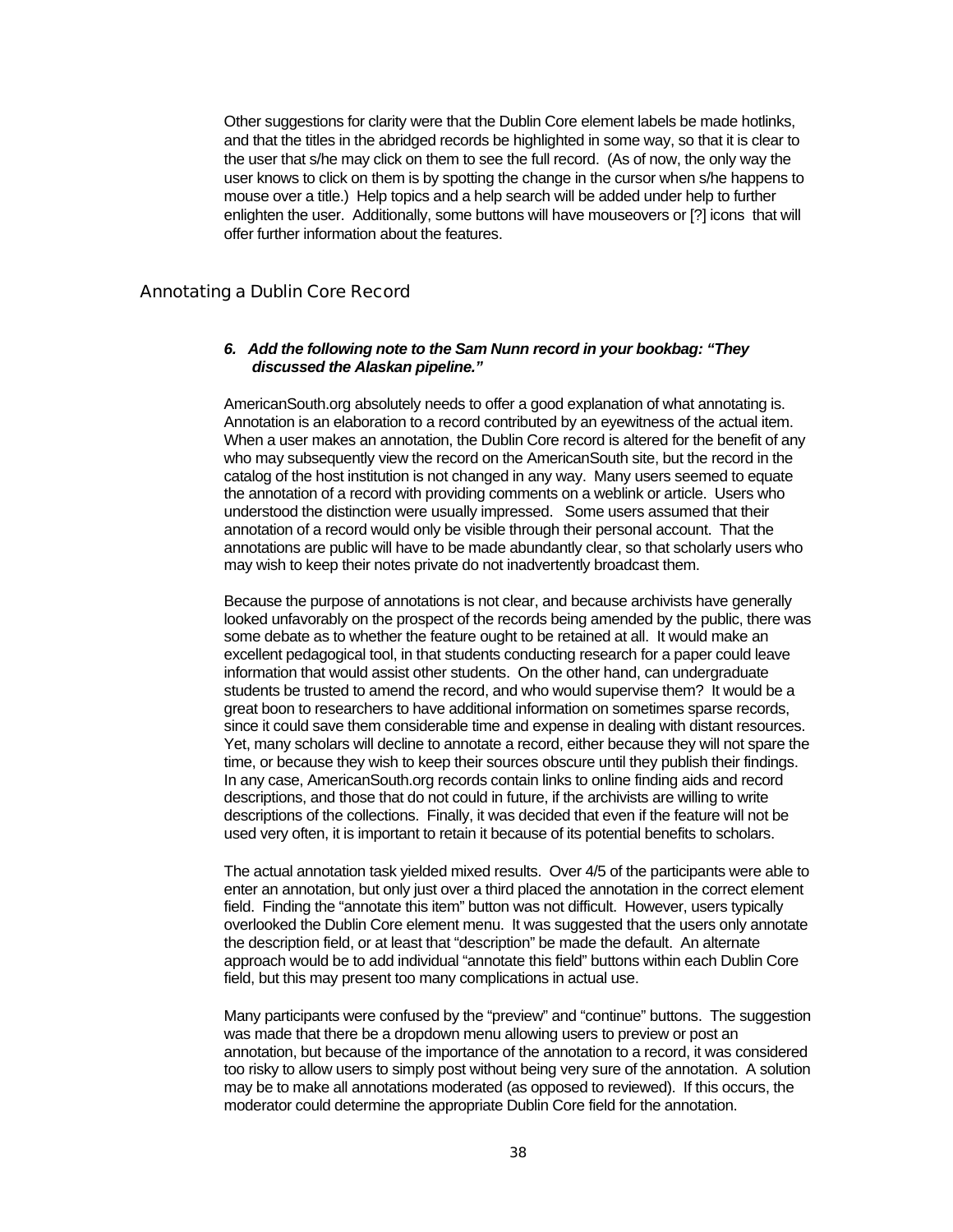Alternately, archivists could have special clearance to enter annotations under a specific element, whereas the general public would not. Another problem with previewing was that users expected to see their annotation at the top of the screen, and not have to scroll down. This will be addressed in the redesign of the site.

### Viewing an Article in Context

### *7. Find a literature article on the AmericanSouth.org site. What genre is it about? Who wrote it?*

This item could be completed through a search of the site or the articles, by locating the abstract of the article on the homepage, or by choosing the "article topics" button from the main menu. Since the version of the site used for testing had had much material removed from the homepage, the abstract of the article in question was actually in plain view at the top of the homepage. While this made the task easier for some participants, others were confused, because they did not expect the homepage to start out with a literature article, or because when they opened the articles page from the homepage, it did not appear that a change had occurred. The homepage is currently being redesigned, so that this will no longer be an issue.

While several users successfully located the information by searching, others were unsuccessful because they were searching the archives. Additionally, two users browsed the archives, and one scanned the archives box. This indicates that the users were not distinguishing between articles (original content written for AmericanSouth.org) and the archives (Dublin Core records with links to web pages of their source institutions). An additional hint that the users were unsure of what constitutes an article is that a few mistook the abstract of the article for the article itself. Indeed, users were able to answer the questions by finding the abstract rather than the article, and the proctors routinely considered the task completed when the article had not actually been located, thereby reinforcing the confusion. The Central Project Staff will recommend to the Scholarly Design Team that abstracts be shorter in order to distinguish them more clearly as merely brief descriptions of the articles.

Some participants seemed to be having trouble with the question itself. Users well versed in Southern Literature tended to search with the most well known authors in mind. Several users scanned the abstract for the genre, but not understanding Local Color as a genre, they overlooked it, sometimes focusing instead on the word "fiction." The proctors accepted such responses. These difficulties contributed in some cases to the longer completion times, and should be taken into account.

### Adding Commentary About an Article

### *8. Add the following commentary to the literature article: "This genre has influenced Toni Morrison's work."*

It became immediately apparent that the users equated the annotation process with the process of commenting on an article. Therefore, they expected the same process and semantics when fulfilling this task. The revised site will have added instructions throughout that will make such confusion less likely. This will be very important, too, as it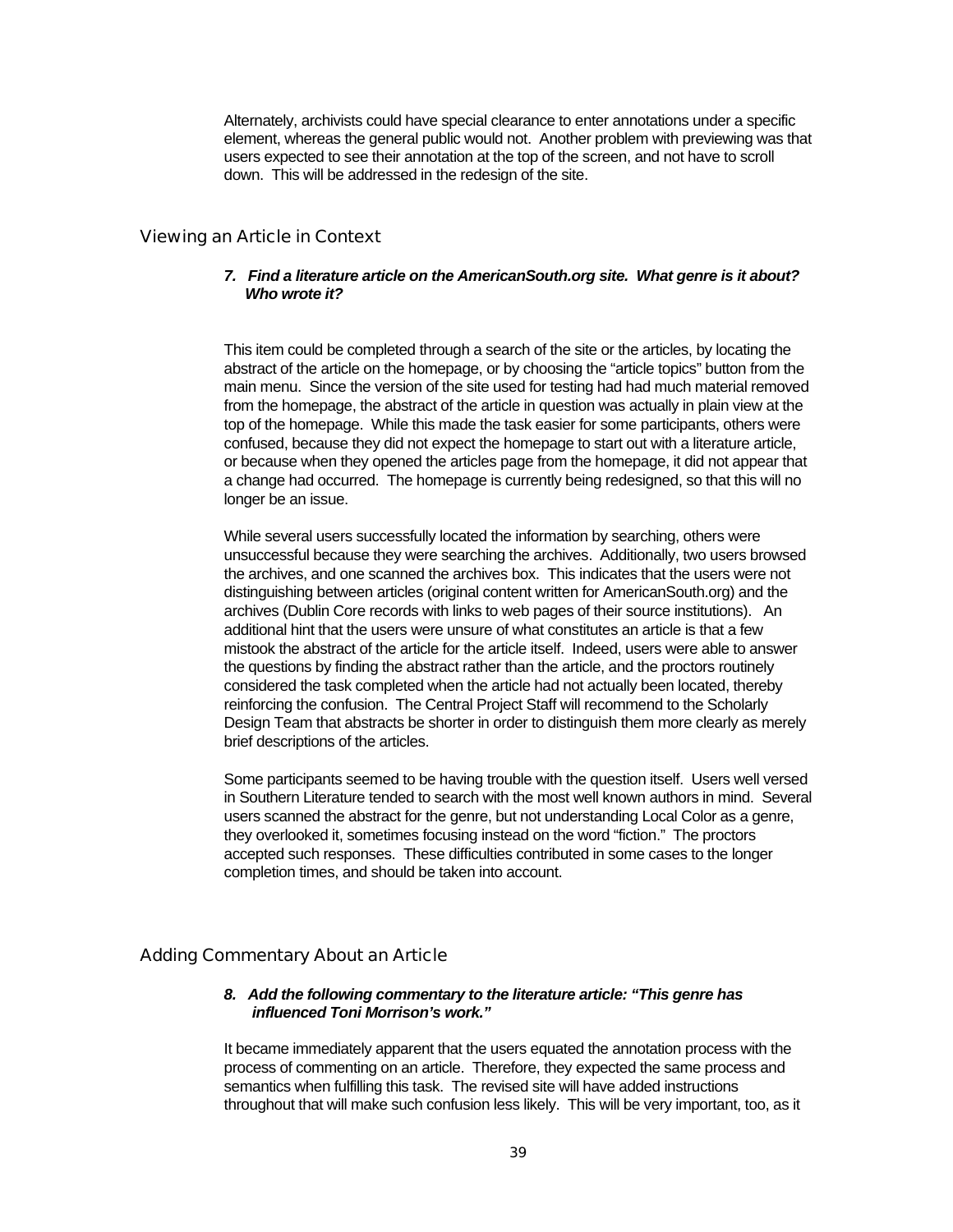will enable the MetaScholar staff to indicate to the user what type of user participation is desired.

In discussing the results of this question, the Central Project Staff began to rethink just what type of user participation *is* desired vis-à-vis the articles. It appears more important to elicit discussion on the topic of an article than on the article itself. In order to facilitate the formation of a virtual community, the staff will propose a new approach to the Scholarly Design Team. Rather than individual comments on the articles, there should be a threaded discussion, spurred by the article, or perhaps by questions posed by the article's author. Rather than labeling it a "comment," the term "roundtable" would be employed. If this were to happen, the users' input would have to sustain only a minimal level of moderation and perhaps only supervision. If the author of the article were to supervise the discussion it solicits, s/he could interject or change the direction of the conversation. The Technical Design Team will investigate the possibility of setting up such an arrangement, perhaps using Beliefnet™ as a model. The users' confusions about having to preview their comment, having to scroll down to see it, and not being sure about how to enter it will be addressed in the design of the roundtable interface.

#### Finding Weblinks

### *9. Find a link from the AmericanSouth.org site to a website about farming in Colonial Williamsburg. What is its url (website address)?*

The user could find the solution to this task either by searching the site or weblinks or by choosing the weblink topic "agriculture" and selecting the Colonial Williamsburg site. The word "farming" in the question was meant to assist users who took the second route, but it proved troublesome. A search on "farming" would not yield the desired result. Furthermore, users who scanned the abstract of the Colonial Williamsburg site were hesitate to click on the link, because the abstract said nothing about farming, and indeed, it was not immediately clear why that site was categorized under "agriculture."

The MetaScholar Project Manager has determined that there are too many categories for the organization of weblinks and articles, and this problem will be discussed with the Scholarly Design Team. However, reducing the number of categories will necessitate the duplication of some links, which is not currently possible in the Post Nuke system design. The programmers will see whether there is anything that can be done about this problem. Additionally, the MetaScholar team is hoping to begin work on a tool, MetaCombine, which would enable more efficient and thorough searching of weblinks.

One technical issue that repeatedly arose was that once the user clicked on the link, the window of the Colonial Williamsburg site opened reduced, so that the user was not aware anything had happened. The programmers will make adjustments to ensure that links always open in an enlarged window. Once the user did succeed in opening the window, s/he was usually impressed by the visual and audio richness of that site. More than one contrasted that sort of engaging, popular site with text-heavy, unembellished AmericanSouth.org. Improvements to the look of the site are currently underway, and work is being done to incorporate graphic and sound media.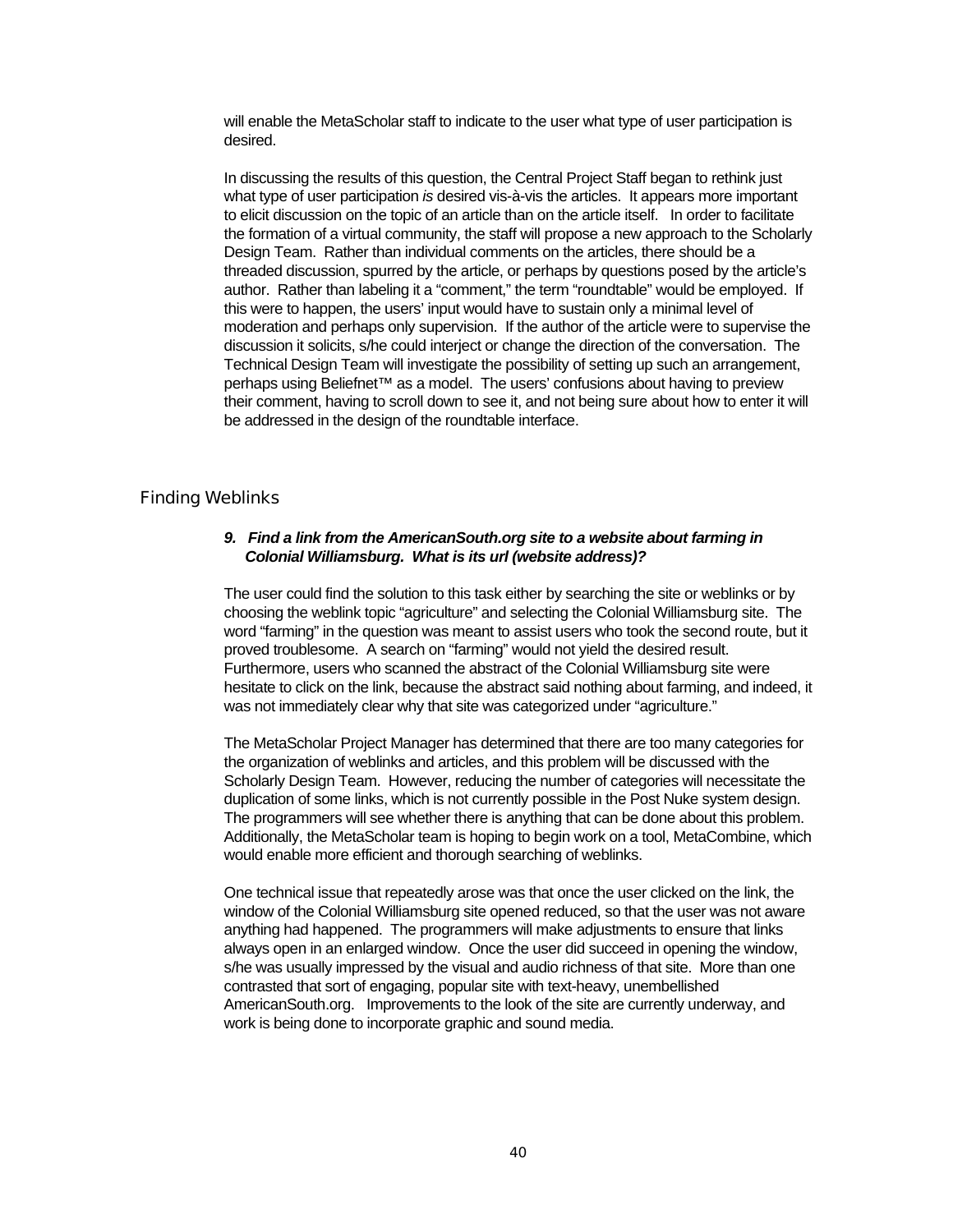### Adding Commentary About a Weblink

#### *10. Return to AmericanSouth.org and give your feedback about the Colonial Williamsburg site. Say, "It has great pictures!"*

When the Central Project Staff revisited the question of whether the users ought to be able to rate weblinks, it was decided that they should. The link comments allow the user to invest in the online community. Moreover, since major commercial sites allow subjective user input, it has become expected. However, a change in semantics will be necessary so that users may more easily distinguish recommending a link (i.e. suggesting a valuable weblink to the AmericanSouth.org moderator) and rating a site (i.e. giving an opinion about a site already linked to AmericanSouth.org).

As with the other tasks requiring user input, there was an expectation on the part of the users that they would follow a single process. In this case, they were surprised not to see the "ok" and "preview" buttons they had encountered when annotating a record and commenting on an article. They also failed to recognize the "rate this site" button as a button. More importantly, most either failed to spot the pulldown for the numerical rating. In PostNuke, the numerical rating, and not the verbal comment, is essential. As it stands, the box for the commentary is far too prominent in relation to the numerical rating. Thus, the programmers will redesign the page so that the numerical ranking is given prominence.

Some users spotted the pulldown, but chose not to assign a numerical rating, either because they had not been specifically instructed to do so, or because they do not like having to arbitrarily choose a number. Currently, it is not quite clear what the numbers are meant to signify. In future the numbers will be in answer to an explicit question, such as "How useful do you find this link?"

### Interpretation of the Survey Data and Recommendations

#### Section One

The question about how proficient the participants judged themselves concerning the internet yielded interesting results at both ends. There were quite a few users who gave themselves a five. These tended to be librarians and technologists, and the results of their tests often reflected a familiarity with web interfaces. It was perfectly obvious to them that problems in navigating the site amounted to flaws in the site or test design. On the other end of the scale, two users assigned themselves a one, although no one was unfamiliar with how to navigate through a website. For these two, their harsh judgement indicated a self-consciousness about their difficulties with technology. The overwhelming majority of participants regularly use the internet in the course of their professional duties. This means that even those who did not feel comfortable with their computer abilities are experienced with website use and understand its importance in an academic setting.

The numbers were more disappointing when it came to AmericanSouth.org itself. While the majority agreed that the site is easy to use, enough of them did not, so that the overall reaction was fairly lukewarm. Additionally, the staff noticed that a few users who struggled through the test gave AmericanSout.org generous marks. Because the proctor and/or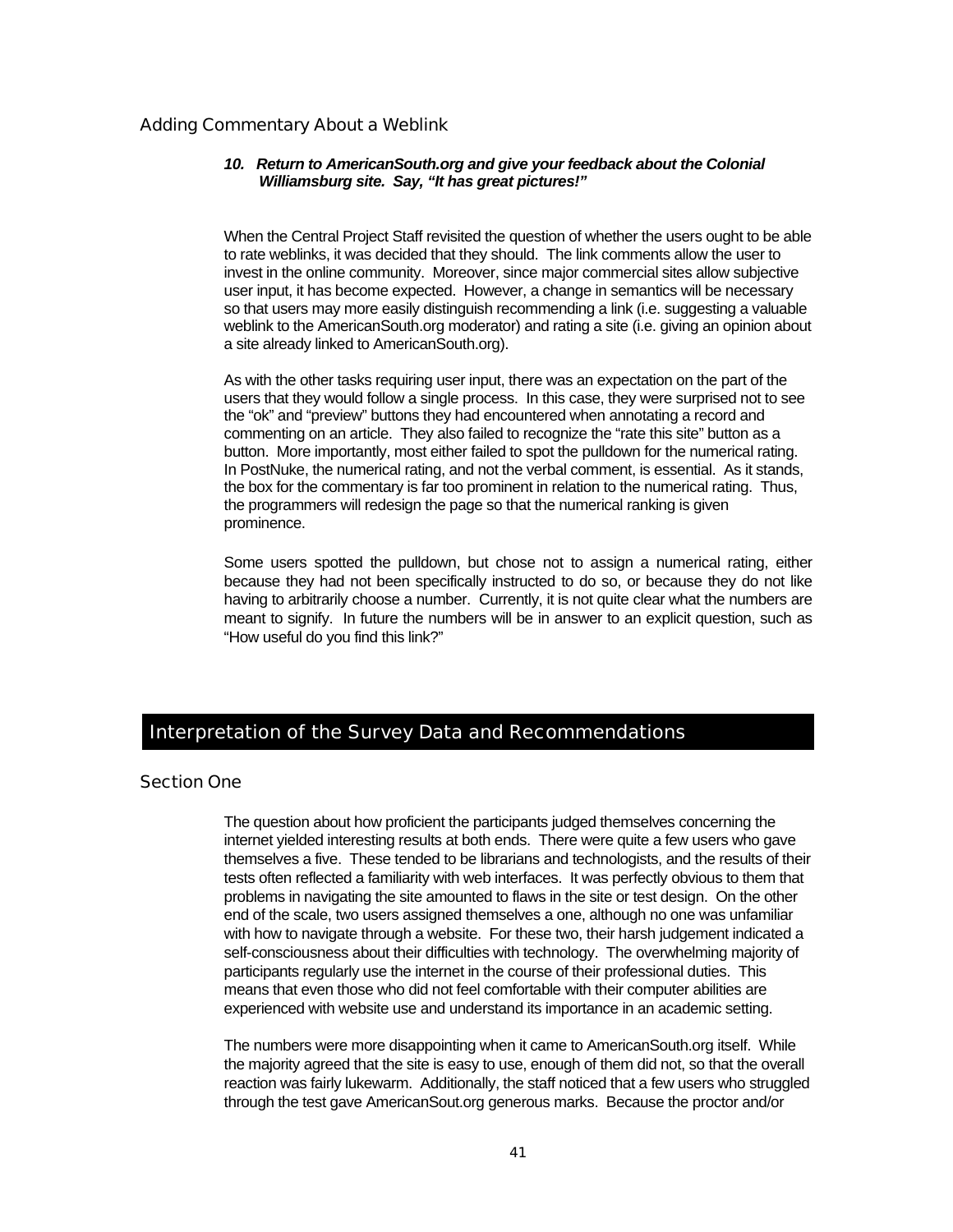recorder was nearby while the surveys were being taken, and because the participants' names were written on them, some volunteers may have given more positive responses than they would have done, had they been assured of anonymity. Slightly more users responded that they would be likely to use AmericanSouth.org after its launch date. Of course, those who said that they would not had no professional interest in Southern Studies. Specialists in Southern history and culture and those who voiced a strong personal interest in the subject tended to respond that they were likely to use the site in the future. The users generally were told during the test that significant improvements would be made to the site before launch, and so the results of this question also reflected the users' ability to envision what the site may become.

### Section Two

The second session was far less personal, since it asked about the usefulness of the various site features *for researchers*. The archives, articles, and weblinks were all given very high marks. When contrasted with the above responses, it appears that the users were saying that these features are useful in concept, even if the site itself is difficult to negotiate. They further seemed to indicate that even if they personally had no interest in the site or Southern Studies, they viewed the site as valuable to someone in that field or in a discipline that relies on archival work. $9$  Of the three features, the articles received the lowest ranking. This may reflect a reticence to accept the authority of scholarly work on even juried sites. However, given the wide scope of the South, the paucity of articles at present does not make them a promising resource. Several participants voiced that a great many more articles would be necessary. The Scholarly Design Team has already recognized this problem, and its five members are all working on additional articles for the site. Furthermore, the team is crafting a call for submissions in an effort to increase the amount of content and the scholarly profile of the website. The partnership of AmericanSouth.org with the Encyclopedia of Southern Culture will also bring access to hundreds of scholarly articles, thereby drastically increasing content.

The ability to annotate Dublin Core records was viewed overall as valuable, but less so than the other features. As mentioned above, this feature relies on the idea that researchers will be altruistic enough to share information and trustworthy enough to do so carefully. Nonetheless, a few users were very enthusiastic about this capability. As noted above, there is a lack of clarity about the role of the archives on the site and archival practices and jargon in general. It could be that once the role of the archives and the annotation process are better defined, this feature will be valued more highly.

### **Comments**

l

There were several positive comments that directly mirrored negative feedback. In short, the experiences of users varied considerably. Bearing in mind the possibility that some volunteers produced suspiciously generous surveys, the positive comments, which in many cases are vague, can only be taken with a grain of salt. Nonetheless, they highlight the fact that not all users have difficulties with the current interfaces, and it will be impossible to accommodate all research styles.

<sup>&</sup>lt;sup>9</sup> A researcher in Southern Literature might be less likely to use archival resources than, say, a historian. Two of the professors involved in the testing study literature and tend to rely on printed, published materials in their work.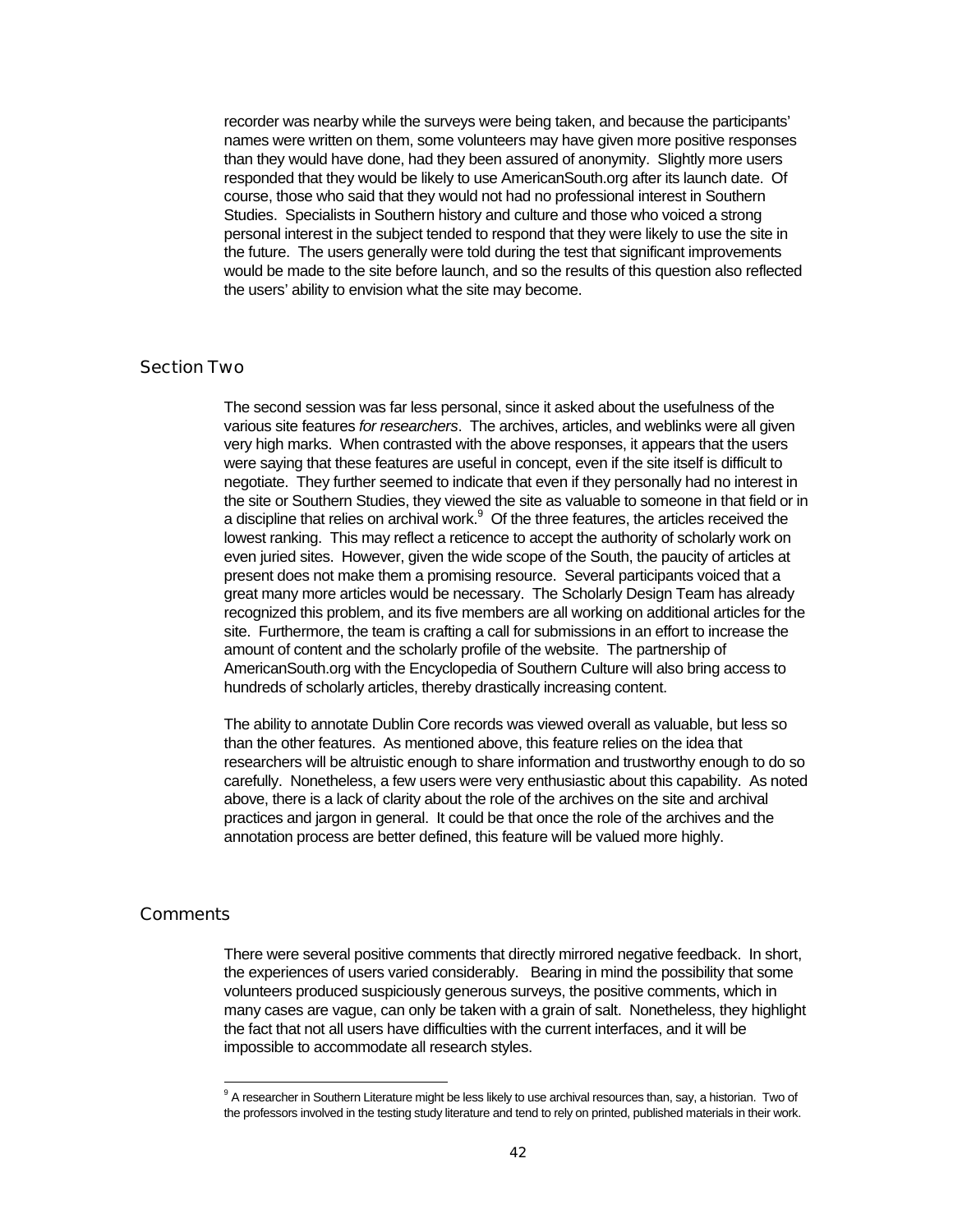Still, the staff is taking especial interest in the more concrete criticisms, because they will aid us in accommodating various levels of technical ability. The top two criticisms – that more content is needed and that the site should be more engaging – were no surprise to the MetaScholar team, which had already begun work on addressing these very issues. The most useful message to come out of the survey and study is that there must be explanatory text throughout the entire site. This will reduce confusions about the site organization and the terms used. Confusion will also be addressed to some degree by the research guides currently being developed by the Scholarly Desigh Team. In addition, there should be an explanation of archival terminology and practices, either as a link, or preferably as a section on the site. To assess how greatly archival experience factors into usability of AmericanSouth.org, participants in future usability studies should be surveyed as to whether they have used special collections or institutional archives in their work a great deal. Changes in site semantics should also result in greater clarity.

### **Conclusion**

AmericanSouth.org has great potential to become a well-used and respected scholarly web portal. At present, however, the user is presented with numerous difficulties that stem from a lack of clarity. The value of AmericanSouth.org is that it brings together three important types of resources: archival records, original articles, and weblinks. Unfortunately, by including so much, the categories become muddled to the user, who does not have a clear idea of how these three areas are distinct. Add to that the fact that many users will be unfamiliar with Special Collections cataloguing, and the chances of their becoming frustrated or confused are multiplied. There is no patience on the internet. Therefore, in order for AmericanSouth.org to truly succeed, the site will require much more clarity. Additionally, a more visually interesting site will draw the user in, increasing the chance that s/he will invest the time in understanding how the various parts of the site work.

Finally, it has always been a goal of the MetaScholar Initiative that AmericanSouth.org become the authoritative site on Southern Studies. Such a goal depends on two factors. First, the content of the site must be wide-ranging, well researched, and well-presented. As detailed above, the Scholarly Design Team is currently addressing this goal. Secondly, the site must have a high profile in scholarly circles. Improvements to the site must be made keeping pedagogical possibilities in mind, as classroom use could quickly increase its exposure. Moreover, the ability to interact meaningfully with the site could result in the development of a profitable online community of professional scholars and even life-long learners. However, such interaction entails risks in terms of quality control, and it would require a certain amount of supervision. This usability study has demonstrated that direction will also be necessary, but that members of a potential AmericanSouth.org community are standing by and willing to explore what the portal has to offer.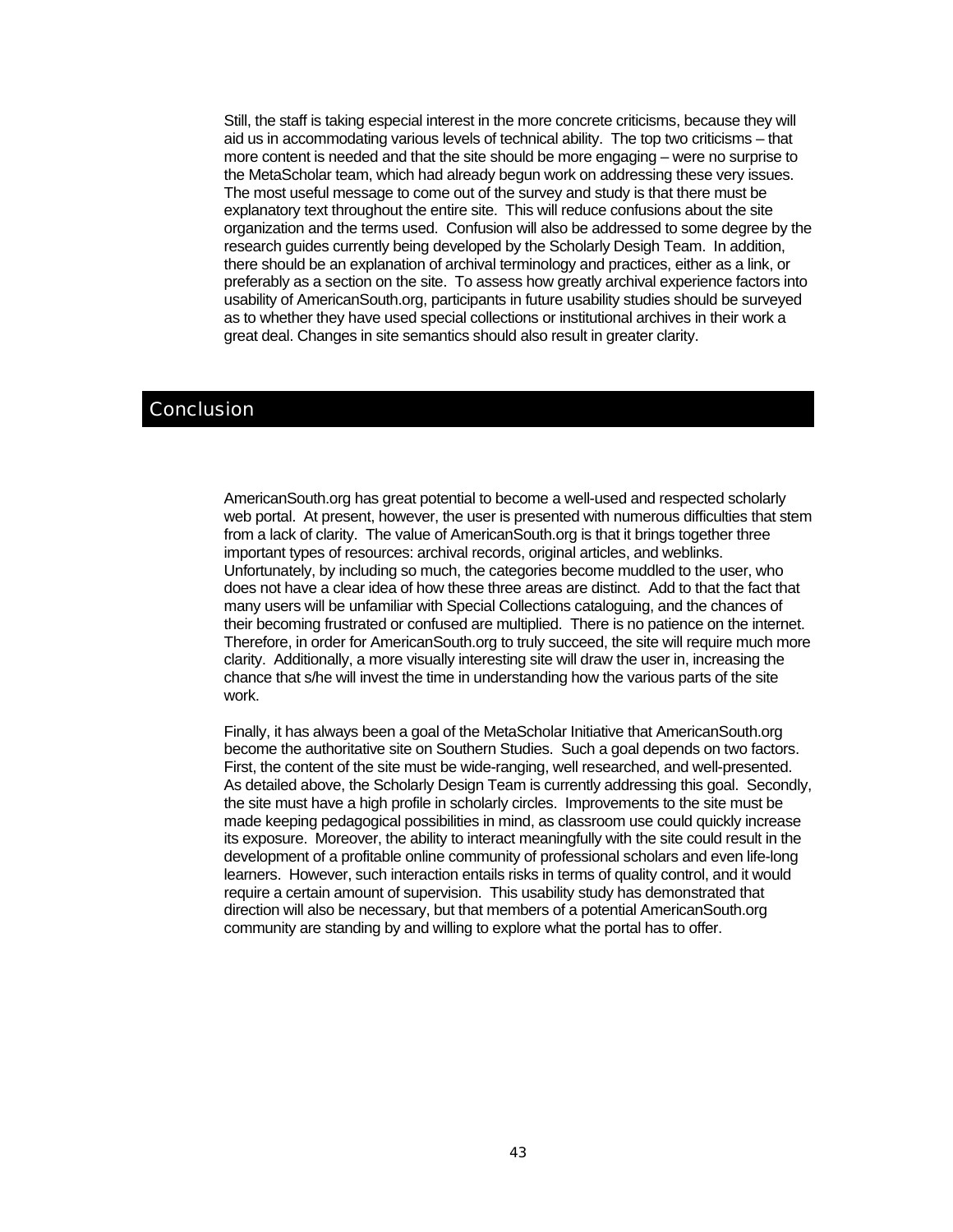# Appendix

# AmericanSouth.org Usability Study

**Recorder Comment Form**

| Proctor:                                                               |                                  | User:                                            |  |
|------------------------------------------------------------------------|----------------------------------|--------------------------------------------------|--|
|                                                                        |                                  |                                                  |  |
| Recorder:                                                              |                                  | Date:                                            |  |
|                                                                        | test_user and the password test. | 1. Login to AmericanSouth.org with the user name |  |
| Indicate what the tester did<br>Browsing (indicate path)               |                                  |                                                  |  |
| Used the search tool: ----------yes ----------no<br>Search words used: |                                  |                                                  |  |
| Did the tester find the answer?                                        |                                  | ----------- yes ---------- no                    |  |
| Describe issues/problems:                                              |                                  |                                                  |  |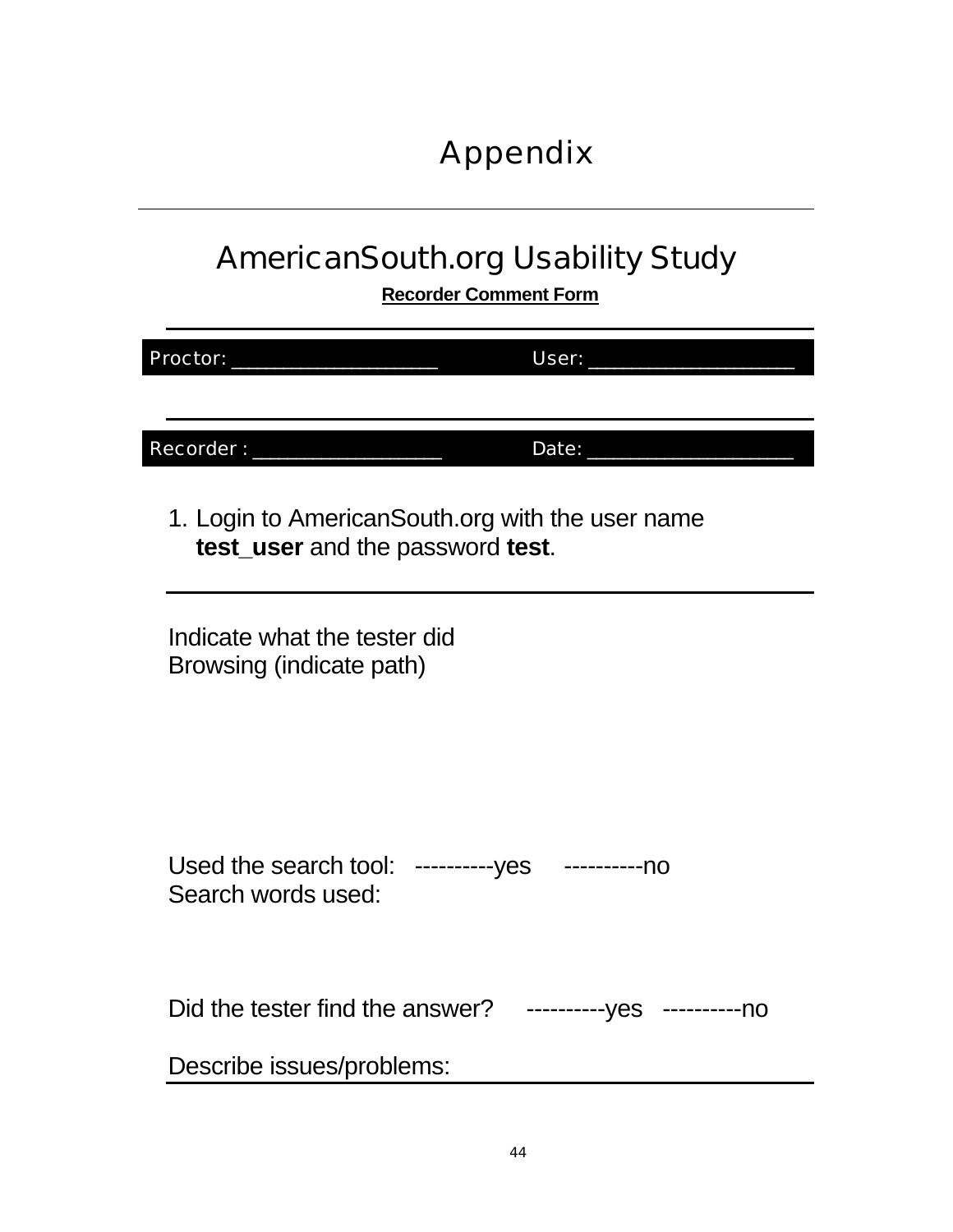**2.a.** Find an archival record in University of North Carolina, Chapel Hill's Southern Homefront collection about a catechism to be taught orally.

\_\_\_\_\_\_\_\_\_\_\_\_\_\_\_\_\_\_\_\_\_\_\_\_\_\_\_\_\_\_\_\_\_\_\_\_\_\_\_\_\_\_\_\_\_\_\_

**2.b.** Add the record to your bookbag.

Indicate what the tester did Browsing (indicate path)

Used the search tool: ----------- yes ----------- no Search words used:

Did the tester find the answer? -----------yes -----------no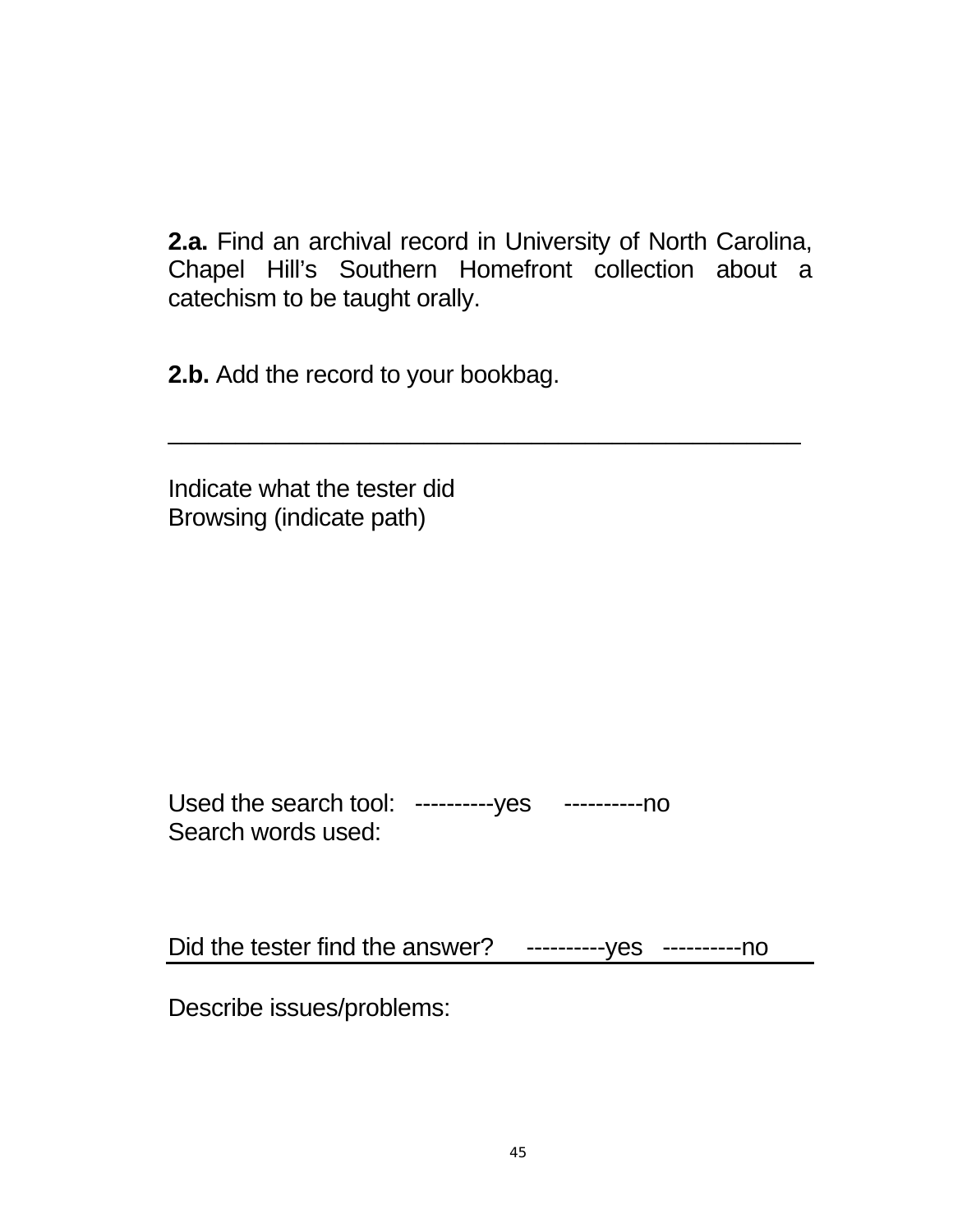**3.a.** Browse the Sam Nunn Collection. How many records are there in total? Who does Senator Nunn interview in the third record?

 $\overline{\phantom{a}}$  , and the contract of the contract of the contract of the contract of the contract of the contract of the contract of the contract of the contract of the contract of the contract of the contract of the contrac

**3.b.** Add the record to your bookbag.

Indicate what the tester did Browsing (indicate path)

| Used the search tool: -----------yes -----------no |  |
|----------------------------------------------------|--|
| Search words used:                                 |  |

Did the tester find the answer? ----------- yes ----------- no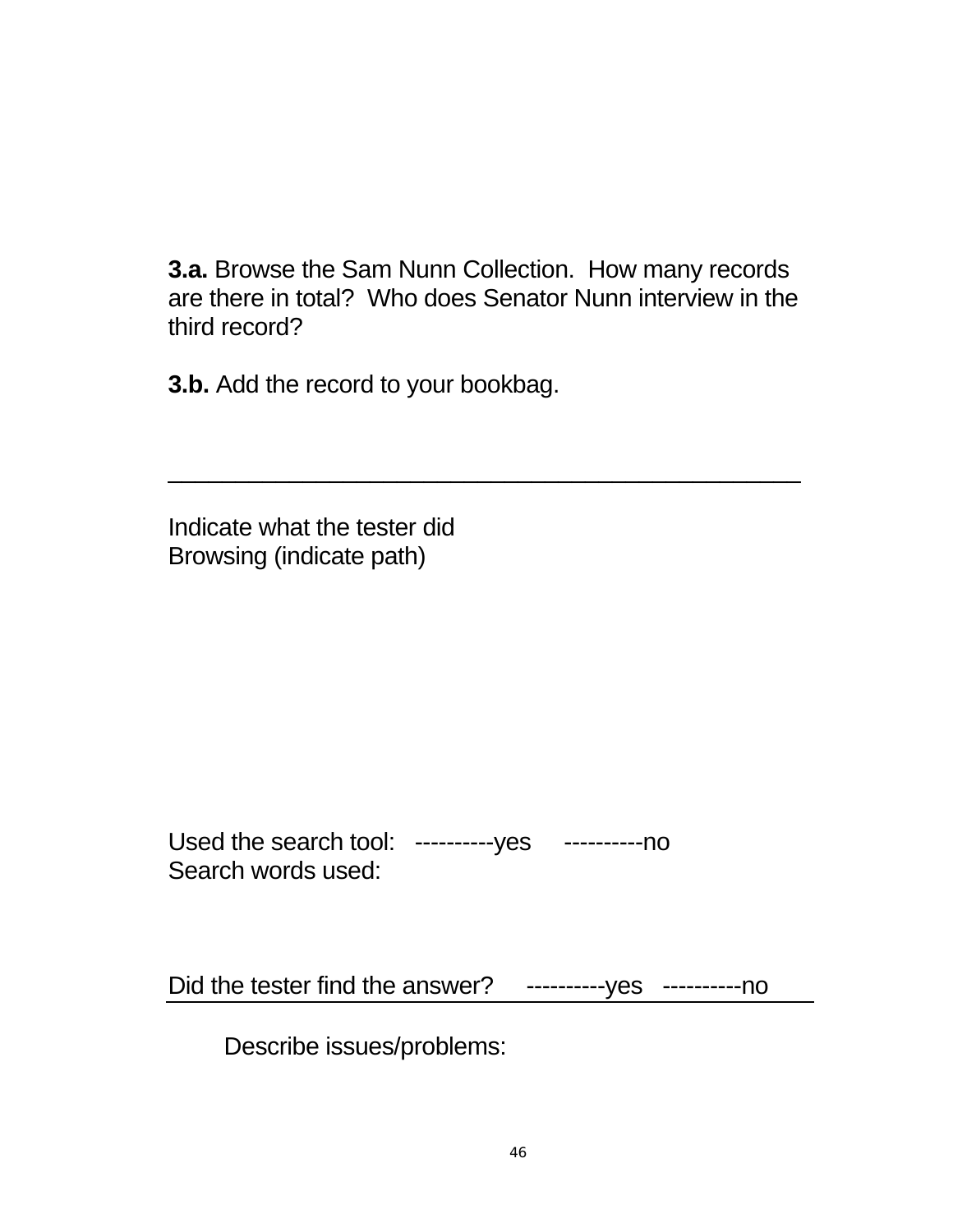4. View the records in your bookbag.

Indicate what the tester did Browsing (indicate path)

Used the search tool: ----------yes -----------no Search words used:

Did the tester find the answer? ----------yes ----------no

\_\_\_\_\_\_\_\_\_\_\_\_\_\_\_\_\_\_\_\_\_\_\_\_\_\_\_\_\_\_\_\_\_\_\_\_\_\_\_\_\_\_\_\_\_\_\_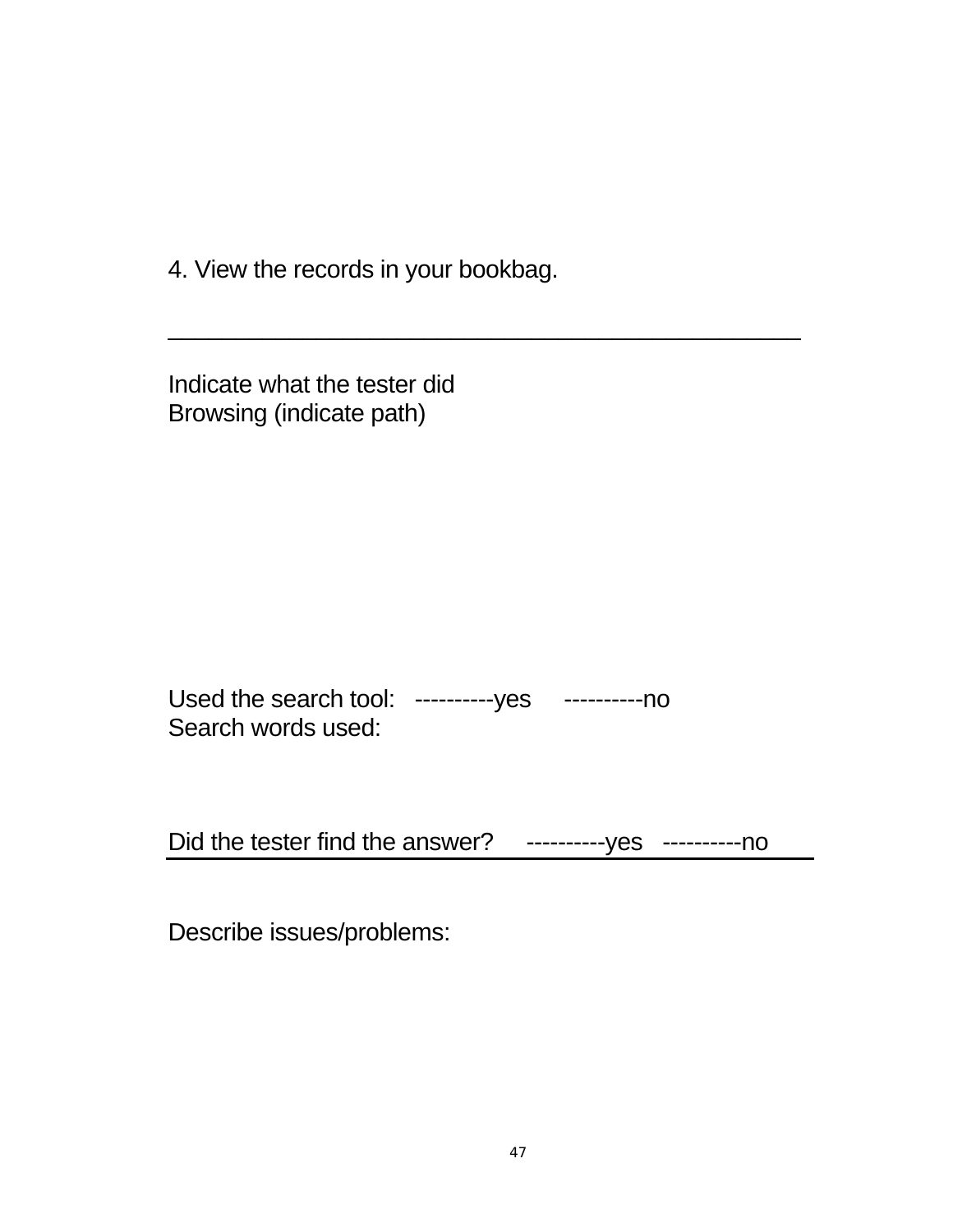5. Follow the link to the text of the digitized online version of the catechism record found in your bookbag. Then return to your bookbag.

\_\_\_\_\_\_\_\_\_\_\_\_\_\_\_\_\_\_\_\_\_\_\_\_\_\_\_\_\_\_\_\_\_\_\_\_\_\_\_\_\_\_\_\_\_\_\_

Indicate what the tester did Browsing (indicate path)

Used the search tool: ----------yes ----------no Search words used:

Did the tester find the answer? ----------- yes ----------- no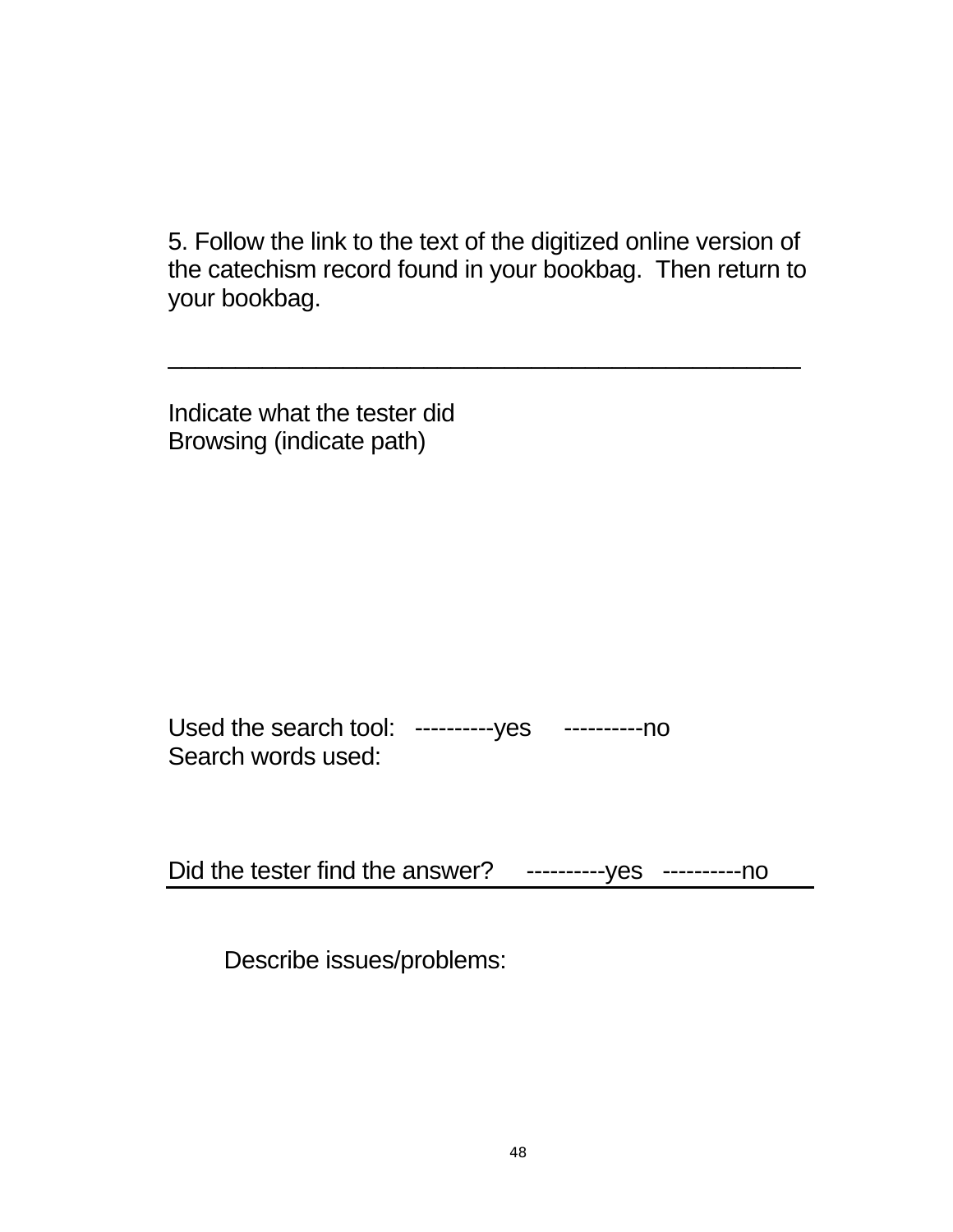6. Add the following note to the Sam Nunn record in your bookbag: "They discussed the Alaskan pipeline."

Indicate what the tester did Browsing (indicate path)

Used the search tool: ----------yes ----------no Search words used:

Did the tester find the answer? ----------yes ----------no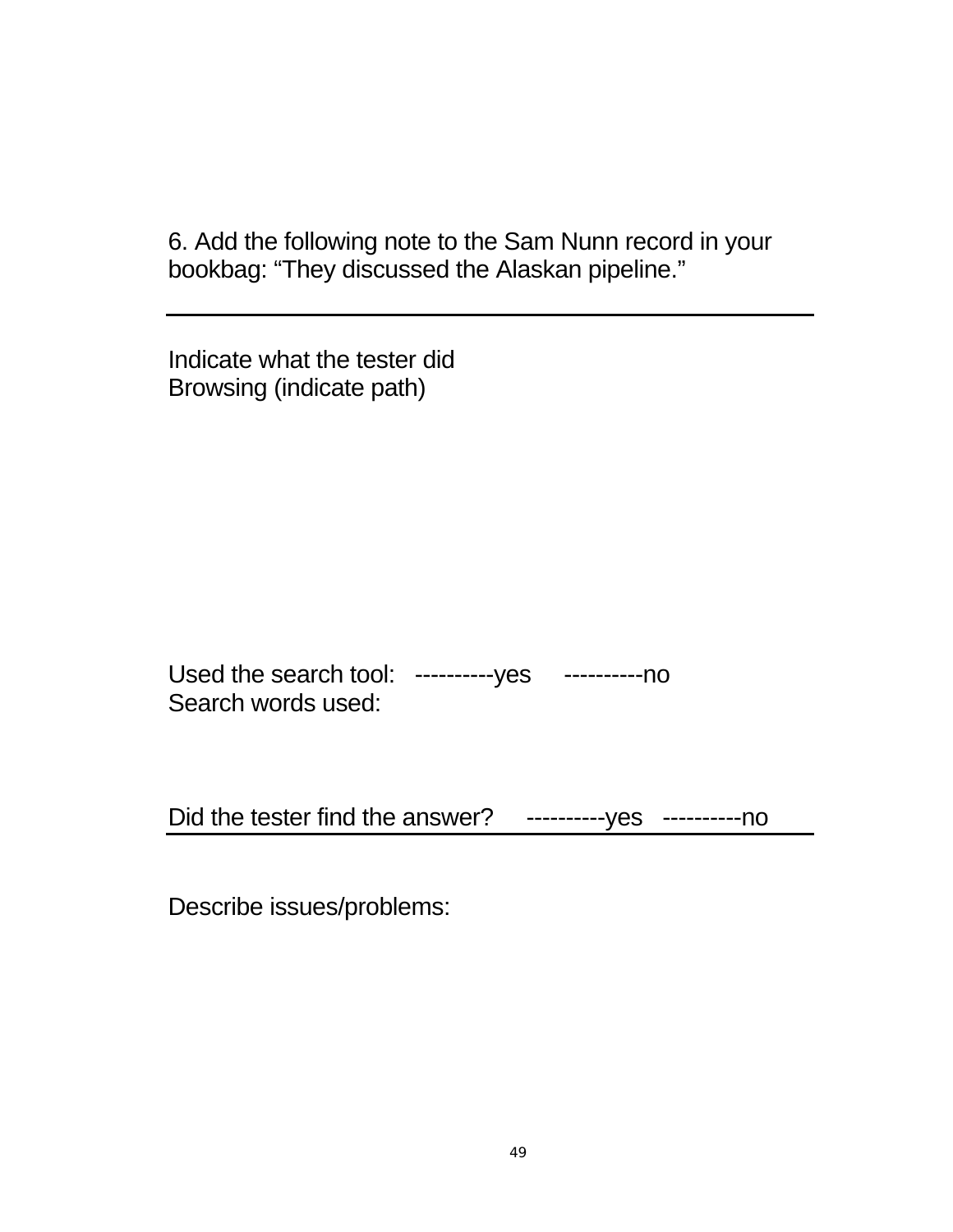7. Find a literature article on the AmericanSouth.org site. What genre is it about? Who wrote it?

\_\_\_\_\_\_\_\_\_\_\_\_\_\_\_\_\_\_\_\_\_\_\_\_\_\_\_\_\_\_\_\_\_\_\_\_\_\_\_\_\_\_\_\_\_\_\_

Indicate what the tester did Browsing (indicate path)

Used the search tool: ----------yes ----------no Search words used:

Did the tester find the answer? ----------yes ----------no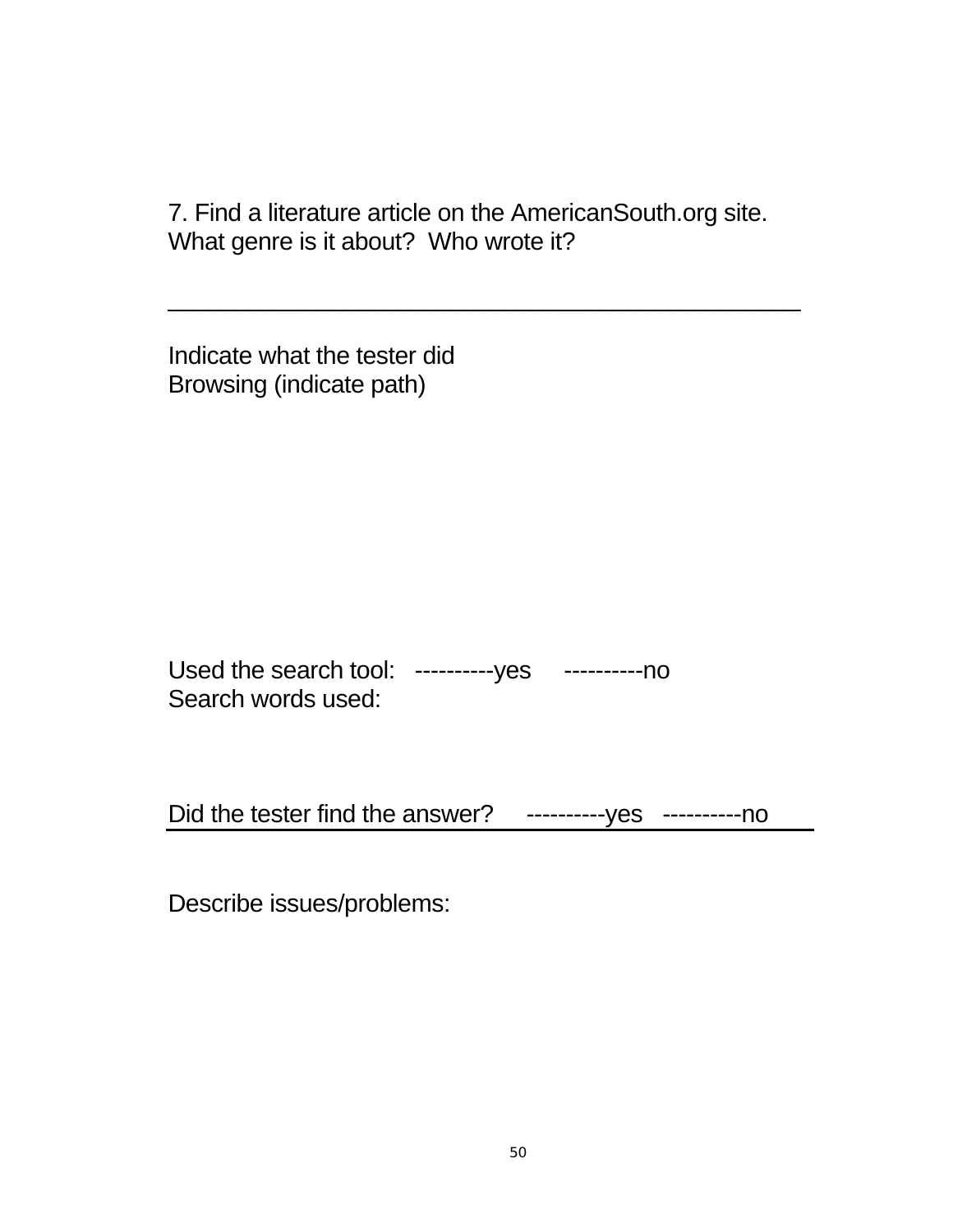8. Add the following commentary to the literature article: "This genre has influenced Toni Morrison's work."

\_\_\_\_\_\_\_\_\_\_\_\_\_\_\_\_\_\_\_\_\_\_\_\_\_\_\_\_\_\_\_\_\_\_\_\_\_\_\_\_\_\_\_\_\_\_

Indicate what the tester did Browsing (indicate path)

Used the search tool: ----------yes ----------no Search words used:

Did the tester find the answer? ----------yes ----------no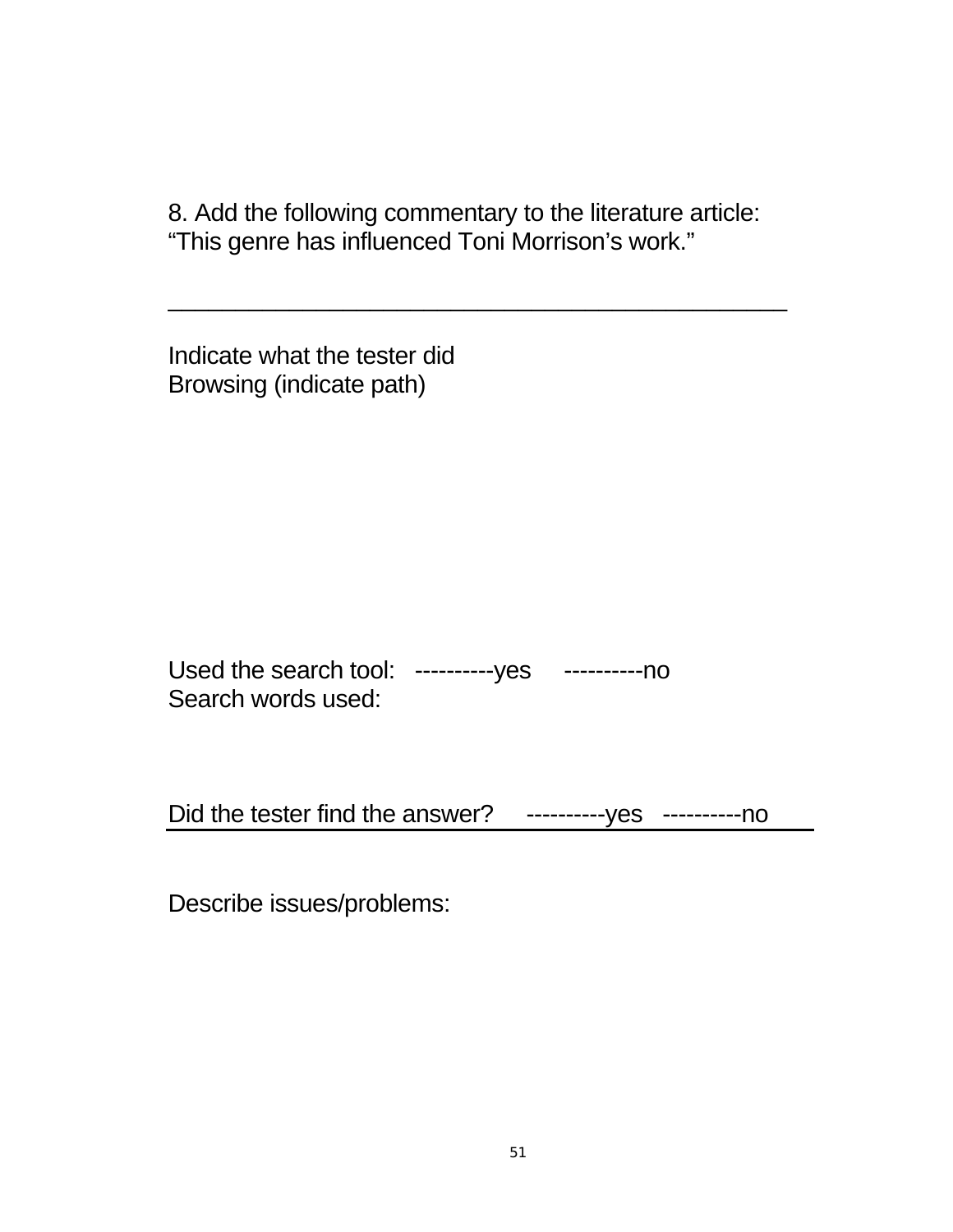9. Find a link from the AmericanSouth.org site to a **website** about Colonial Williamsburg. What is its url (website address)?

\_\_\_\_\_\_\_\_\_\_\_\_\_\_\_\_\_\_\_\_\_\_\_\_\_\_\_\_\_\_\_\_\_\_\_\_\_\_\_\_\_\_\_\_\_\_\_

Indicate what the tester did Browsing (indicate path)

Used the search tool: ----------yes ----------no Search words used:

Did the tester find the answer? ----------yes ----------no